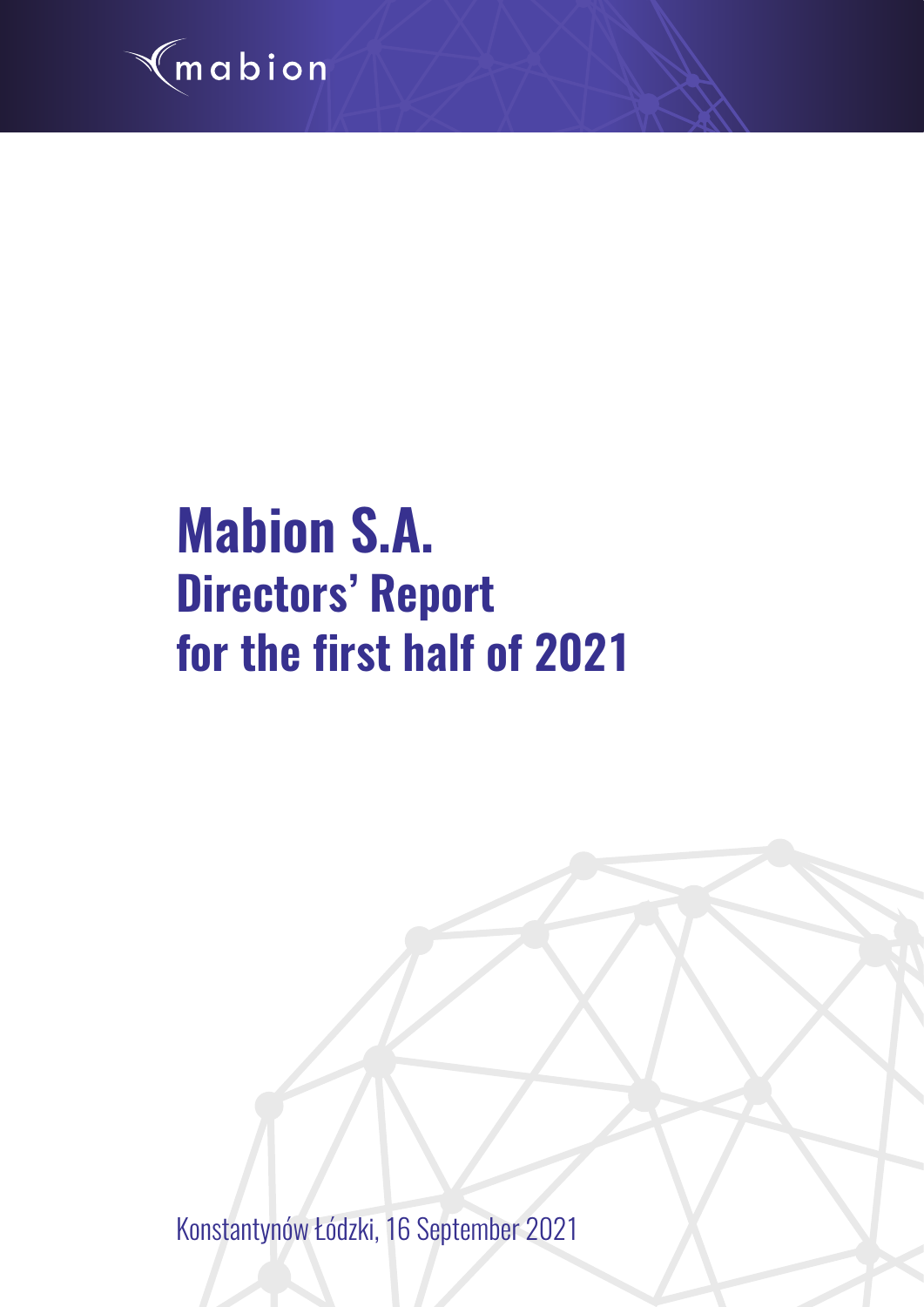# Mabion S.A. Directors' Report for the first half of 2021

# **Contents**

| 1.          |      | Selected financial data                                                                                                                                                                                                              | $\mathbf{1}$   |
|-------------|------|--------------------------------------------------------------------------------------------------------------------------------------------------------------------------------------------------------------------------------------|----------------|
| $2_{\cdot}$ |      | Information on Mabion S.A.                                                                                                                                                                                                           | $\overline{2}$ |
|             |      | 2.1. Introduction                                                                                                                                                                                                                    | $\overline{2}$ |
|             |      | 2.2. Composition of the Management Board and Supervisory Board                                                                                                                                                                       | $\overline{2}$ |
|             |      | 2.3. Management Board of Mabion S.A.                                                                                                                                                                                                 | $\overline{2}$ |
|             |      | 2.4. Supervisory Board of Mabion S.A.                                                                                                                                                                                                | 3              |
|             |      | 2.5. Entities subject to consolidation                                                                                                                                                                                               | $\overline{4}$ |
| 3.          |      | <b>Operations of Mabion S.A.</b>                                                                                                                                                                                                     | $\overline{4}$ |
|             |      | 3.1. Object of activity                                                                                                                                                                                                              | $\overline{4}$ |
|             |      | 3.2. Major events affecting Mabion S.A. in the first half of 2021 and up                                                                                                                                                             |                |
|             |      | to the date of this report                                                                                                                                                                                                           | 11             |
|             |      | 3.3. Transactions with related parties                                                                                                                                                                                               | 19             |
|             |      | 3.4. Guarantees and sureties granted for a loan or borrowing                                                                                                                                                                         | 19             |
|             |      | 3.5. Description of the main threats and risks for Mabion S.A.                                                                                                                                                                       | 20             |
| 4.          |      | Analysis of the financial condition and assets of Mabion S.A.                                                                                                                                                                        | 33             |
|             |      | 4.1. Principles for drawing up the semi-annual condensed financial statements                                                                                                                                                        | 33             |
|             |      | 4.2. Financial condition of Mabion S.A. after the first half of 2021.                                                                                                                                                                | 34             |
|             |      | 4.3. Description of factors and events of a significant impact                                                                                                                                                                       |                |
|             |      | on the condensed financial statements                                                                                                                                                                                                | 36             |
|             |      | 4.4. Factors to affect the results to be achieved within at least the next quarter                                                                                                                                                   | 36             |
|             |      | 4.5. Position of the Management Board on the feasibility of previously published                                                                                                                                                     |                |
|             |      | forecasts for the year                                                                                                                                                                                                               | 37             |
| 5.          |      | <b>Shares and shareholders</b>                                                                                                                                                                                                       | 37             |
|             |      | 5.1. Share capital structure                                                                                                                                                                                                         | 37             |
|             |      | 5.1. Shareholders with at least 5% of the total number of votes                                                                                                                                                                      | 39             |
|             |      | 5.1. Number of shares held by managing and supervising persons                                                                                                                                                                       | 40             |
|             |      | 5.2. Share quotations on the Warsaw Stock Exchange                                                                                                                                                                                   | 42             |
| 6.          |      | Other material information and events                                                                                                                                                                                                | 42             |
|             |      | 6.1. Proceedings pending before a court, an authority competent to conduct<br>arbitration proceedings, or a public administration body                                                                                               | 42             |
|             | 6.2. | Other information trelevant for the assessment of the staff, property,<br>financial condition, financial result and changes thereof, as well as information<br>that is relevant for the assessment of the possibility of Mabion S.A. |                |
|             |      | fulfilling its obligations.                                                                                                                                                                                                          | 43             |

I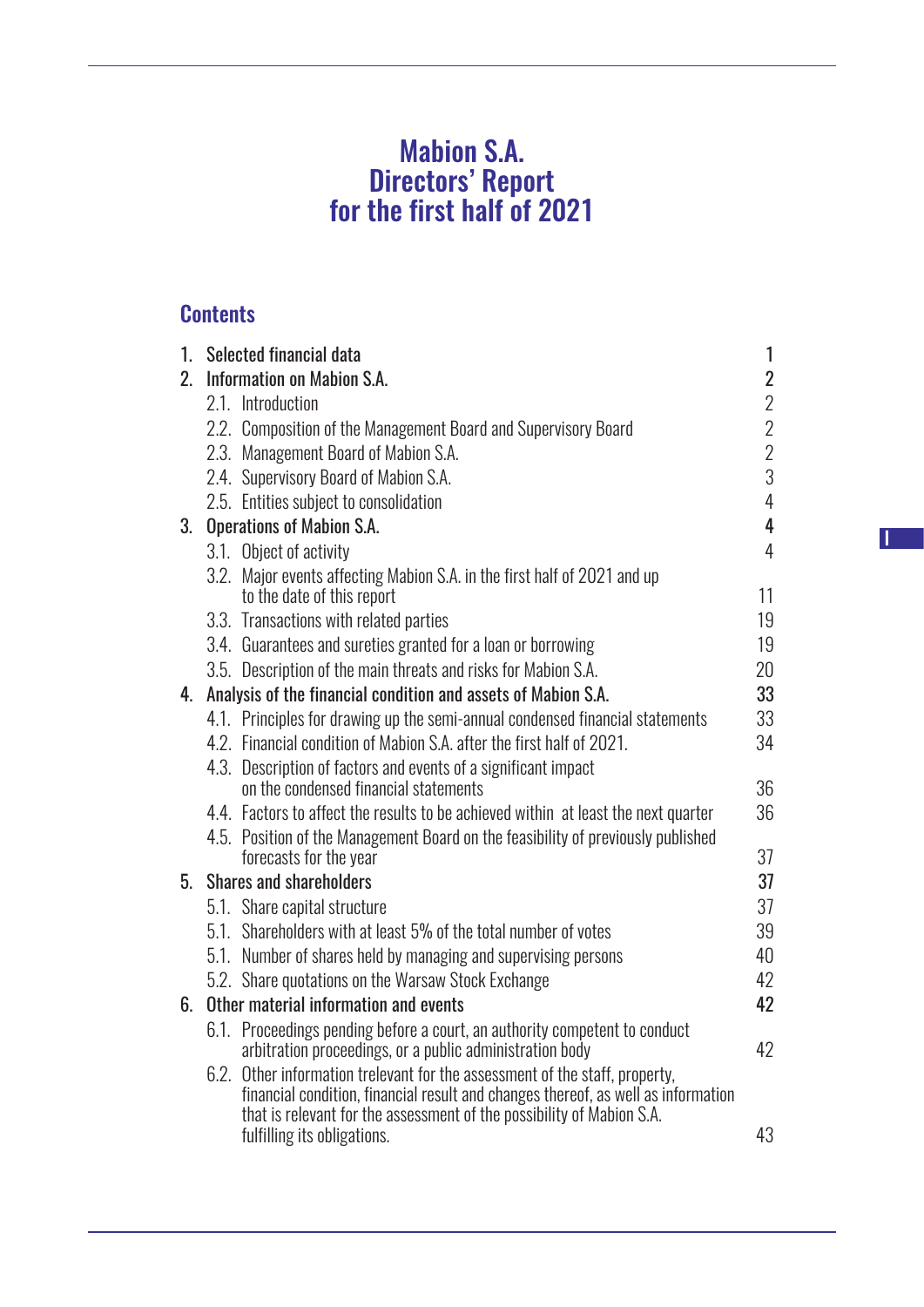# 1. Selected financial data

|                                                                  | in PLN thousand                      |                                     | in EUR thousand                     |                                     |
|------------------------------------------------------------------|--------------------------------------|-------------------------------------|-------------------------------------|-------------------------------------|
|                                                                  | from<br>01.01.2021<br>to 30.06.2021  | from<br>01.01.2020<br>to 30.06.2020 | from<br>01.01.2021<br>to 30.06.2021 | from<br>01.01.2020<br>to 30.06.2020 |
| Net income from sales of products, commodities,<br>and materials | 1,590                                | 0                                   | 350                                 | $\theta$                            |
| <b>Operating profit (loss)</b>                                   | $-18,510$                            | $-29,031$                           | $-4,071$                            | $-6,537$                            |
| Gross profit (loss)                                              | $-19,572$                            | $-30,829$                           | $-4,304$                            | $-6,941$                            |
| Net profit (loss)                                                | $-19,572$                            | $-30,829$                           | $-4,304$                            | $-6,941$                            |
| Weighted average number of shares (in pcs)                       | 16,161,326                           | 13,730,272                          | 16,161,326                          | 13,730,272                          |
| Profit (loss) per ordinary share (in PLN/EUR)                    | $-1.21$                              | $-2,25$                             | $-0.27$                             | $-0,51$                             |
| Diluted profit (loss) per ordinary share<br>(in PLN/EUR)         | $-1.21$                              | $-2,25$                             | $-0.27$                             | $-0,51$                             |
| Net cash flows from operating activities                         | $-29,397$                            | $-15,613$                           | $-6,379$                            | $-3,515$                            |
| Net cash flows from investing activities                         | $-7,977$                             | $-2,667$                            | $-1,754$                            | $-600$                              |
| Net cash flows from financing activities                         | 112,280                              | $-1,516$                            | 26,607                              | $-341$                              |
| <b>Total net cash flows</b>                                      | 74,906                               | $-19,796$                           | 16,473                              | $-4,457$                            |
|                                                                  | 30.06.2021                           | 31.12.2020                          | 30.06.2021                          | 31.12.2020                          |
| <b>Total assets</b>                                              | 227,418                              | 78,321                              | 50,305                              | 16,972                              |
| Liabilities and provisions for liabilities                       | 195,591                              | 155,709                             | 43,265                              | 33,741                              |
| Long-term liabilities                                            | 57,376                               | 51,138                              | 12,692                              | 11,081                              |
| <b>Short-term liabilities</b>                                    | 138,215                              | 104,571                             | 30,573                              | 22,660                              |
| Equity                                                           | 31,827                               | $-77,388$                           | 7,040                               | $-16,770$                           |
| Share capital                                                    | 1,616                                | 1,373                               | 357                                 | 298                                 |
| Number of shares (in pcs)                                        | 16,161,326                           | 13,730,272                          | 16,161,326                          | 13,730,272                          |
| Book value per share (in PLN/EUR) *                              | 14,07                                | 5,71                                | 3,11                                | 1.24                                |
| Diluted book value per share (in PLN/EUR)                        | 14,07                                | 5,71                                | 3,11                                | 1.24                                |
| Dividend declared or paid per share (in PLN/EUR)                 | $\begin{matrix} 0 \\ 0 \end{matrix}$ | 0                                   | 0                                   | $\theta$                            |

*\* Net assets/Weighted average number of shares*

Selected balance-sheet items presented in EUR have been translated according to the average EUR exchange rate announced by the National Bank of Poland on 30 June 2021 (4.5208 PLN/EUR) and on 31 December 2020 (4.6148 PLN/EUR). Selected items of the income statement and cash flow statement have been converted into EUR at the exchange rate announced by the National Bank of Poland and being the arithmetic average of the average exchange rates for the euro effective as at the last day of each ended month in the period of six months ended 30 June 2021 and the period of six months ended 30 June 2020 (respectively: 4.5472 PLN/EUR and 4.4413 PLN/EUR).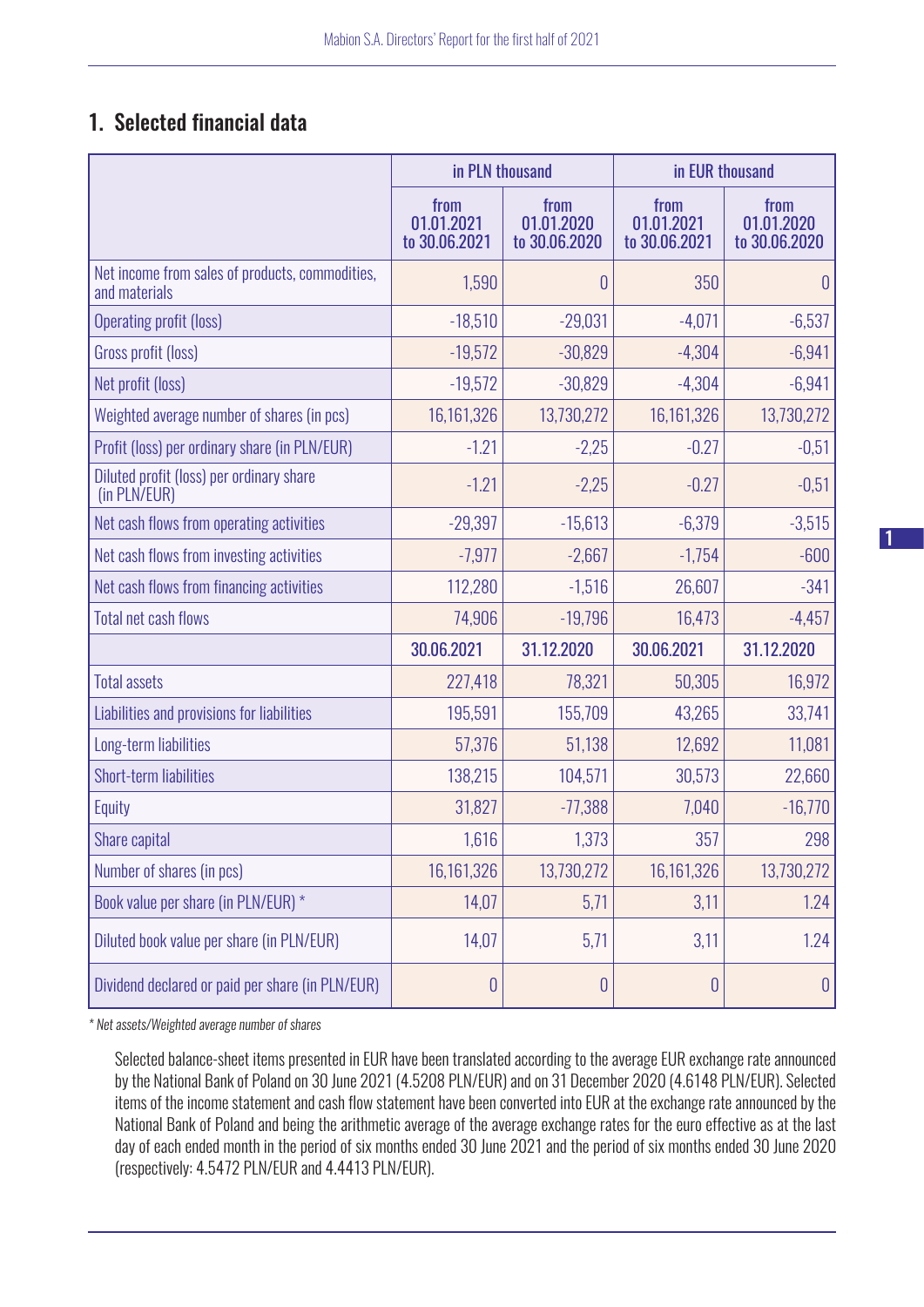# 2. Information on Mabion S.A.

## 2.1. Introduction

Mabion S.A. ("Mabion" or "Company") was established on 30 May 2007 as a limited liability company with the registered office in Kutno. The legal form of the Company changed on 29 October 2009 as a result of the transformation of the limited liability company into a joint-stock company. Currently, Mabion S.A. is entered on the Register of Entrepreneurs of the National Court Register kept by the District Court for Łódź Śródmieście in Łódź, 20th Commercial Department of the National Court Register under KRS number 0000340462. The Company was assigned tax identification number NIP 7752561383 and statistical identification number REGON 100343056.

The Company's registered office is located at ul. gen. Mariana Langiewicza 60 in Konstantynów Łódzki.

The activity of Mabion S.A. focuses on research and development work enabling the implementation of new biotechnological medicines, including biosimilars, obtained owing to the achievements of modern genetic engineering. In addition, the available GMP-certified manufacturing capacity and the experience of the staff in the research and development, clinical, and regulatory areas enable the Company, among other things, to participate in the development of new recombinant protein vaccines related to the prevention of COVID-19 infection. In the area of therapeutic products, the strategic goal of the Company is to develop, manufacture, and sell drugs used in the treatment of neoplastic, autoimmune, metabolic, and neurological diseases, including rare diseases. In the area of prevention of COVID-19 infection, the Company's strategic objective is to collaborate with a strategic partner in the development and production of new protein vaccines for use against the persisting COVID-19 pandemic. Biological medicines developed by the Company are targeted preparations characterised by the ability to recognise a factor, e.g. a receptor whose overexpression is associated with the development of cancer, and to interact only with that factor. Appropriate engineering of the structure of such drugs and thereby a high degree of similarity to the proteins of the patient's body makes the immune system treat the therapeutic antibody as its own protein. This guarantees a lower toxicity of the therapies developed by the Company and is a significant benefit for the patient.

Currently, the Company's most advanced product is a biosimilar medicine, MabionCD20, a reference drug to MabThera/ Rituxan (Roche).

The Company's shares are listed on the regulated market of the Warsaw Stock Exchange.

## 2.2. Composition of the Management Board and Supervisory Board

## 2.3. Management Board of Mabion S.A.

As at the date of this report, the composition of the Company's Management Board is as follows:

- » Mr. Krzysztof Kaczmarczyk President of the Management Board;
- » Mr. Sławomir Jaros Member of the Management Board;
- » Mr. Grzegorz Grabowicz Member of the Management Board;
- » Mr. Adam Pietruszkiewicz Member of the Management Board.

Changes in the composition of the Company's Management Board in H1 2021 and after the balance-sheet date:

On 25 January 2021, the Company's Supervisory Board adopted resolution to delegate a Member of the Supervisory Board, Mr. Adam Pietruszkiewicz, to act as Member of the Management Board of the Company. The period of delegation specified in the Supervisory Board's resolution was to last from 25 January 2021 to 25 April 2021. The Company informed about the event in Current Report no. 2/2021 of 25 January 2021.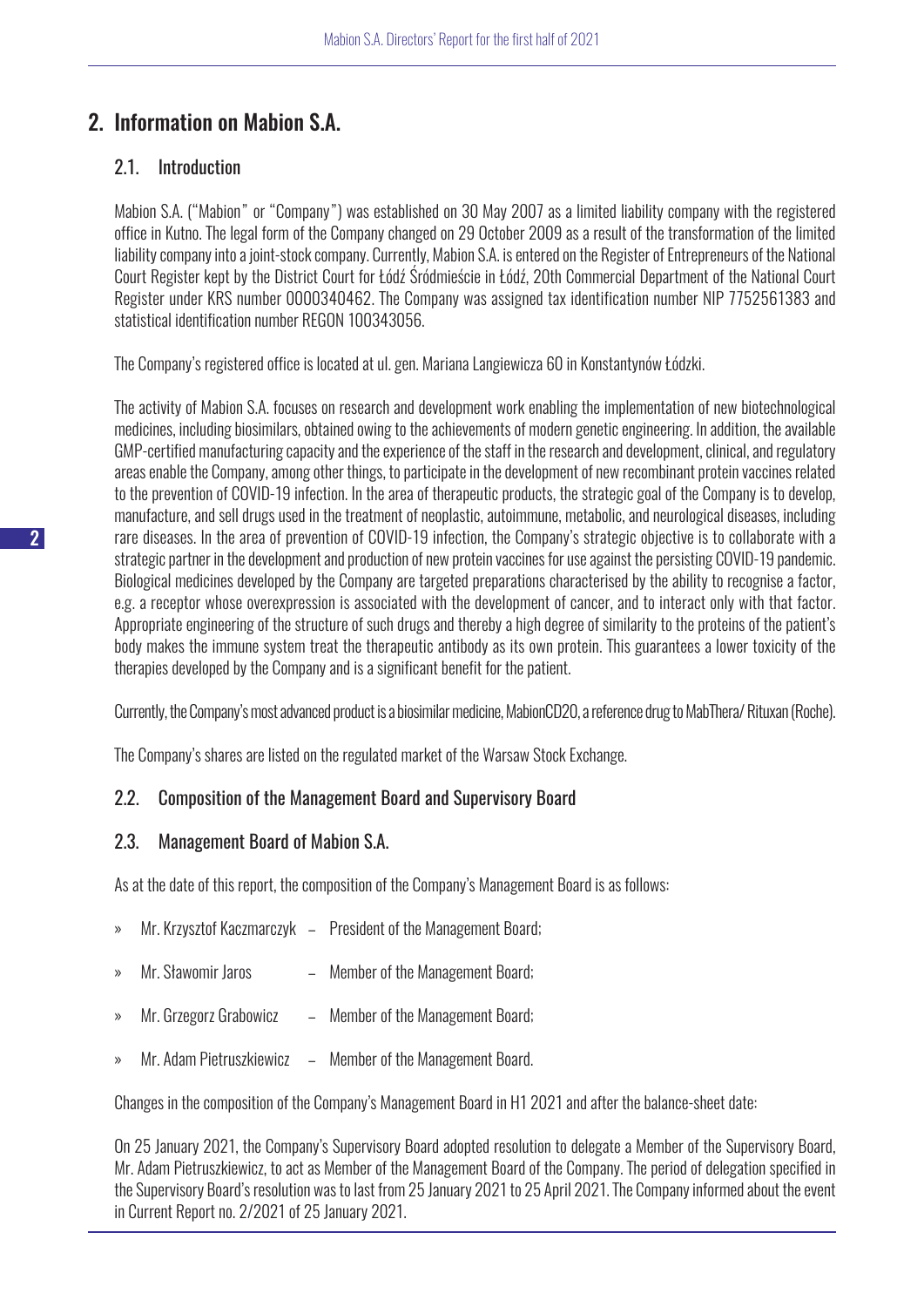On 3 March 2021, Mr. Adam Pietruszkiewicz tendered his resignation from the Company's Supervisory Board. At the same time, on 3 March 2021 the Supervisory Board of Mabion S.A. adopted a resolution to appoint Mr. Adam Pietruszkiewicz as Member of the Management Board of the Company as of 3 March 2021. The Company informed about the event in Current Report no. 18/2021 of 3 March 2021.

On 13 May 2021, Mr. Krzysztof Kaczmarczyk tendered his resignation from the position of Chairman and Member of the Supervisory Board of the Company. At the same time, on 13 May 2021 the Supervisory Board of the Company adopted a resolution to appoint Mr. Krzysztof Kaczmarczyk as President of the Management Board of the first joint term of office in the Company as of 14 May 2021. The above resolution followed the dismissal of Mr. Dirk Kreder from the position of President of the Company's Management Board by the Company's Supervisory Board on 13 May 2021. The resolution on the dismissal entered into force upon its adoption. The Company informed about the event in Current Report no. 36/2021 of 13 May 2021.

The distribution of key areas/tasks and responsibilities within the Company at the Management Board level is as follows:

| $\mathcal{P}$ | Krzysztof Kaczmarczyk |                | - President of the Management Board, CEO – cooperation with Novavax, Inc.<br>and leading the process of strategic investor acquisition,                                                             |
|---------------|-----------------------|----------------|-----------------------------------------------------------------------------------------------------------------------------------------------------------------------------------------------------|
| $\rightarrow$ | Sławomir Jaros        | $\sim$ $^{-1}$ | Member of the Management Board, COO and CSO – scientific and technological area<br>of projects, operating management in the Company, MabionCD20 project,<br>Novavax project in technological scope, |
| $\rightarrow$ | Adam Pietruszkiewicz  | $\equiv$       | Member of the Management Board - cooperation with Novavax, Inc. (leading<br>the antigen project for the vaccine candidate) and new strategic and development<br>projects,                           |
|               |                       |                |                                                                                                                                                                                                     |

» Grzegorz Grabowicz – Member of the Management Board, CFO – financing strategy.

## 2.4. Supervisory Board of Mabion S.A.

As at the date of submission of this report, the composition of the Company's Supervisory Board is as follows:

- » Robert Koński Chairman of the Supervisory Board (Independent Member);
- » Maciej Wieczorek Deputy Chairman of the Supervisory Board;
- » Józef Banach Independent Member of the Supervisory Board;
- » David John James Independent Member of the Supervisory Board;
- » Wojciech Wośko Member of the Supervisory Board;
- » Sławomir Kościak Independent Member of the Supervisory Board;
- » Zofia Szewczuk Independent Member of the Supervisory Board.

Changes in the composition of the Company's Supervisory Board in H1 2021 and after the balance-sheet date:

On 25 January 2021, the Company's Supervisory Board adopted a resolution to delegate a Member of the Supervisory Board, Mr. Adam Pietruszkiewicz, to act as Member of the Management Board of the Company. The period of delegation specified in the Supervisory Board's resolution was to last from 25 January 2021 to 25 April 2021. The Company informed about the event in Current Report no. 2/2021 of 25 January 2021.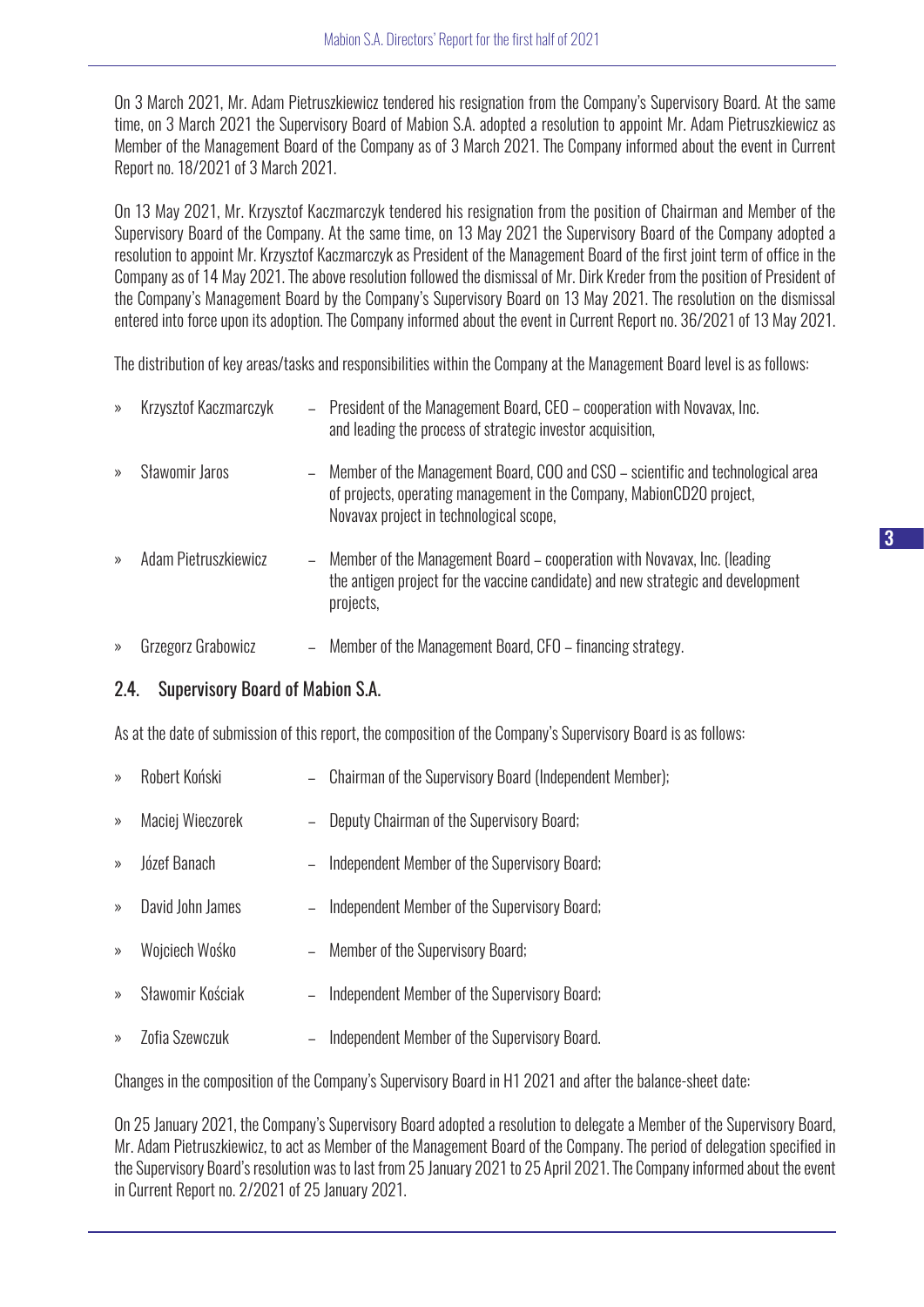On 9 February 2021, Mr. Tadeusz Pietrucha tendered his resignation as Member of the Company's Supervisory Board with effect as of 23 February 2021. The Company informed about the event in Current Report no. 7/2021 of 9 February 2021.

On 23 June 2021, the Extraordinary General Meeting of the Company adopted a resolution on the dismissal of Mr. Jacek Nowak from the Supervisory Board. Furthermore, on the same day the Extraordinary General Meeting of the Company adopted resolutions on appointment of Mr. Wojciech Wośko and Mr. Sławomir Kościak to the Supervisory Board of the Company for the second joint term of office. The resolutions of the Extraordinary General Meeting of the Company came into force on the date of their adoption. The Company informed about the above events in Current Reports no. 12/2021 and 13/2021 of 23 February 2021.

On 3 March 2021, Mr. Adam Pietruszkiewicz tendered his resignation from the Company's Supervisory Board. At the same time, on 3 March 2021 the Supervisory Board of Mabion S.A. adopted a resolution to appoint Mr. Adam Pietruszkiewicz as Member of the Management Board of the Company as of 3 March 2021. The Company informed about the event in Current Report no. 18/2021 of 3 March 2021.

On 13 May 2021, Mr. Krzysztof Kaczmarczyk tendered his resignation from the position of Chairman and Member of the Supervisory Board of the Company. At the same time, on 13 May 2021 the Supervisory Board of the Company adopted a resolution to appoint Mr. Krzysztof Kaczmarczyk as President of the Management Board for the first joint term of office in the Company as of 14 May 2021. Accordingly, on 13 May 2021, the Supervisory Board of the Company adopted a resolution to elect a Member of the Supervisory Board – Mr. Robert Koński as Chairman of the Supervisory Board of the Company. The Company informed about the event in Current Report no. 36/2021 of 13 May 2021.

On 22 June 2021, the Ordinary General Meeting of the Company adopted a resolution on the appointment of Ms. Zofia Szewczuk as Member of the Supervisory Board for the second joint term of office. The resolution of the Company's Ordinary General Meeting came into force on the date of its adoption. The Company informed about the event in Current Reports no. 42/2021 and 43/2021 of 22 June 2021.

## 2.5. Entities subject to consolidation

Mabion S.A. does not hold any shares in other entities. There are also no other situations which could lead to the conclusion that the Company is a dominant company within the meaning of Article 4 §1(4) of the Commercial Companies Code. In H1 2021, Mabion did not form a capital group and did not draw up consolidated financial statements.

# 3. Operations of Mabion S.A.

## 3.1. Object of activity

The Mabion's primary objective is the development, manufacturing and marketing of biosimilars, i.e. biological medicines that are developed to be similar to the original biotech drugs (known as reference medicines) in the fields of oncology, autoimmunity, neurology and metabolic diseases, including rare diseases.

The Company analyses on an annual basis its development plan for medicinal products and modifies it according to the needs, taking into account, among other things, the expiry dates of patents for reference medicines, the current and forecast size of the market for reference medicines, the Company's technology in the area of manufacturing of medicines, the competence and experience of the team, and competition in the field of biosimilars.

In 2019, following a review and update of the medicines development strategy, the catalogue of projects which the Company, currently or in the future, on its own or with partners, is interested in implementing, was changed. The Company classified scientific and research projects to three groups of projects, i.e. active projects, new projects which were to be launched in 2019, and partner projects. Until the date of this report, the development strategy in force was maintained.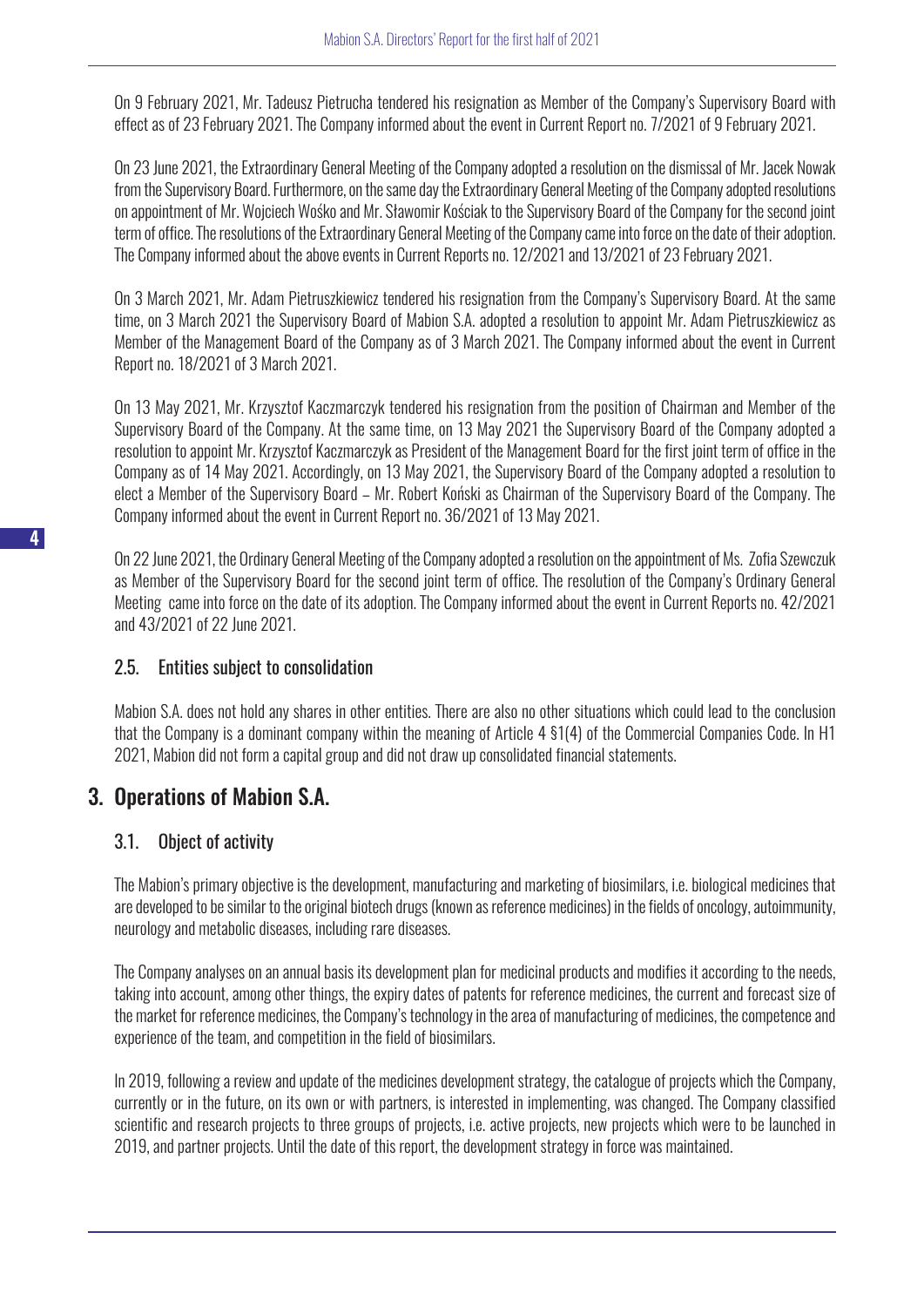#### Active projects

This is a group of projects of the greatest importance for the Company, as part of which the Company carries out work and invests funds. The group includes projects currently under way: MabionCD20, MabionMS, and MabionEGFR.

#### Projects launched in 2019

The projects for which the Company started research and development work in 2019 are three biosimilar drugs in the area of autoimmunity, metabolic diseases, and oncology (denosumab and omalizumab antibodies). At present, a significant part of the team responsible for the development of the aforementioned antibodies has been assigned to support the Company's priority projects (MabionCD20 and cooperation with Novavax), in connection with the need to carry out work related to the development and optimisation of the process, as well as analytical and manufacturing work.

#### Partnership projects

These are the projects for which the Company considers starting implementation in the mid or long term, preferably in cooperation with a partner. The projects will concern, inter alia, autoimmune and oncological, or rare diseases.

As part of the partnership projects, the Company has undertaken the following activities:

- » signing a letter of intent with IcanoMAB GmbH regarding potential collaboration to conduct CMC (Chemistry, Manufacturing and Controls) type development and manufacturing of a human IL-1R7 mAb antibody under development by IcanoMAB as a potential drug to treat patients with COVID-19 infection (October 2020),
- » signing a Memorandum of Understanding with Taxon Therapeutics Ltd. regarding cooperation in the research, development, and commercialisation of MabionCD20 antibody drug in specific clinical indications in the area of rare diseases (October 2020);
- » entering into a framework agreement for contracted services with Novavax, Inc. under which the Company, with Novavax's participation, will undertake activities related to the transfer of the manufacturing process technology and antigen analytics of the vaccine candidate for COVID-19 under the working name of NVX-CoV2373 and will carry out technical trial runs of the process on a commercial scale at the Company's facility (March 2021).

Detailed information on the above projects can be found further on in this report. Mabion S.A. product strategy – a summary.

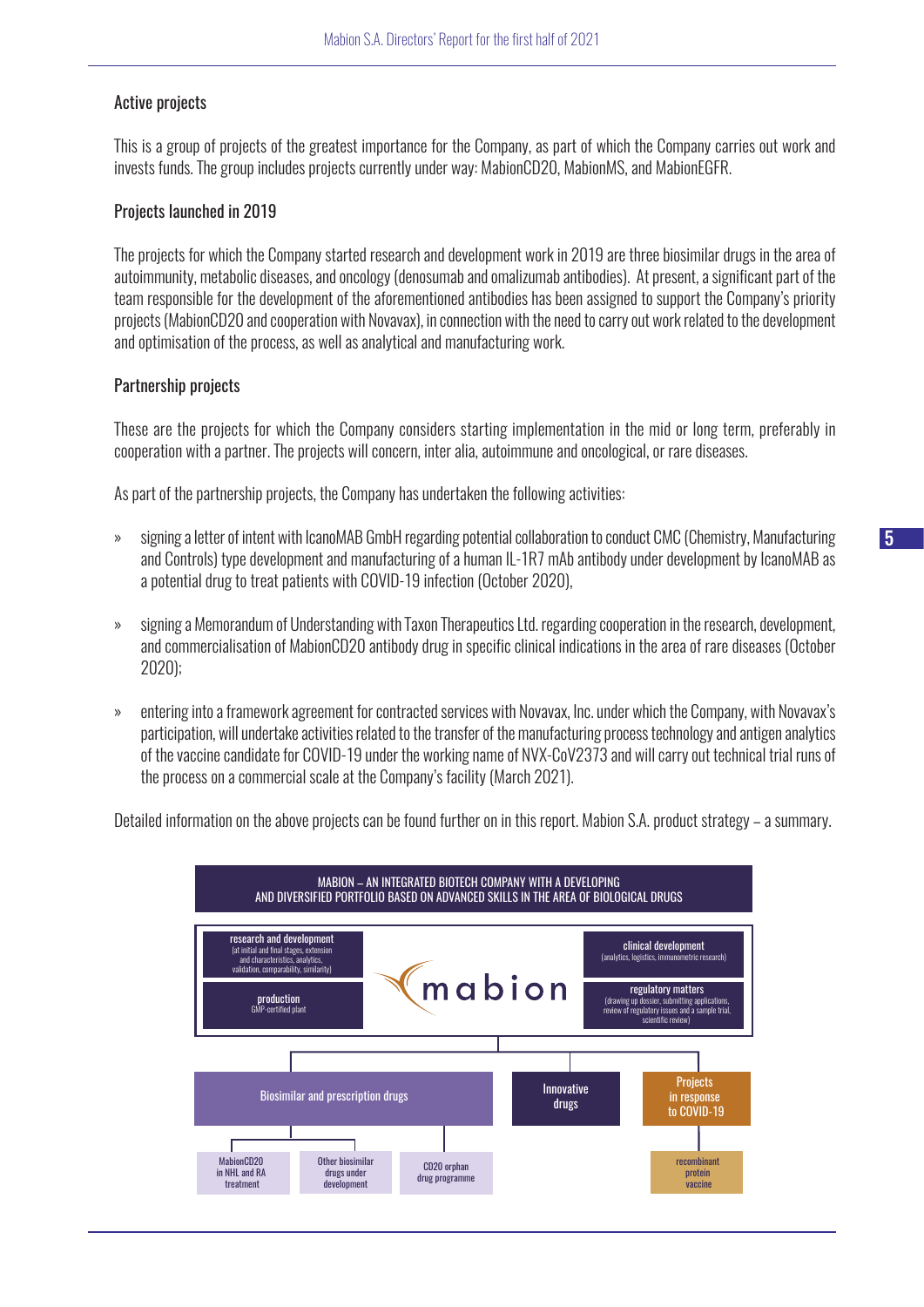|                                                                                                           | Diversified Mabion's R&D portfolio with a wide range of assets to be commercialized |                                                                                             |                                          |                                                                                              |                                                                                             |                                                               |  |  |
|-----------------------------------------------------------------------------------------------------------|-------------------------------------------------------------------------------------|---------------------------------------------------------------------------------------------|------------------------------------------|----------------------------------------------------------------------------------------------|---------------------------------------------------------------------------------------------|---------------------------------------------------------------|--|--|
| <b>Mabion's role</b>                                                                                      | molecule/drug                                                                       | clinical indication                                                                         | characteristics                          | status                                                                                       | commercialisation<br>approach                                                               | partner                                                       |  |  |
| integrated partner for<br>technology development,<br>analytics<br>and manufacturing,<br>drug manufacturer | rituximab<br>(MabionCD20)                                                           | oncology (NHL) and<br>autoimmunology (RA)                                                   | biosimilar drug in approved<br>therapies | at the registration stage in<br>the EU and at the phase I<br>clinical trial stage in the USA | active business development<br>in the EU and the USA.<br>partnering for selected<br>markets | partnering-capable asset<br>in the USA<br><b>VIATRIS</b><br>4 |  |  |
| integrated partner<br>for technology<br>development, analytics<br>and manufacturing.<br>drug manufacturer | rituximab<br>(MabionCD20)                                                           | rare diseases<br>(autoimmunology)                                                           | innovative therapy                       | product ready for the clinical<br>stage                                                      | memorandum of<br>understanding                                                              | Taxon<br>Therapeutics<br><b>Izrael</b>                        |  |  |
| integrated partner<br>for technology<br>development, analytics<br>and manufacturing.<br>drug manufacturer | vaccine                                                                             | COVID-19                                                                                    | innovative therapy                       | framework agreement and<br>first order for contracted<br>services signed                     | partnering                                                                                  | <b>NOVAVAX</b><br><b>USA</b>                                  |  |  |
| integrated partner<br>for technology<br>development, analytics<br>and manufacturing.<br>drug manufacturer | rituximab<br>(MabionMS)                                                             | <b>CNS</b> disease (multiple<br>sclerosis)                                                  | innovative therapy                       | product ready for the pre-<br>clinical and clinical stage                                    | active business development                                                                 | partnering-capable asset                                      |  |  |
| integrated partner<br>for technology<br>development, analytics<br>and manufacturing.<br>drug manufacturer | cetuximab<br>(MabionEGFR)                                                           | oncology (colorectal<br>carcinoma, squamous cell<br>carcinoma of the head and<br>neck area) | biosimilar drug in approved<br>therapies | cell line optimisation                                                                       | pre-commercial stage                                                                        | partnering-capable asset                                      |  |  |
| integrated partner<br>for technology<br>development, analytics<br>and manufacturing,<br>drug manufacturer | denosumab.<br>omalizumab                                                            | autoimmunological diseases.<br>metabolic diseases and<br>oncology                           | biosimilar drug in approved<br>therapies | active development of<br>relevant cell lines                                                 | pre-commercial stage                                                                        | possible partners<br>identified                               |  |  |

*\* incl.: Australia, New Zealand, Mexico, Central America, southern Africa, south-east Asia*

#### MahinnCD<sub>20</sub>

The Company's priority and most advanced project is MabionCD20, a proposed biosimilar to the reference drug MabThera/Rituxan (rituximab) (Roche). In 2018, the Company published the results of a clinical trial using the medicine originating from the 500L manufacturing process that confirmed the efficacy and safety of the therapy. Currently, preparations are under way to initiate a trial at clinical sites using the medicine originating from a target, commercial scale (5000L). The Company is also preparing to submit a marketing authorisation application for MabionCD20 originating from the target manufacturing process with the European Medicines Agency (EMA) and the US Food and Drug Administration (FDA).

On 30 July 2021, following a round of interactions with the European regulatory agencies as part of the Scientific Advice procedure (two consulting sessions with the EMA and two consulting sessions with PEI) and with the FDA, the Company established a strategy for the co-development of MabionCD20 for registration in the European and US markets. The essential elements of the Company's regulatory strategy have not changed and include:

- 1. A three-arm bridging clinical trial in patients with rheumatoid arthritis ("RA")
- 2. A three-arm analytical bridging trial
- 3. Implementing the aforementioned tasks using MabionCD20 originating from the target, i.e. large, commercial production scale (5000L)
- 4. Including, in the registration procedure for the European market, the results of the already completed Phase III clinical trial with MabionCD20 originating from a small manufacturing scale (500L); the trial was carried out with participation of 709 patients for the RA indication and 143 patients with NHL (non-Hodgkin's lymphoma).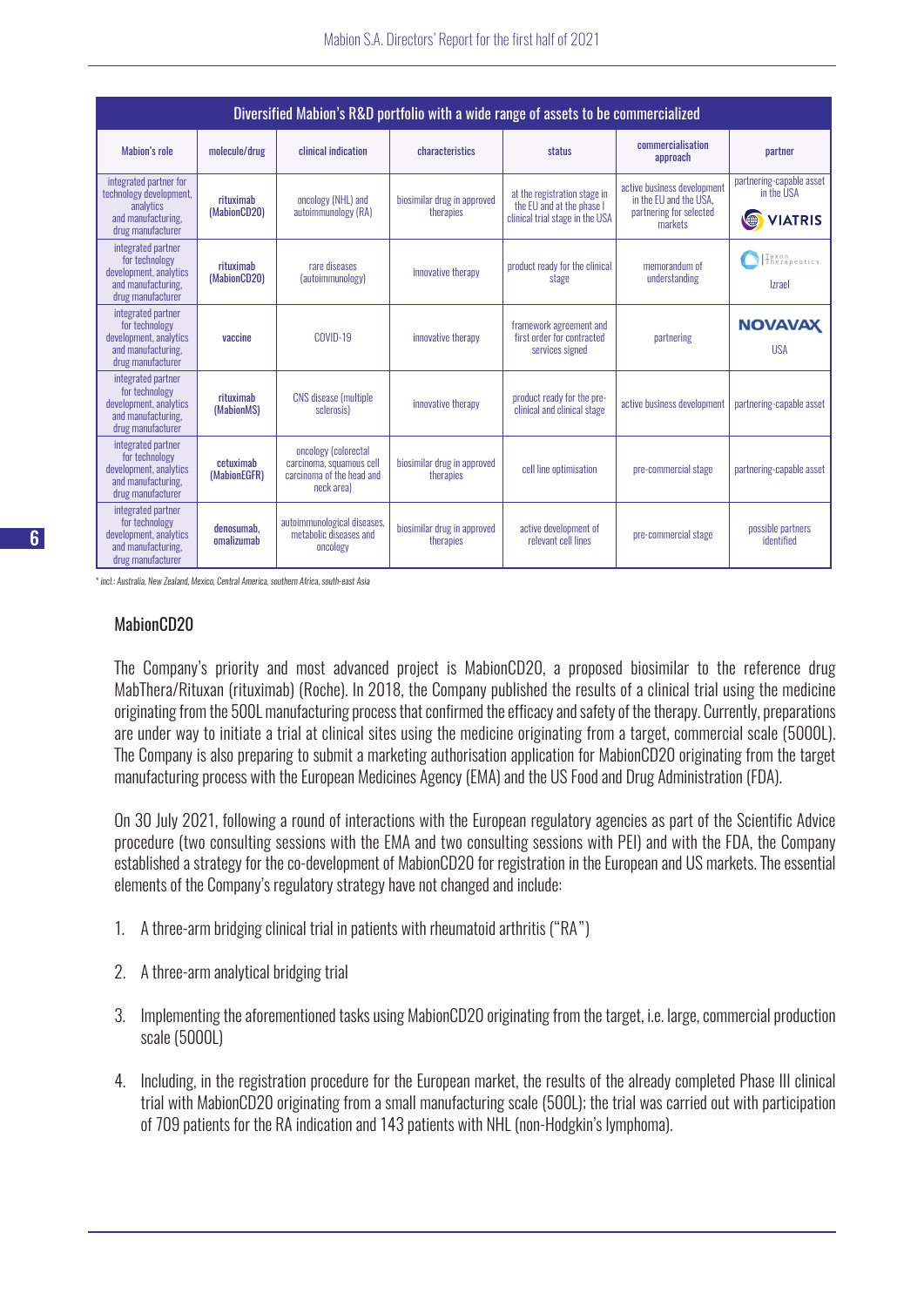The Company has simultaneously completed the reconciliation process and developed the final scope of data (including the scope of the bridging clinical trial) for the application for registration and marketing authorisation of MabionCD20 under the central procedure for the European market. The three-arm clinical and analytical bridging trials referred to above include: (a) MabionCD20 originating from large-scale production, (b) MabThera, being the European reference, and (c) Rituxan, being the US reference, which all in all forms the basic assumption of the co-development strategy for MabionCD20. At a further stage, the Company will clarify with the FDA the scope of additional trials (which may, as expected by the Company, include a clinical trial in an oncology indication as a required element of the registration application) necessary for MabionCD20 to be approved for the US market. The three-arm bridging clinical trial in patients with RA referred to in item 1 above is expected to include as a target a population of 280 patients, which is in accordance with the Company's assumption that it is not necessary to carry out separate new Phase III clinical trials in order to register MabionCD20 on the European market. The primary endpoint of the trial is to analyse pharmacokinetic parameters for MabionCD20 originating from the target manufacturing scale, and for MabThera and Rituxan. Such patient population will also allow assessment of treatment efficacy, which constitutes the secondary endpoint of the trial.

With respect to item 2, the Company has defined with the EMA and the PEI the target quality profile of MabionCD20 based on data obtained from validation batches of MabionCD20 produced at the target manufacturing scale and has established the scope of analytical trials for MabionCD20 produced on a commercial scale. The analytical trials are aimed at confirming analytical similarity to reference drugs and comparability to MabionCD20 originating from small-scale manufacturing, used in earlier clinical trials. In the Company's opinion, the aforementioned trials and the scope of data (items 1–4) developed as part of the arrangements with the EMA and the PEI are sufficient for the submission of a registration application to the EMA. The above assumptions may be subject to change in the future (due to the fact that they are based on a number of factors that may affect the time-frame, including factors beyond the Company's control such as the speed of clinical trial recruitment). Moreover, the assumptions made and actions undertaken do not guarantee the registration of the product.

In planning the scope and timing of the clinical trial, the foreseeable constraints of the COVID-19 pandemic were taken into account.

With respect to the bridging trial in rheumatoid arthritis, the Company has undertaken a number of activities to develop the internal quality systems required for the initiation of the clinical trial, including a number of procedures to allow for adequate control of the trial, conducting a risk analysis taking into account both the potential risks specific to research in immunological diseases, observations from previous clinical work, as well as the current situation related to the coronavirus pandemic. The documents necessary to launch the clinical trials were also drawn up, including the IMPD (Investigational Medicinal Product Dossier) and the IB (Investigator's Brochure), and the clinical trial protocol. In October 2020, a contract was signed with one of the most experienced CROs on the market, i.e. Parexel, which is to co-lead the clinical trial. In parallel, advanced work has been carried out leading to the development of a logistics plan for the clinical trial. The Company has also qualified and positively identified over 35 clinical sites in Poland, Belgium, Ukraine, and Georgia for the planned trial and is now finalising contracts with these sites. However, Mabion does not exclude conducting a clinical trial in other European countries. The suppliers of reference medicines (i.e. MabThera and Rituxan) for the trial were contracted and quality audits and supplier qualification were carried out. Procurement of reference products has been continued to secure the availability of drugs for the clinical trial and analytical panels.

With respect to the ongoing activities aimed at the registration and marketing authorisation of MabionCD20, the Company emphasises that in order to commence the clinical bridging trial necessary for the authorisation of MabionCD20 in the EU in the first instance, the Company is currently obtaining consents from the relevant authorities and bioethics committees to start the clinical trial. The Company has submitted appropriate applications for this purpose to the Office for Registration of Medicinal Products, Medical Devices and Biocidal Products and to the competent bioethics committee to commence clinical trials in Poland. In July, the Company was informed of the positive opinion of the bioethics committee regarding the application. A similar procedure was launched in the subsequent key countries for the clinical trial – Ukraine, Georgia, and Belgium, where the relevant applications for trial approval were submitted to the national competent authority (Ukraine), the local bioethics committee and, following a favourable opinion by the committee in August, to the national competent authority (Georgia); also a joint application to both the local ethics committee and the competent authority (Belgium).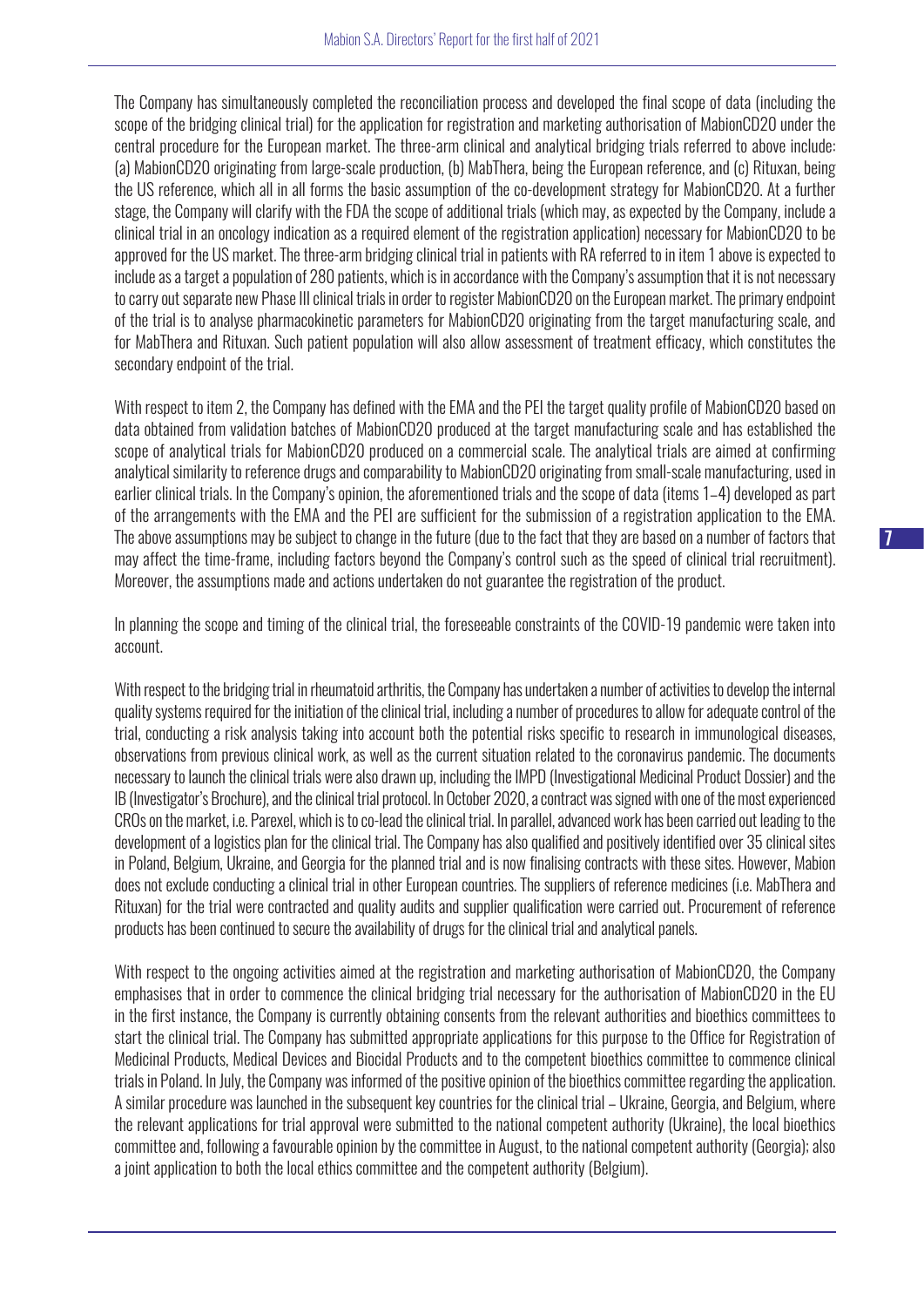To sum up, in the research and development work on MabionCD20, in H1 2021 and until the date of this report, the Company considers the following activities to be successfully carried out:

- » physicochemical, biological and microbiological analyses conducted in accordance with the MabionCD20 manufacturing process control strategy;
- » verification of the parameters of the antibody subjected to stability tests under routine storage conditions for the validation batches;
- » development of analytical methods for qualitative and comparative analyses of MabionCD20.

#### MabionMS

With regard to the MabionMS (multiple sclerosis, MS) innovative therapy project, the Company has so far submitted the following patent applications in this therapeutic area:

- » In 2017 European patent application (extended under the PCT procedure in 2018) for legal protection for the invention called "Combination Therapy of Multiple Sclerosis comprising a CD20 Ligand". The subject of the patent application was an innovative therapy for the treatment of multiple sclerosis patients using the MabionCD20 antibody combined with other substances (MabionMS combination therapy project). In July 2020, the Company filed international patent applications for the above invention with selected patent offices, initiating a national and regional phase to obtain patent protection in dozens of countries. Based on statistics on multiple sclerosis in specific regions, as well as on the potential of specific markets, Mabion has filed patent applications with selected patent offices covering countries such as: USA, Canada, UK, EU and EFTA countries, Australia, New Zealand, Israel, Turkey, Russia, and several others. The commencement of the national and regional patent application phase in each country is the next step on the path to obtaining legal protection for this innovative therapy.
- » In 2018, a European patent application (with the possibility of extension under the PCT procedure) in the area of application of MabionCD20 in the treatment of patients with multiple sclerosis, called "Low aggregate anti CD20 ligand formulation". This is the second patent application in the area of use of MabionCD20 for the treatment of multiple sclerosis, constituting an innovative indication for the molecule. This application concerns the use of MabionCD20 as a monotherapy.

Currently, the Company is looking for partners for further work related to the development of the above-mentioned therapy.

#### MabionEGFR

The MabionEGFR project concerns the development of a medicine to treat patients with metastatic colorectal cancer expressing the epithelial growth factor receptor (EGFR), wild-type RAS genes, and patients with squamous cell carcinoma in the head and neck region.

For this project, the Company is in the process of developing technological bases and analytical tools. Part of the expenditure related to the development of the drug is co-financed from EU funds.

In H1 2021 and until the publication of this report, the Company proceeded, as part of the project, with activities related to:

- » developing biological and physico-chemical analytical methods to characterise the protein obtained;
- » preliminary optimisation of cell culture and antibody purification conditions.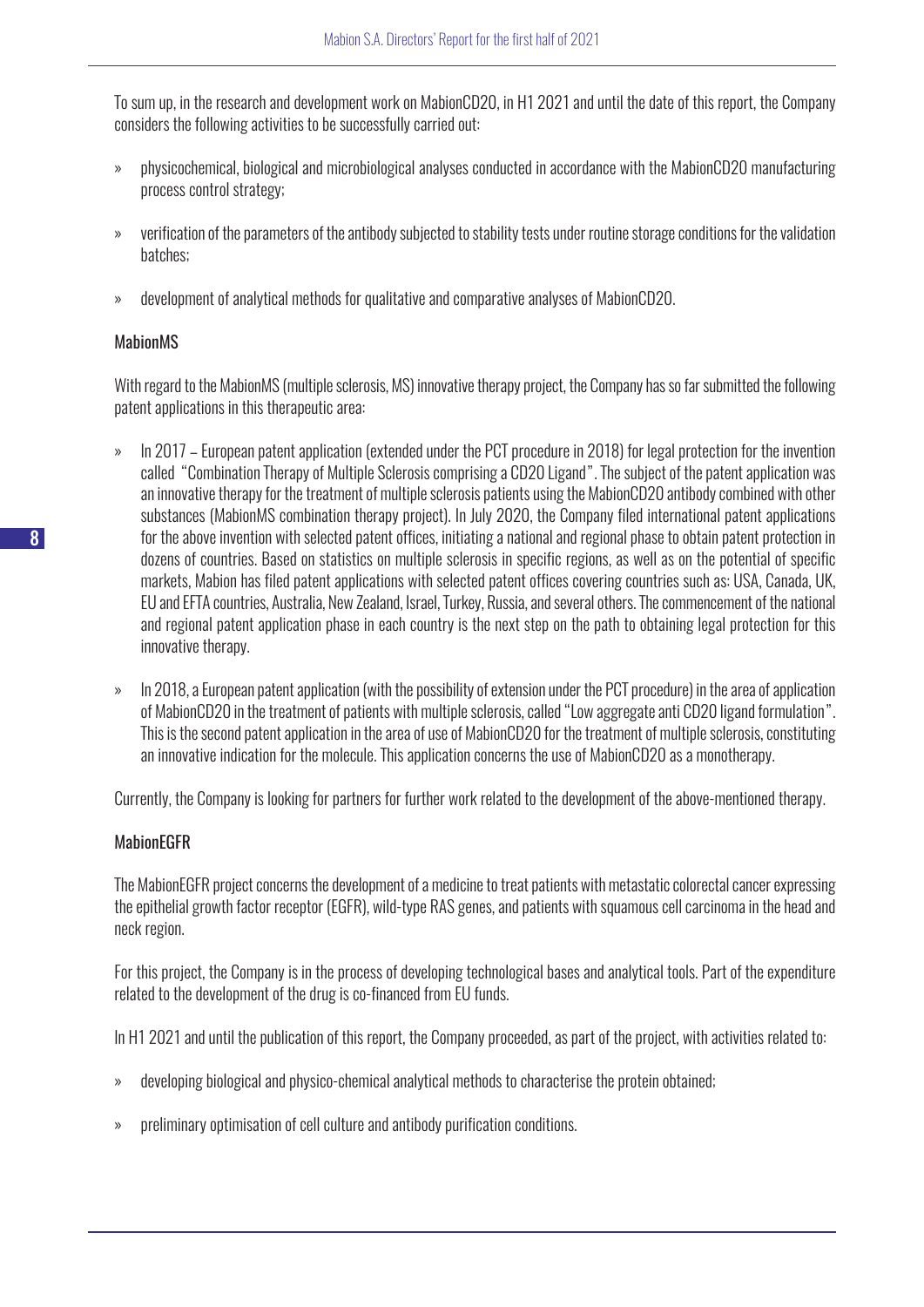#### NVX-CoV2373

On 3 March 2021, Mabion entered into a framework agreement with Novavax, Inc. based in the United States, pursuant to which the Company, with Novavax's participation, undertook activities related to the transfer of process technology for the production of a COVID-19 vaccine candidate antigen under the working name of NVX-CoV2373 and to the conduct of technical runs of the process on a laboratory and commercial scale at the Company's facility. The framework agreement will be in force until 31 December 2023. With the conclusion of the framework agreement, the parties agreed on the scope and budget of the work contracted to the Company to carry out the technology transfer and a technical run for the NVX-CoV2373 protein antigen. These are standard activities when starting cooperation in the field of contract manufacturing. The scope of contracted work under the first order includes the transfer of technology from Novavax to the Company. In addition, it comprises: the transfer and verification of analytical methods, together with integration of the transferred methods and documentation related to the manufacturing process into the Company's quality system, completion of one technical run and one confirmatory run demonstrating the repeatability in batch production of the product in the facility.

On 25 March 2021, the Company received the first payment from Novavax, Inc. as part of the execution of the aforementioned order placed under the framework agreement. The funds received represented the first tranche of remuneration for the work commissioned under the agreement and an advance on materials and reagents.

By the date of this report, Mabion has carried out the following work:

- » the Company has finalised the transfer of the COVID-19 vaccine antigen production process at the laboratory scale both the cell culture stages and the vaccine antigen purification process;
- » the Company has completed the analysis of Novavax's process and analytical documentation and a quality system for the purposes of implementing the new process and analytics have been put in place.
- » the cell culture process in bioreactors on a commercial scale has been scaled up, and the double implementation of this process planned under the agreement has been carried out;
- » following the aforementioned activities, the product was successfully purified and subjected to analytics based on Novavax's procedures and requirements which were likewise part of the earlier transfer tasks; the results of these analyses show that the Company has obtained a desirable high-quality product in a reproducible manner;
- » tasks were also performed to secure the possibility of regular commercial production of the vaccine antigen, consisting in purchasing, installing, and qualifying the necessary process and analytical equipment; process materials for next periods have been secured.

Summing up, all the preparatory work that was planned in the current period has been completed. Currently, the Company is reporting and accounting for the completed work. It is worth mentioning that the communication channels between the Mabion and Novavax teams responsible for particular areas are in place, and in the Company's opinion the infrastructure and material resources are ready for further stages of cooperation.

On 23 June 2021, the Company received a second order from Novavax under the framework agreement. The order was placed in conjunction with ongoing negotiations for a potential manufacturing agreement under which the Company could produce the active ingredient on a commercial scale for Novavax. To facilitate the Company's future production process, the parties signed an order allowing the Company to procure key raw materials for production in advance within a budget agreed by the parties and funded by Novavax. The order concerns the procurement of raw material volumes sufficient for the future commercial production of the active substance involving the Company's full production capacity by the end of the first half of 2022 (as estimated by the Company). Immediately following the order, the Company started to procure materials and reagents necessary for the future possible commercial production of the active substance. On 15 July 2021 (an event after the balancesheet date), the Company received a payment from Novavax Inc. amounting to USD 15,226 thousand as part of the aforementioned order, in accordance with mutually agreed terms and conditions.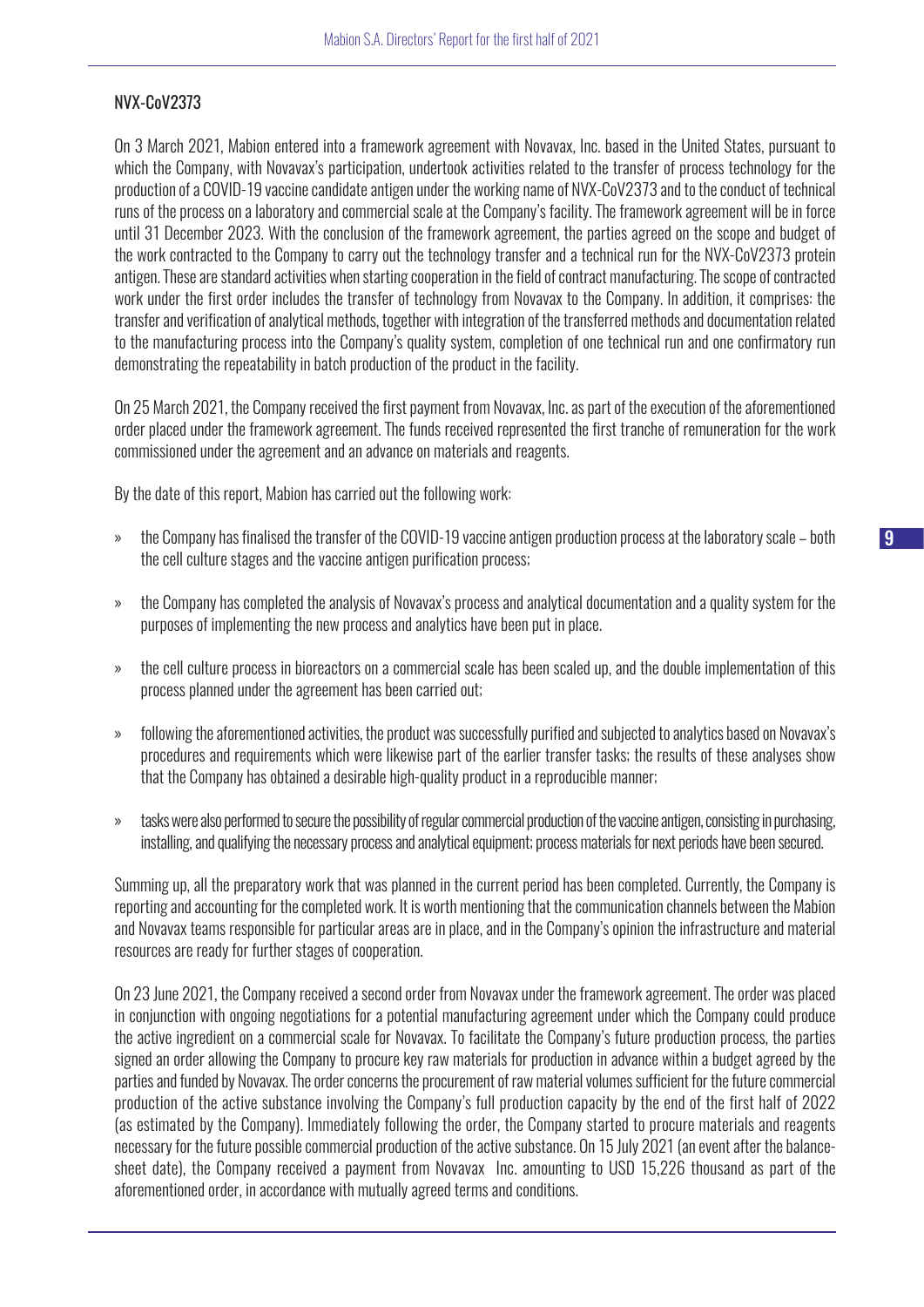Contracting raw materials for production at this stage of cooperation, i.e. in advance, will enable commercial manufacturing services to commence more promptly if the manufacturing agreement is concluded. Once the production agreement has been signed, the parties' intention will be to cyclically deploy similar orders for the procurement of raw materials (according to separately agreed budgets and schedules) in successive periods. However, whether the production agreement will be concluded depends primarily on the successful execution of the first order and also requires the parties to further clarify their agreements on technical, financial, quality, and scheduling issues.

#### Business development: innovative antibody-based therapies

In October 2020, the Company signed a letter of intent with IcanoMAB GmbH, based in Germany, regarding possible collaboration with IcanoMAB in the scope of CMC development work and pharmaceutical GMP- (Good Manufacturing Practice) compliant production of the human IL-1R7 mAb antibody being developed by IcanoMAB as a potential drug for patients with COVID-19 infection.

The letter of intent provided the basis for further negotiations between the parties with a view to concluding a final agreement, including the financial terms of cooperation between the parties, whereby entry into force of the agreement and collaboration will occur if and when IcanoMAB secures funding for the development programme in respect of the above antibodies.

As at the date of this report, the parties are not discussing the possibility of cooperation, however, they do not exclude such cooperation in the future.

#### Business development: products based on MabionCD20 antibody

In October 2020, the Company signed a memorandum of understanding with Taxon Therapeutics Ltd. based in Israel regarding the parties' intention to work out the terms of a possible long-term collaboration for the research, development, and then worldwide commercialisation of medicinal products based on a monoclonal antibody recognising the CD20 receptor on human B lymphocytes ("Products") in specific clinical indications in the area of rare diseases.

Taxon Therapeutics is an Israeli biotechnology company focused on the orphan drug segment and rare conditions for which there are currently no efficient medicines. Taxon Therapeutics is interested in developing the Products, registering and commercialising them on an exclusive basis worldwide, in one or more indications where reference medicines containing rituximab as their active substance (i.e. antibodies that recognise the CD20 receptor) are not currently registered in any market. To this end, Taxon Therapeutics is prepared to cooperate with the Company and conduct the pre-clinical and clinical trials required to register the Products for the above indications, which will be specified by the parties at a later date.

The memorandum was an expression of the parties' intention and is non-binding in nature. At the date of this report, although the term of the memorandum had expired, further discussions and negotiations are taking place on the terms and conditions of cooperation between the parties. Whether the cooperation is established depends on the positive conclusion of negotiations, including the elaboration of terms and conditions of cooperation satisfactory to the parties, in particular the scope of activities of individual parties and financial conditions, and on the conclusion of a final cooperation agreement.

#### Additional equipment for the existing facility

The current production capacity for the drug under the working name of MabionCD20 allows the Company to partially cover the estimated demand from customers in European Union countries (the supply of the drug will cover the first sales). The implementation of long-term plans requires the Company to achieve adequate production capacity, which requires investment. A necessary stage in the development of the Company is to equip the existing production line in order to respond to potential demand from EU countries.

The investment which is the subject of permit no. 301 for conducting business activity in the Łódź Special Economic Zone consists in increasing the production capacity of the current plant and includes: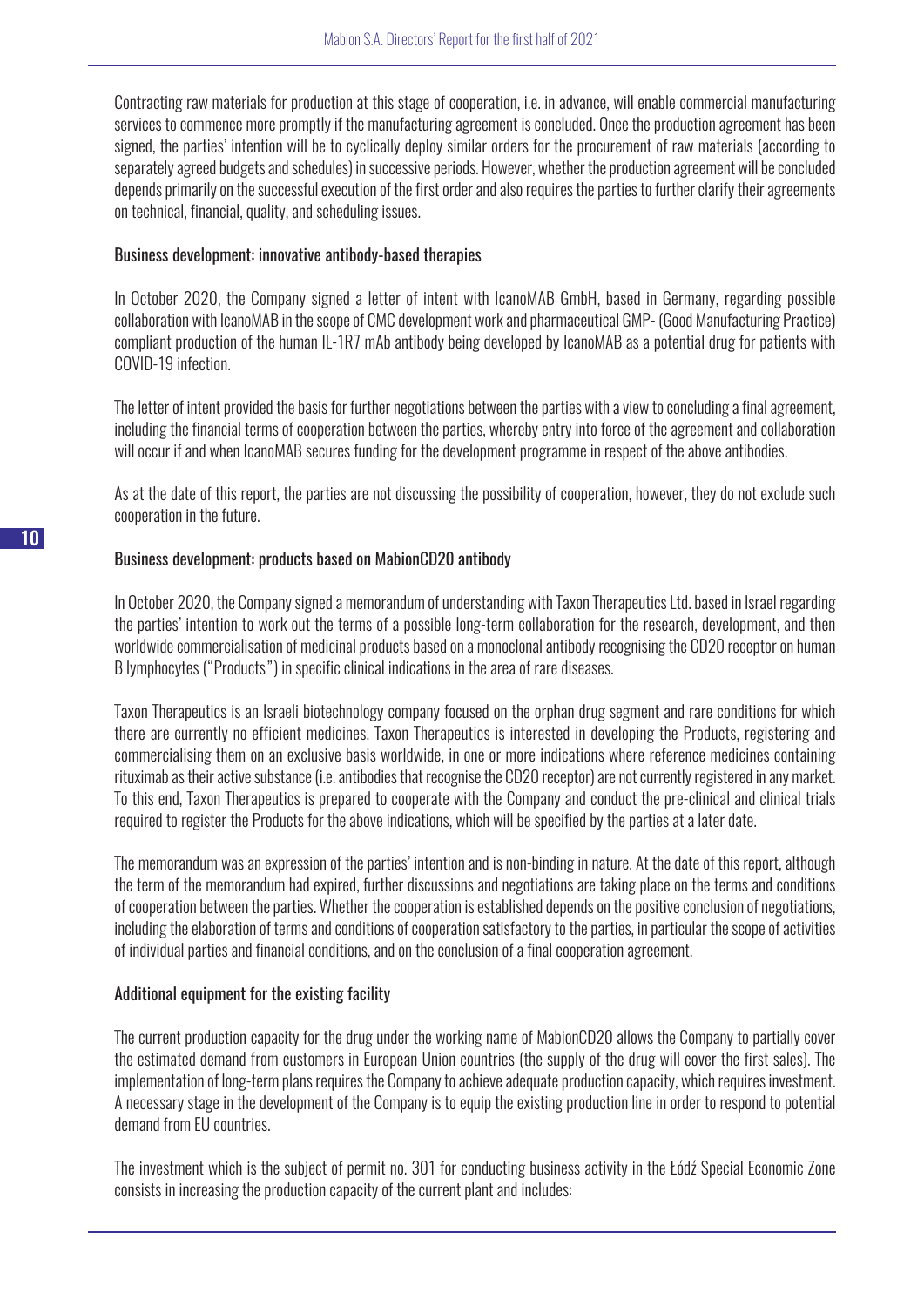- » retrofitting the existing 5000L L production line, and
- » purchasing and installing production equipment for a second 5000 L production line to be located in the existing building.

As part of permit no. 301, the Company undertook to incur investment expenditure in the area of the Zone in the amount of at least PLN 20,000 thousand (within the meaning of § 6 of the Regulation of the Council of Ministers of 10 December 2008 on public aid granted to entrepreneurs operating on the basis of a permit for conducting business activity in special economic zones). The time limit for incurring these expenditures and completing the investment is 31 December 2024 (decision of 10 August 2021 by the Minister of Development, Labour, and Technology). Under permit no. 301, as at 30 June 2021, the Company made investment expenditures of PLN 2,803 thousand.

#### Extension of the existing facility

In 2017, the Company started preparation activities connected with the expansion of the existing production facility (stage "MABION II"), with an aim to increase significantly the production as well as R&D capacity of the Company. A concept for the extension of the Scientific and Industrial Complex for Medical Biotechnology has been developed. In 2018, the Company selected an international consortium of architectural and technological companies, to which it entrusted the development of a technological and construction design. In November 2018, the Company received the decision of the Pabianice Governor approving the construction design and granting a building permit for the aforementioned investment called "Technological and Scientific Centre for Advanced Medical Biotechnology of Mabion S.A." with the necessary infrastructure in Konstantynów Łódzki.

In 2019 and 2020, work was under way to prepare detailed designs for all construction and installation sectors. Following the contractor's consideration of comments by the Company, the detailed design was completed and accepted by the Company in February 2021. Detailed specifications of user requirements were prepared for critical installations and main process lines.

In February 2020, the Company received the decision of the Pabianice Governor approving the change to the building permit, allowing to increase the cubic volume of the building to the target size necessary for the Company to implement the intended investment plans, including the increase of the Company's production and R&D capacity. The building permit allows for the commencement of works on the extension of the existing plant, however, the moment of their commencement depends on the Company's financial situation (obtaining funds, liquidity, etc.) as well as formal possibilities of entering non-European markets (signed distribution agreements, formal approvals of regulators, etc.).

In June 2018, the Company signed a co-financing agreement with the Minister of Investment and Development for the project "Expansion of the Research and Development Centre of Mabion S.A. – research on the new generation of medicines" (Measure 2.1 Support for investment in R&D infrastructure of enterprises of the Operational Programme Smart Development 2014– 2020 co-financed by the European Regional Development Fund). The objective of the project is to develop the Company's research and development facilities by preparing the necessary infrastructure: the building of the Research and Development Centre, and the purchase of research equipment to conduct research on innovative medicines. The planned Research and Development Centre will be used to develop and prepare for commercialisation the latest generation of biotechnology drugs: monoclonal antibodies. The total cost of the project was set at PLN 172,880 thousand, with a co-financing of PLN 63,250 thousand. Currently, the Company is in the process of implementing the project in question, however, due to issues related to the financing of its own contribution, the work schedule requires updating relative to the original plan (in line with the agreement, the project should have been completed by 31 December 2021). The Company is in ongoing contact with the Ministry of Funds and Regional Policy.

#### 3.2. Major events affecting Mabion S.A. in the first half of 2021 and up to the date of this report

#### Adoption of a long-term strategy for financing the Company's activities; the issue of U shares

On 27 January 2021, the Management Board of Mabion S.A., on the basis of an in-depth analysis of the Company's needs and estimated benefits, adopted a new long-term strategy for financing the Company's activities. The strategy covers the Company's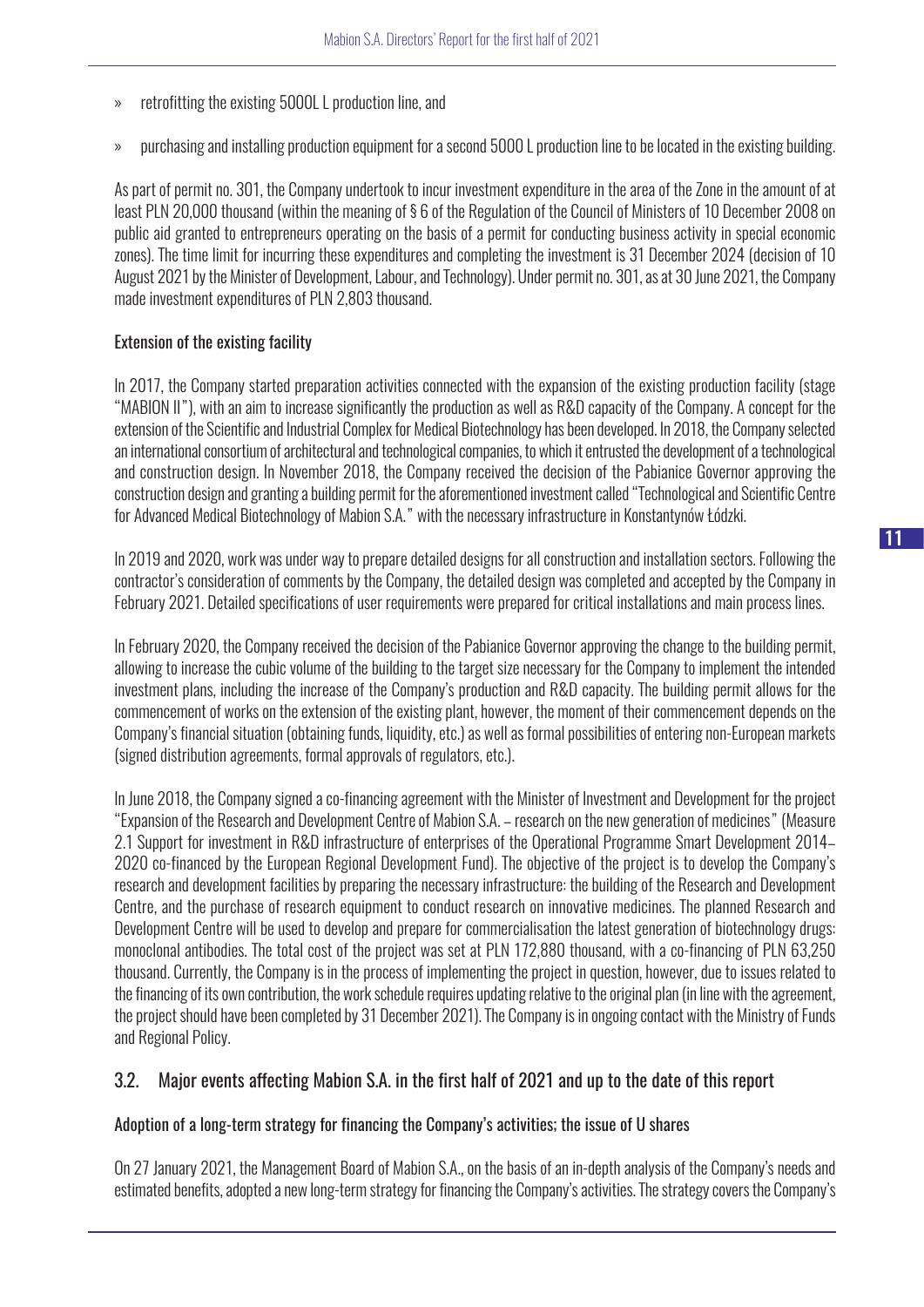overall capital needs which has to be fulfilled in order to carry out all activities which, in the opinion of the Company's Management Board, are necessary to complete the registration of MabionCD20 with the EMA and to start selling MabionCD20 and generate operating cash flows thereby. The arrangements for the Company's financing strategy were positively reviewed by the Company's Supervisory Board on the same date. The financial strategy provided for parallel processes: the initiation of activities to attract a strategic investor, and two share issues of the Company.

As part of the strategy, the following directional funding decisions were taken, and then the following activities were carried out to implement them:

1) decision to initiate the search for a strategic investor for the Company.

In order to effectively carry out this process, on 27 January 2021 the Company signed an agreement with the financial advisor Rothschild & Co. The scope of the advisor's responsibilities includes, inter alia, searching for a potential strategic investor, advising on the structure of a potential transaction, support in drafting transaction documentation and in negotiations with the potential strategic investor. As at the date of this report, decisions have not been made regarding the type of investor, the expected level of capital commitment, or the transaction formula. These decisions will be made in the course of a process designed to select the most beneficial way for the Company to achieve its long-term business objectives;

2) decision to conduct an offering of the Company's shares in the first quarter of 2021 under the "accelerated book-building" procedure, addressed to eligible investors who are shareholders of the Company and who are qualified investors or who acquire shares with a total value of at least EUR 100 thousand, as indicated by the Company's Management Board.

In order to put the above decision into effect, the Company's Management Board convened an Extraordinary General Meeting for 23 February 2021, which adopted Resolution no. 4/II/2021 on increasing the Company's share capital by an amount not less than PLN 0.10 and not more than PLN 243,055.40 by way of an issue of at least one and not more than 2,430,554 U series ordinary bearer shares with a par value of PLN 0.10 each ("EGM Resolution"). The purpose of the U series share issue was to generate the necessary financing for the Company's working capital, in particular for the development of MabionCD20 and activities aimed at carrying out the registration procedure at the EMA as soon as possible.

On 3 March 2021, the Company's Management Board passed a resolution on, inter alia, determining the rules of offering and conducting the book-building process, subscription, taking-up and allotment of U series shares. On 4 March 2021, the Company and mBank S.A. ("Offering Manager") entered into a conditional share placement agreement and commenced the book-building process by way of a private placement of U series shares. The book-building process was carried out between 4 and 9 March 2021. Subsequently, on 9 March 2021 the Company's Management Board resolved that the issue price of the U series shares will be PLN 55.00 per one share and the Company will make offers to investors to acquire a total of 2,430,554 U series shares. The issue of the U series shares was effected upon the execution of agreements for the taking-up of all the U series shares and upon payment in full of the contributions to cover the shares (no allotment of shares within the meaning of the Commercial Companies Code was necessary). The conclusion of the agreements for taking up U series shares was completed on 12 March 2021. Contributions for the U series shares were paid in full by 15 March 2021. 2,430,554 U shares were taken up, as a result of which the Company leveraged PLN 133.7 million.

The U series shares were offered by way of private placement within the meaning of the Act of 15 September 2000 – Commercial Companies Code in a public offering on the basis of the exceptions from drawing up and publishing a prospectus referred to in Article 1(4)(a) and (d) of Regulation (EU) 2017/1129 of the European Parliament and of the Council of 14 June 2017 on the prospectus to be published when securities are offered to the public or admitted to trading on a regulated market and repealing Directive 2003/71/EC ("Prospectus Regulation"). The U series shares have been offered exclusively to: (a) qualified investors as referred to in Article 1( 4)(a) of the Prospectus Regulation; or (b) investors who acquire securities with an aggregate value of at least EUR 100 thousand per investor as referred to in Article 1(4)(d) of the Prospectus Regulation, including Eligible Investors (as defined in the EGM Resolution). The Company's shareholders meeting the criteria indicated in the EGM Resolution ("Eligible Investors"), who participated in the book-building process, were entitled to priority take-up of the U series shares under the rules set out in the Resolution. Pursuant to the EGM Resolution, upon meeting the requirements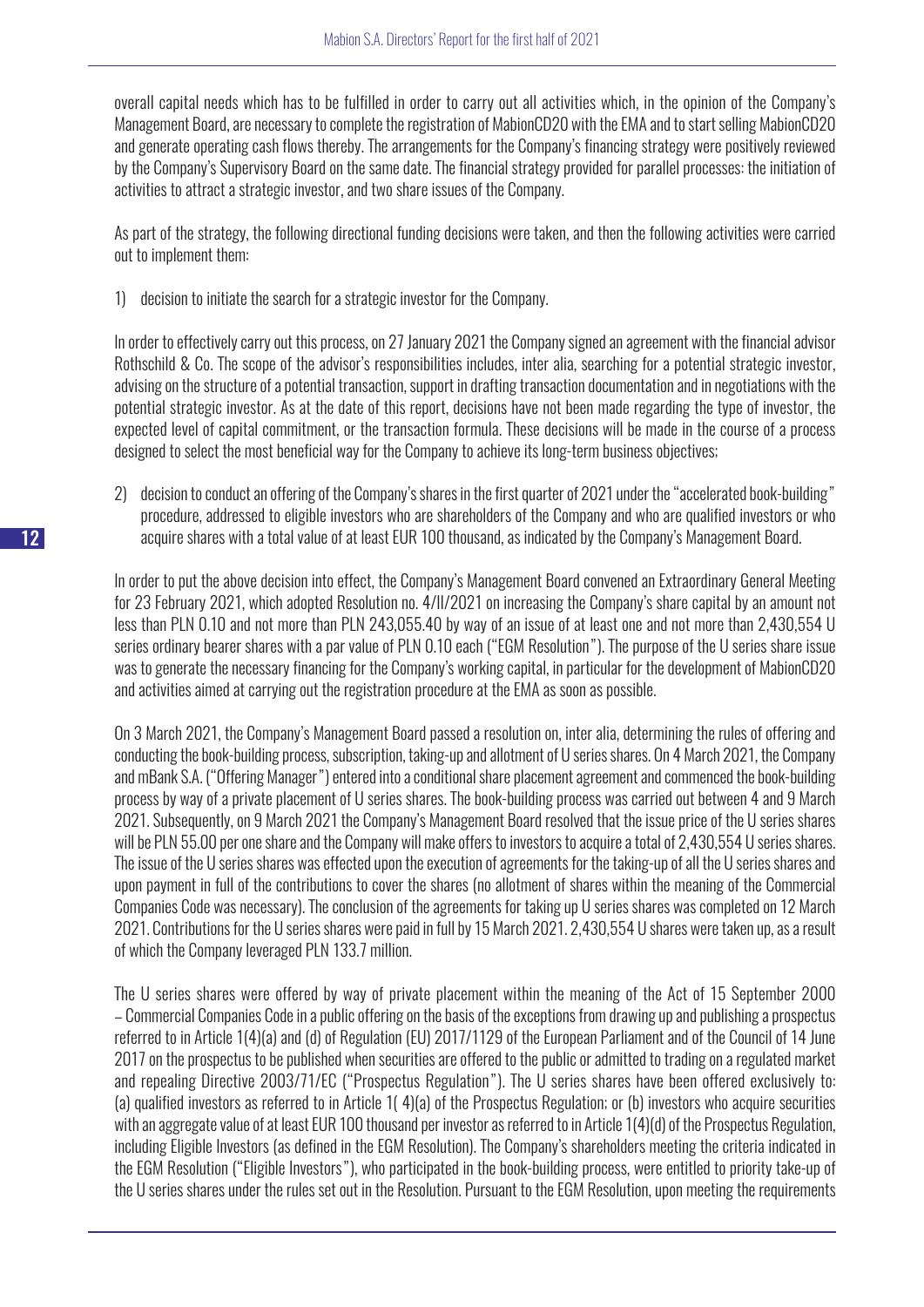set forth therein, the Eligible Investors were entitled to pre-emptively take-up the U series shares in a number allowing them to maintain a share in the total number of votes at the General Meeting of the Company not lower than the share held at the end of the day on the date of adoption of the Resolution. Moreover, under the terms of the EGM Resolution, the Eligible Investors, being Qualified Investors, holding, at the end of the preference day, shares in the Company with an aggregate nominal value of at least 0.5% of the Company's share capital, were given a pre-emptive right to acquire U series shares before the other investors.

The issue price of the U series shares was determined by the Company's Management Board based primarily on the results of the book-building process among institutional investors and taking into account all circumstances with a bearing on the determination of the issue price, including in particular the macroeconomic and economic environment, the current situation on the capital markets at the time of the book-building process for the U series shares, the Company's financial standing at the time of the public offering, current events and their impact on the Company's business prospects, as well as based on the recommendations of the Offering Manager engaged in the book-building process for the U series shares.

As part of the issue of the U series shares, the Company entered into agreements with investors to take up all (i.e. 2,430,554) U series ordinary bearer shares of the Company. The required cash contributions to cover all U Series Shares were made in entirety, whereby the Company made: (i) a contractual set-off of the entire claim against Glatton sp. z o.o. for payment of the issue price of the U series shares against Glatton Sp. z o.o.'s claim under the borrowing agreement concluded with the Company on 12 August 2020, up to a total of PLN 4,999. 995.00; and (ii) a contractual set-off of a part of the claims against Twiti Investments Limited for payment of the issue price of the U series shares against the claims of Twiti Investments Limited under the borrowing agreements concluded with the Company on 12 August 2020 and 5 February 2021 up to the total amount of PLN 11,199,980.00, whereby the remaining part of the issue price of the U series shares subscribed for by Twiti in the amount of PLN 4,999,995.00 was paid by Twiti in cash. The conversion report was reviewed by an independent auditor in line with applicable regulations.

The Company's share capital increase through the issue of U series shares was registered with the National Court Register on 2 April 2021.

Immediately after the issue was placed, the Company took steps to apply for the admission and introduction to trading on the regulated market of the Warsaw Stock Exchange ("WSE") the rights to 2,430,554 U series shares ("RTS"). On 19 March 2021, the National Depository for Securities (Krajowy Depozyt Papierów Wartościowych S.A., "KDPW") issued a statement on conditional registration in the depository of securities, under ISIN PLMBION00057 code, of 2,430,554 rights to U series ordinary bearer shares with a par value of PLN 0.10 each. The condition for the registration of the RTS was their admission to trading on the regulated market. On 23 March 2021, the WSE's Board adopted a resolution on the admission and introduction to trading on the WSE's Main Market of rights to U series shares of the Company, pursuant to which the Board stated that 2,430,554 rights to U series shares of the Company are admitted to trading on the primary market as of the date of registration of the RTS by the KDPW. At the same time, the WSE Board decided to introduce, as of 25 March 2021, the above mentioned rights to U shares to trading on the primary market, provided the KDPW's registration of the RTS on 25 March 2021 at the latest and assigned it with code "PLMBION00057". On 23 March 2021, the KDPW published a notice on the registration, as of 24 March 2021, in the depository of securities under ISIN PLMBION00057 code, of 2,430,554 rights to U series ordinary bearer shares of the Company. Thus, the condition for the introduction of the RTS to trading on the WSE primary market on 25 March 2021 was met.

Then, the Company took steps to apply for the admission and introduction of 2,430,554 U series shares of the Company to trading on the regulated market. On 14 April 2021, the KDPW issued a statement on the conditional registration in the securities depository under ISIN code PLMBION00016 of 2,430,554 U series ordinary bearer shares of the Company. The condition for the registration of the U shares was their introduction to trading on the regulated market. On 14 April 2021, the WSE's Board adopted a resolution on the admission and introduction to trading on the WSE's Main Market of U series shares of the Company, pursuant to which the Board stated that 2,430,554 U series ordinary bearer shares of the Company are admitted to trading on the primary market. At the same time, the WSE's Board decided to introduce, as of 19 April 2021, the above mentioned Company's shares to trading on the primary market, provided that the KDPW has registered these shares on 19 April 2021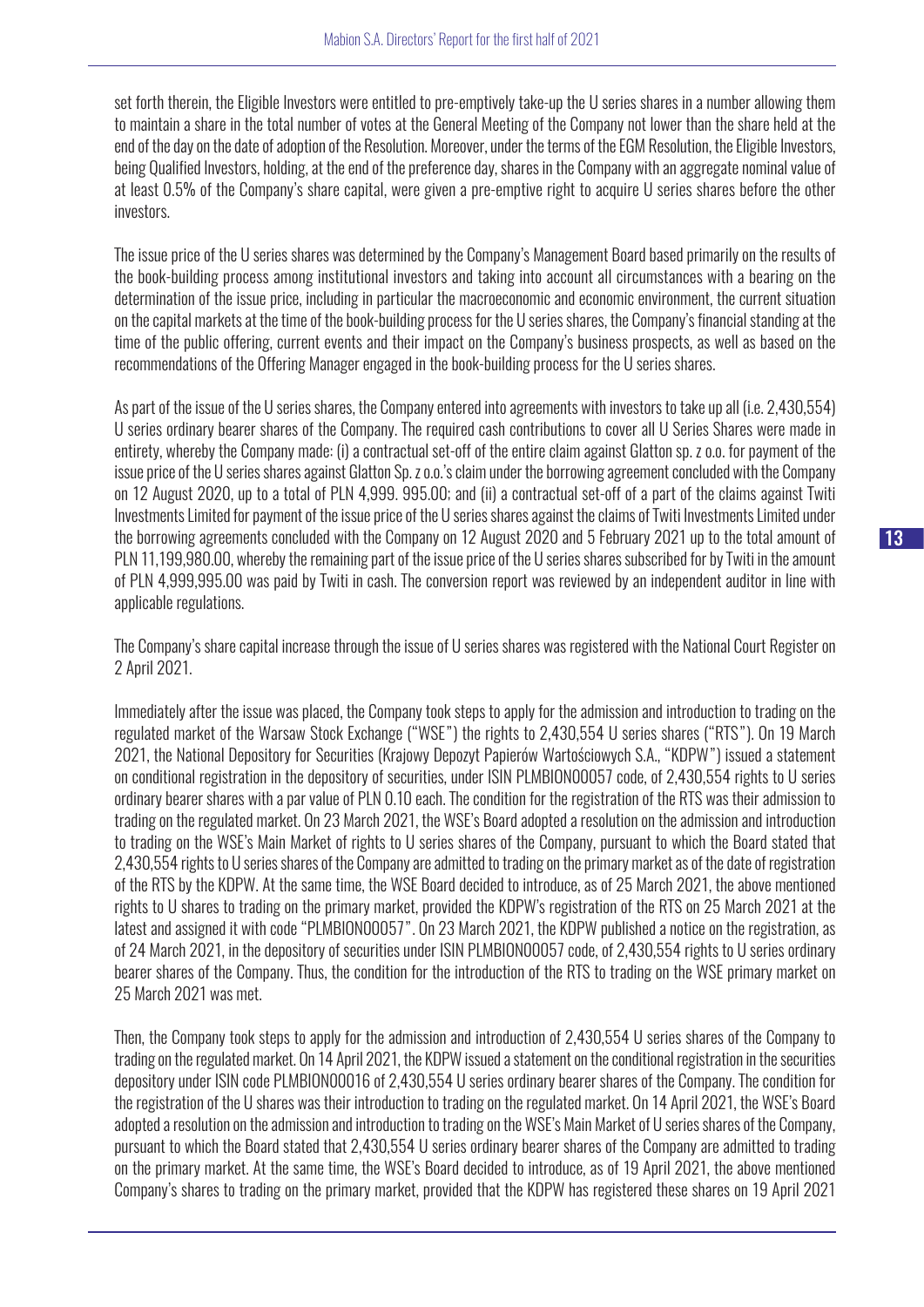and assigned it with code PLMBION00016. On 15 April 2021, the KDPW published a notice on the registration, as of 19 April 2021, in the depository of securities under ISIN PLMBION00016 code, of 2,430,554 U series ordinary bearer shares of the Company. Thus, the condition for the introduction of the shares to trading on the WSE primary market on 19 April 2021 was fulfilled. The U series shares were registered with the KDPW in connection with the closure of the accounts maintained for the RTS. On 14 April 2021, the WSE's Board adopted a resolution on determining the last day of listing the RTS on the WSE Main Market, pursuant to which it resolved that the RTS will be listed on 16 April 2021 for the last time. The admission of shares and the rights to U series shares to trading on the regulated market did not require the Company to make a prospectus, or any other information or offering document within the meaning of the relevant legal regulations, available to the public;

3) decision on the intention to make a prospectus-based offer of the Company's shares within the meaning of the relevant legislation.

To implement the above decision, concurrently with the issue of U shares, in early 2021 the Company started preparations related to the prospectus and the offering of the Company's shares on the basis of the prospectus. On 22 February 2021, the Company's Management Board convened an Extraordinary General Meeting for 22 March 2021 to adopt a resolution on increasing the Company's share capital by an amount not less than PLN 0.10 and not more than PLN 1,050,000 by way of an issue of at least one and not more than 10,500,000 V series ordinary bearer shares with a par value of PLN 0.10 each.

On 16 March 2021, the Management Board of the Company announced the cancellation of the Extraordinary General Meeting of the Company which was to be held on 22 March 2021. The decision of the Management Board of the Issuer to cancel the General Meeting resulted from the need to verify available sources of funding necessary to cover financing needs, inter alia, following the successful issue of U shares and the conclusion of a framework agreement together with the first order for contractual services with Novavax, Inc. regarding the COVID-19 vaccine programme. The Management Board pointed out that raising funds from the issue of U series shares and the conclusion of an agreement with Novavax Inc. will enable the Company to potentially access additional, not yet fully available sources of financing, including potential debt financing from Polski Fundusz Rozwoju S.A. (PLN 30,000 thousand), a granted and unused subsidy from the European Regional Development Fund (approximately PLN 63,000 thousand) and potentially a loan from the European Investment Bank (up to a total of EUR 30,000 thousand), with which the Company continues its talks. In the financing strategy initially adopted in January 2021, the Company did not take into account the potential operating flows related to the collaboration with Novavax, Inc. which, if a certain scenario is materialised (including the initial stage currently being implemented, i.e., inter alia: effective technology transfer, completion of one technical run and one confirmatory run, followed by another stage of continued collaboration on a commercial basis), may bring additional operating flows to the Company. Accordingly, decisions on updating the Company's initially adopted financial strategy, including a decision on whether or not to carry out the subsequent share issue referred to in point 3, will be made following detailed analyses, taking particular account of the factors mentioned above.

In line with the assumptions adopted in January 2021, actions 1)-3) referred to above, depending on their success, was aimed at providing the Company with the financing necessary to complete the registration process and commercialisation of MabionCD20. In addition, the Company holds letters of support received from the Company's key shareholders referred to in the financial statements for 2020, whose contents indicate that these shareholders are willing and able to continue their financial support for the Company's day-to-day operations in the near future covering a period of at least another 12 months from the date of signing of these financial statements.

At the same time, in January 2021 the Company informed that it also does not exclude the use of other sources of financing such as external debt financing, grants, subsidies from EU funds, earmarked funds for the implementation of new projects, or other sources depending on the needs and capabilities of the Company. As at the date of the current report (CR 3/2021 of 27 January 2021), the Company's Management Board is in the process of negotiating agreements with several biotechnology companies that could potentially bring the Company profits from cooperation in the area of development and production of biological drugs or vaccines. The Company is also continuing talks with the European Investment Bank to align the terms of the financing agreements with the current regulatory strategy for MabionCD20.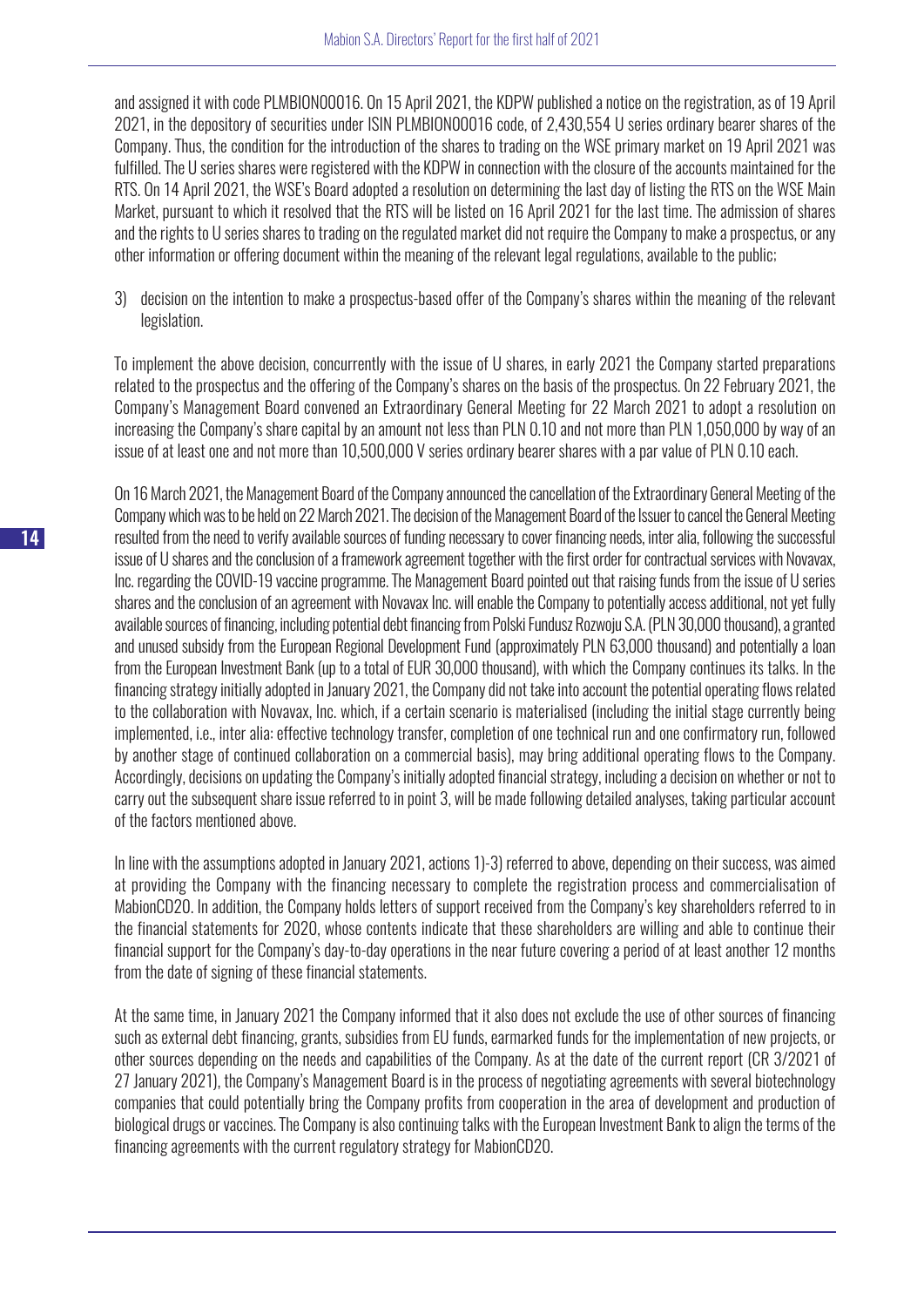The Company informed about the above events in Current Reports no. 3/2021 and no. 4/2021 of 27 January 2021, no. 11/2021 of 22 February 2021, no. 12/2021 of 23 February 2021, no. 19/2021 of 4 March 2021, no. 20/2021 of 8 March 2021, no. 21/2021 of 9 March 2021, no. 23/2021 of 15 March 2021, no. 25 of 16 March 2021, no. 26/2021 and no. 27/2021 of 22 March 2021, no. 28/2021 and no. 29/2021 of 23 March 2021, no. 31/2021 of 2 April 2021, no. 33/2021 of 14 April 2021, and no. 34/2021 of 15 April 2021.

#### Conclusion of a borrowing agreement with Twiti Investments Limited

On 5 February 2021, the Company entered into a borrowing agreement with Twiti Investments Ltd. – a related party and shareholder holding 17.33% of the Company's share capital ("Lender"), for the total amount of up to PLN 10,000 thousand. The Company's Supervisory Board approved the conclusion of the Borrowing Agreement. The borrowing may be disbursed in tranches, in amounts and on dates agreed by the parties in a separate disbursement schedule, with the Lender required to disburse each tranche upon written request by the Company. The borrowing agreement does not specify the purpose of the funds, and it was the Company's intention to use the funds raised to cover current expenses. The interest rate on the Borrowing has been agreed on an arm's length basis as a variable interest rate based on WIBOR 3M plus a margin. The principal receivable under both of the above borrowing was repaid in March 2021 in a portion amounting to PLN 1,200 thousand by way of conversion into U series ordinary bearer shares issued by the Company pursuant to a resolution of the Extraordinary General Meeting of 23 February 2021. To this end, the Company performed a contractual set-off of part of the claim against Twiti Investments Limited for payment of the issue price for the U series shares subscribed for by Twiti Investments Limited as part of the issue with the claim of Twiti Investments Limited under the said borrowing agreement. On 15 April 2021, the Company settled the remaining unpaid liabilities under the above-mentioned agreement, i.e. the amount of PLN 2,300 thousand of principal and interest, and therefore the borrowing was repaid in full as used. The borrowing represented a further step in the implementation of the declaration of support for the Company by key shareholders made to the Company in letters of support. At the date of this report, the Company is not utilising the borrowing.

The Company informed about the events in Current Reports no. 5/2021 of 5 February 2021, no. 20/2021 of 8 March 2021, and no. 23/2021 of 15 March 2021.

#### Adoption of resolutions on the continued existence of the Company pursuant to article 397 of the CCC and on extending the Company's scope of business

On 23 February 2021, the Extraordinary General Meeting of Mabion S.A. adopted Resolution No. 3/II/2021, according to which, in connection with the occurrence of the circumstances provided for in Article 397 of the CCC, the General Meeting of the Company decided on the continued existence of the Company. Pursuant to Article 397 of the Commercial Companies Code, "[i]f the balance sheet drawn up by the management board shows a loss exceeding the aggregate of the supplementary and the reserve capitals and one third of the share capital, the management board shall immediately convene the general assembly so that a resolution on the continued existence of the company can be adopted". Due to the fact that as at 30 September 2020 the Company has met the aforementioned prerequisite, the Management Board of the Company has included in the agenda of the forthcoming General Meeting an item providing for the adoption of a resolution concerning the Company's continued existence, pointing to circumstances indicating material uncertainty that may cast significant doubt upon the Company's ability to continue as a going concern, at the same time justifying that the main reason for the negative financial result for the financial year 2020 is the lack of realised sales revenue, the high costs of research and development, as well as the general and administrative expenses incurred and their increase resulting from growth and changes in the structure of employment. The Extraordinary General Meeting of Mabion S.A. unanimously decided on the continued existence of the Company.

On 23 February 2021, the Extraordinary General Meeting of Mabion S.A. also adopted Resolution No. 5/II/2021 on amending the Company's Articles of Association by changing the Company's scope of business. The change concerned the extension of the Company's scope of business to include freight transport by road (PKD 49.41.Z) and other postal and courier activities (PKD 53.20.Z). The amendment of the Company's Articles of Association in the above scope was registered with the National Court Register on 2 April 2021.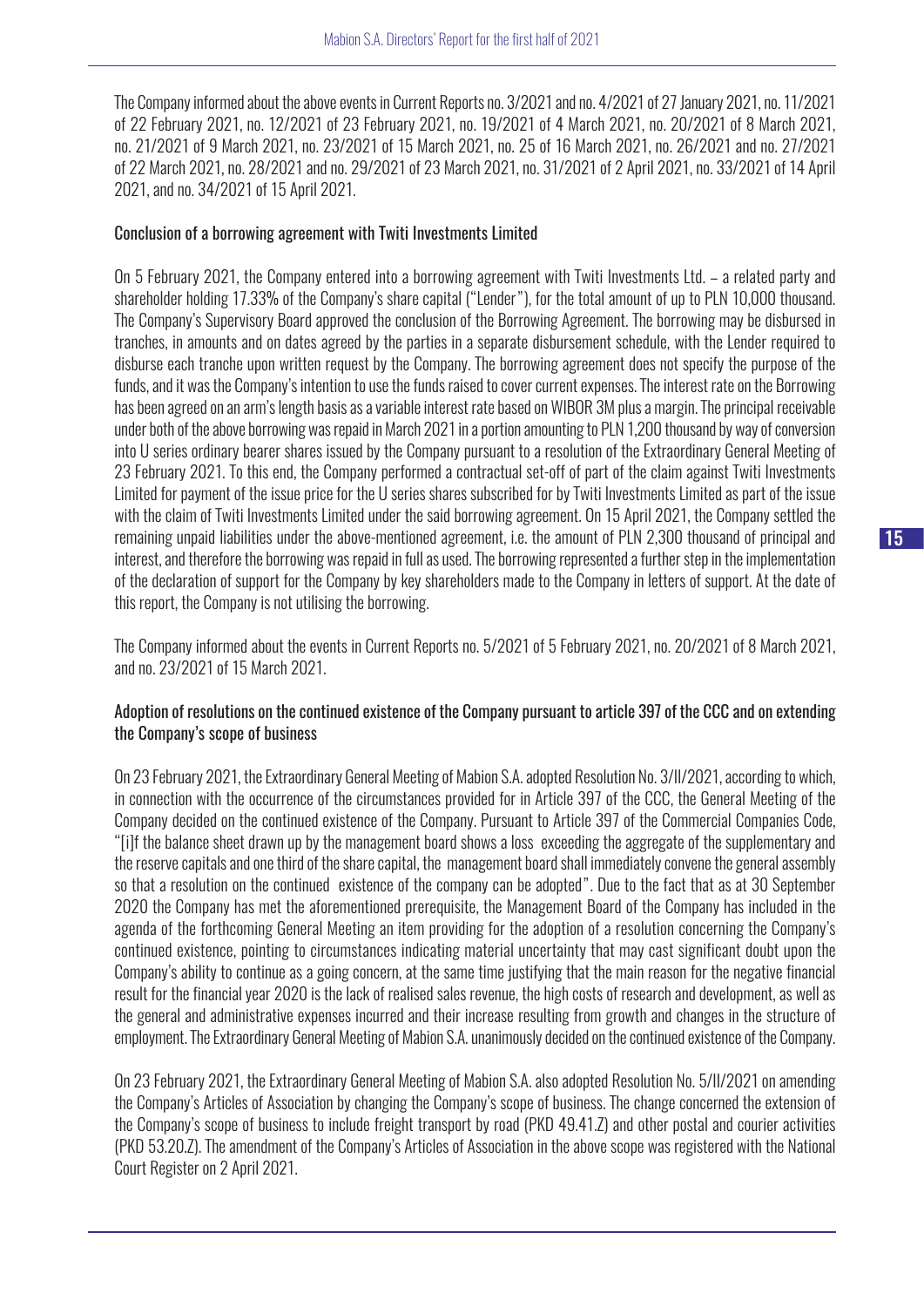On 22 June 2021, the Ordinary General Meeting of Mabion S.A. adopted resolution no. 20/VI//2021 on another amendment to the Company's Articles of Association by further extending the Company's scope of business. The amendment concerned the expansion of the scope of business by, inter alia, warehousing and storage of goods, activities of agents engaged in the sale of goods, wholesale and retail sales, professional, scientific and technical activities. The amendment of the Company's Articles of Association in the above scope was registered with the National Court Register on 10 August 2021.

The aforementioned changes in the Company's scope of business were introduced as a result of the Company's analysis of opportunities to increase the efficiency of its operations using its resources, particularly within its available transport network, and additional operations consisting in the provision of new services, considered by the Company. The above changes will allow the Company to undertake operations in additional and complementary areas, and thus they will not have a material impact on the Company's main business; therefore, the General Meeting resolved to implement the change without redeeming the shares of shareholders who do not agree thereto.

The Company informed about the above events in Current Reports no. 12/2021 of 23 February 2021, no. 31/2021 of 2 April 2021, no. 42/2021 of 22 June 2021, and no. 51/2021 of 10 August 2021.

#### Conclusion of a framework agreement with Novavax, Inc. and orders for contractual services received from Novavax, Inc. as part of the COVID-19 vaccine programme

On 3 March 2021, the Company entered into a framework agreement (Framework Agreement) with Novavax, Inc. based in the United States (Novavax), pursuant to which the Company, with the participation of Novavax, has undertaken activities related to the transfer of technology concerning the manufacturing process of the vaccine candidate antigen for COVID-19 under the working name of NVX-CoV2373 and to technical runs of the process on a commercial scale at the Company's plant. The Framework Agreement will be in force until 31 December 2023. It is the intention of the parties to the Framework Agreement that, if the manufacturing collaboration continues, the Company's facility may be integrated into the Novavax manufacturing chain for the commercial production of the active substance of the vaccine for Novavax. Novavax is a biotechnology company focused on delivering new products and using its proprietary, innovative, patented recombinant nanoparticle vaccine technology to prevent a wide range of infectious diseases.

The Framework Agreement does not specify minimum order quantities. Based on the Framework Agreement, at this stage it is too early to determine the target scale of the cooperation initiated with Novavax and the target scope of work that will ultimately be performed, and thus to estimate the impact of the cooperation with Novavax on the Company's financial results. Such an estimate will be possible once the partners have agreed on the terms and conditions of the commercial agreement. In the opinion of the Management Board, the Company has the right team, production experience, knowledge and technology together with the production line to carry out the work commissioned by Novavax. Based on the conditions set out in the Framework Agreement, in the opinion of the Management Board the work performed by the Company as part of this Agreement, as opposed to a Commercial Agreement, will have a moderately positive impact on the Company's results and will support the implementation of the Company's strategic plans. At the same time, Novavax retains the right to terminate the Framework Agreement in whole or in part, at any time without giving a reason. Moreover, pursuant to the Framework Agreement, the Company's undertaking of potential cooperation with other entities in the area of COVID-19 vaccine manufacturing will require prior approval by Novavax.

On 3 March 2021, with the conclusion of the Framework Agreement, the parties agreed on the scope and budget of the work contracted to the Company as part of the first order to carry out the technology transfer and a technical run for the NVX-CoV2373 protein antigen. These are standard activities when starting cooperation in the field of contract manufacturing. The scope of contracted work under the first order includes technology transfer from Novavax to the Company. In addition, it comprises: the transfer and verification of analytical methods, together with integration of the transferred methods and documentation related to the manufacturing process into the Company's quality system, completion of one technical run and one confirmatory run demonstrating the repeatability in batch production of the product in the Company's facility. The Company estimates that no significant expenditure is required to complete the first order. The technical run is funded by the non-returnable consideration that the Company has received from Novavax in connection with the first order. On 25 March 2021, the Company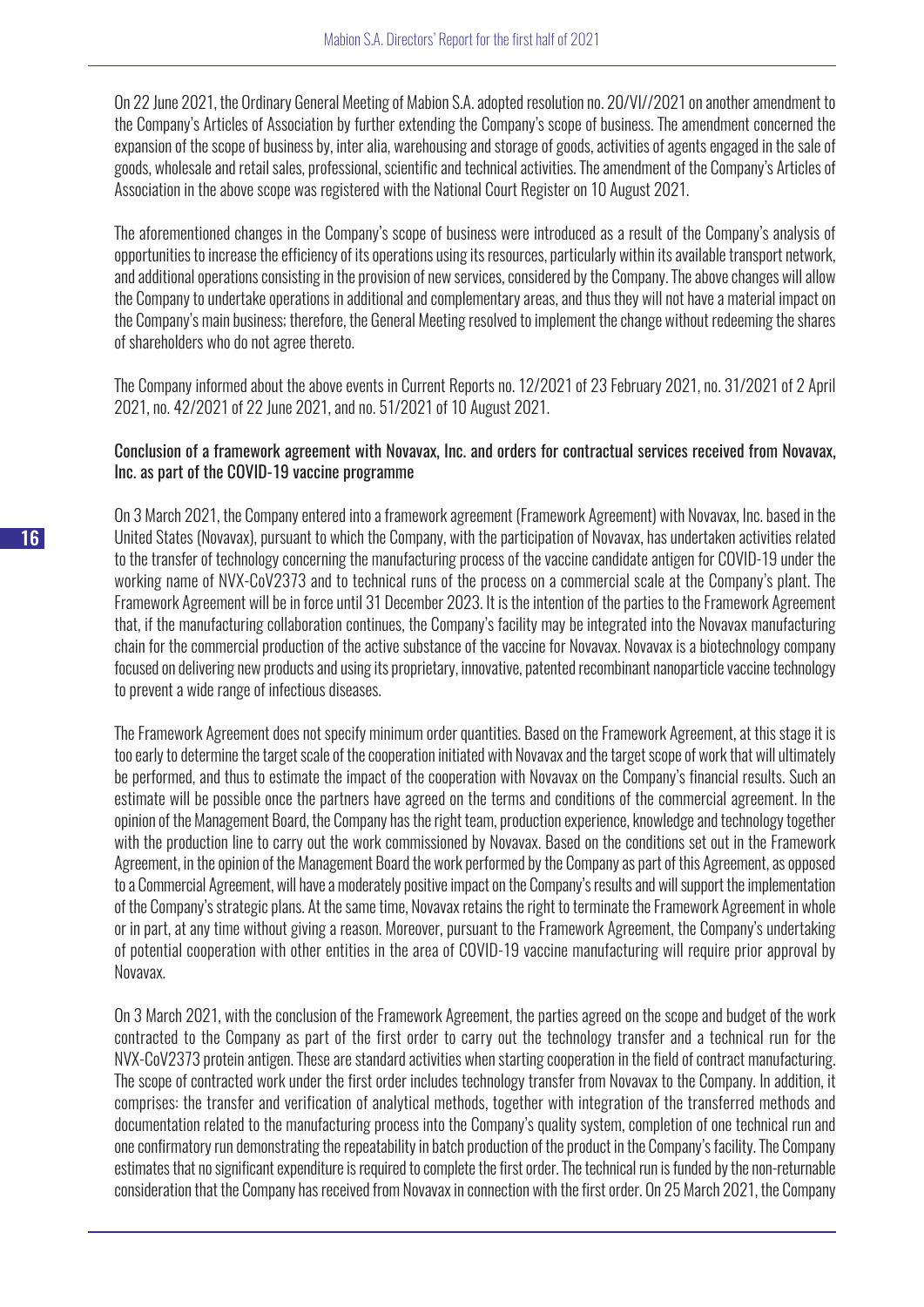received the first payment from Novavax, Inc. as part of the execution of the aforementioned order placed under the framework agreement, amounting to USD 1,030 thousand. The funds received represent the first tranche of remuneration amounting to USD 530 thousand and an advance on materials and reagents amounting to USD 500 thousand.

On 23 June 2021, the Company received a second order from Novavax to carry out defined activities under the framework agreement. The order was placed in conjunction with ongoing negotiations for a possible manufacturing agreement under which the Company could manufacture for Novavax the active ingredient of a COVID-19 vaccine candidate under the working name of NVX-CoV2373, on a commercial scale. To facilitate the Company's future production process, Novavax and the Company have signed the second order under the existing framework agreement, allowing the Company to procure key raw materials for production in advance within a budget agreed by the parties and funded by Novavax. The order concerns the procurement of raw material volumes sufficient for the future commercial production of the active substance involving the Mabion's full production capacity by the end of the first half of 2022 (as estimated by the Company). In line with the arrangements outlined in the order, on 15 July 2021 (an event after the balance-sheet date) the Company received a full prepayment from Novavax for the raw materials to be procured, amounting to USD 15,226 thousand. Contracting raw materials for production at this stage of cooperation, i.e. in advance, will enable commercial manufacturing services to commence more promptly if the manufacturing agreement is concluded. Once the production agreement has been signed, the parties' intention will be to cyclically deploy similar orders for the procurement of raw materials (according to separately agreed budgets and schedules) in successive periods.

The conclusion of the production agreement requires the parties to further clarify their arrangements on technical, financial, quality, and scheduling issues and depends primarily on the successful execution of the first order. Accordingly, the Company points out that signing the second order does not determine whether the manufacturing agreement will ultimately be concluded. Should the manufacturing agreement not be concluded, the procured raw materials for production will be transferred to Novavax or settled with Novavax in cash.

The Company informed about the events in Current Reports no. 15/2021 of 3 March 2021, no. 30/2021 of 25 March 2021, and no. 45/2021 of 23 June 2021.

#### Conclusion of an agreement with Polski Fundusz Rozwoju S.A.

On 3 March 2021, the Company entered into an agreement with Polski Fundusz Rozwoju S.A. ("PFR") regarding the entry conditions for PFR's investment of up to PLN 40,000 thousand ("PFR's Investment" and "Agreement") for the purpose of increasing the Company's production capacity, in particular for the Company's potential broader cooperation with Novavax, Inc. regarding serial production of a COVID-19 vaccine active substance which is currently pending registration. Further details of the framework agreement signed with Novavax are contained in this section above.

The parties' intention is to implement the PFR Investment in the form of (i) an interest-bearing three-year loan (or bond issue) granted to the Company up to the amount of PLN 30,000 thousand ("Debt Investment") and (ii) subscription for the Company's shares up to the amount of PLN 10,000 thousand under the issue of U series shares made pursuant to the resolution of the Extraordinary General Meeting of the Company dated 23 February 2021 ("Equity Investment"). The Equity Investment has been completed in line with the intention of the parties. The Debt Investment in turn, pursuant to the Agreement, is conditional upon the Company's execution of a manufacturing agreement with Novavax, Inc. providing for certain net revenues to the Company from the performance of the agreement and, in addition, the Debt Investment will be implemented if the conditions precedent are met including, among other things, the raising of additional financing from the issuance of the Company's U shares (the condition was met in March 2021), the preparation and agreement by the parties as to the terms of the transaction documentation and the establishment or filing of applications for the establishment of potential collateral. The Company has stipulated that the agreement is non-binding in nature, does not create obligations for any of the parties thereto and that the PFR's Investment is conditional and requires the negotiation and execution of appropriate transaction documentation.

The Company informed about the event in Current Report no. 16/2021 of 3 March 2021.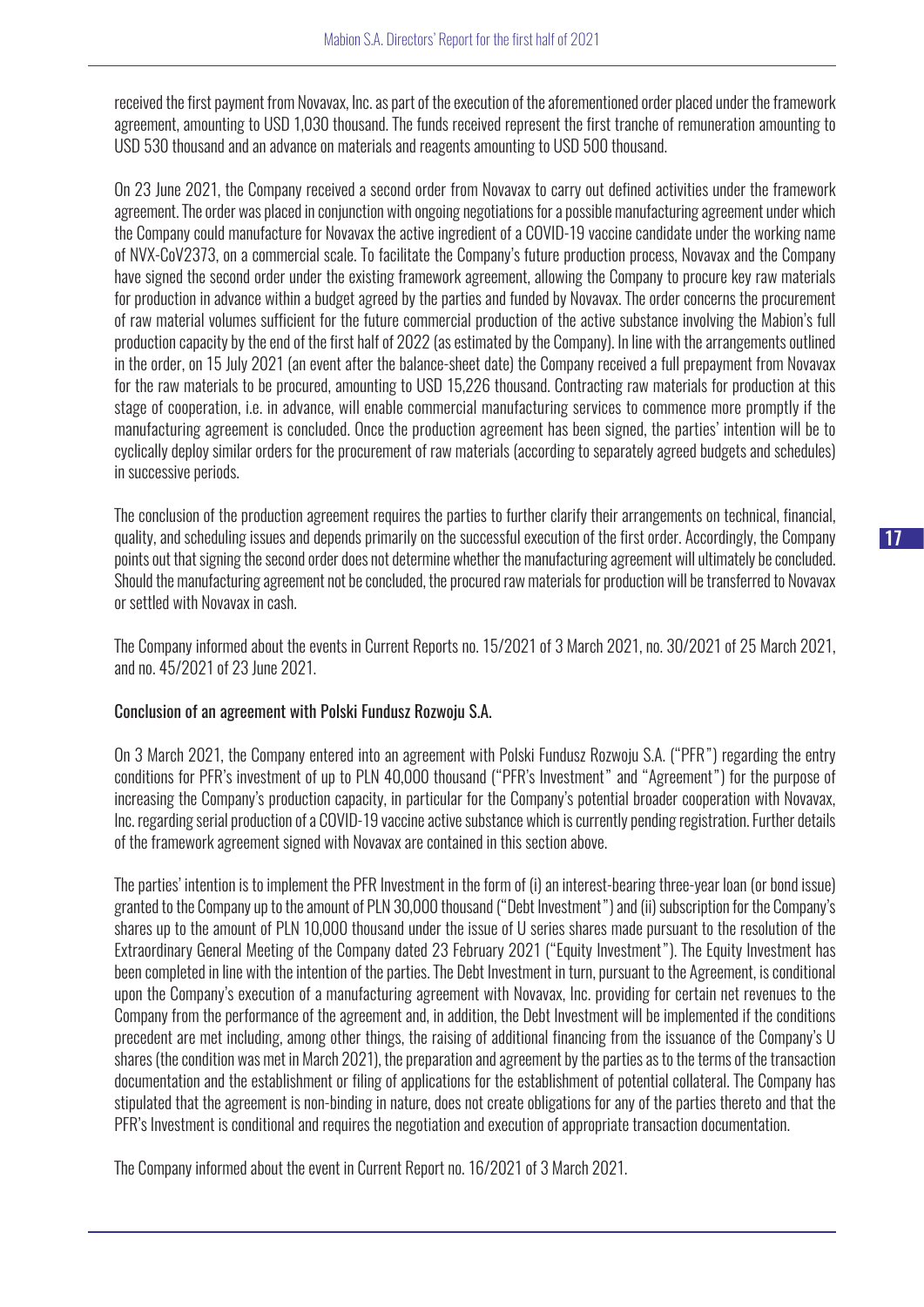#### Mabion signs an annex to the cooperation agreement with Mylan Ireland Ltd.

On 29 April 2021, the Company signed an annex ("Annex") to the cooperation agreement ("Agreement", "Development and Commercialization Agreement"), of which the Company informed in Current Report no. 31/2016 of 8 November 2016. Under the Annex, the parties decided to continue cooperation, but the territorial scope of the agreement has been changed. Mylan will remain Company's non-exclusive distribution partner for MabionCD20 in selected countries in regions such as, in particular, Australia, New Zealand, Mexico, Central America, southern Africa, south-east Asia. At the same time, it was decided that Mylan's exclusive right to sell MabionCD20 in the European Union and the Balkan countries, as well as Mylan's priority right to enter into a commercialization agreement for MabionCD20 in the United States (USA), shall expire. The change in the scope of cooperation with Mylan will enable the Company to acquire a new partner or partners interested in commercializing MabionCD20 on the European and American markets and to establish cooperation taking into account the potential of MabionCD20 and the current market conditions. Importantly, the Annex in force does not affect the activities currently carried out by the Company in order to obtain the marketing authorisation for MabionCD20 from the European Medicines Agency, or their schedule. At the same time, the parties have agreed that the Company will reimburse to Mylan part of the advances, in an amount lower than the advance payments received by the Company under the Agreement before the date of the Annex, constituting repayable advances for distribution rights, which is tantamount to the final settlement of all payments made so far between the Parties. Owing to the Annex, the Company has obtained the necessary flexibility in the commercialization of MabionCD20 in its key markets in Europe and in the United States (USA). The Company informed about the above event in Current Report no. 35/2021 of 29 April 2021.

On 20 July 2021 (an event after the balance-sheet date), the Company reimbursed Mylan for the first tranche (of two) of the advances received on account of the distribution rights, amounting to USD 6,000 thousand.

#### Adoption of a joint work programme for the marketing authorisation of MabionCD20 on the European and US markets and definition of the final scope of data and clinical trial for the purposes of the registration application on the European market

On 30 July 2021 (an event after the balance-sheet date), following a round of interactions with the European regulatory agencies as part of the Scientific Advice procedure (two consulting sessions with the EMA and two consulting sessions with PEI, the German national regulator that closely cooperates with the EMA) and with the FDA, the Company established a strategy for the co-development of MabionCD20 for registration in the European and US markets. The essential elements of the Company's regulatory strategy have not changed and include:

- 1. A three-arm bridging clinical trial in patients with rheumatoid arthritis ("RA")
- 2. A three-arm analytical bridging trial
- 3. Implementing the aforementioned tasks using MabionCD20 originating from the target, i.e. large, commercial production scale (5000L)
- 4. Including, in the registration procedure for the European market, the results of the already completed Phase III clinical trial with MabionCD20 originating from a small manufacturing scale (500L); the trial was carried out with participation of 709 patients for the RA indication and 143 patients with NHL (non-Hodgkin's lymphoma).

At the same time, following a round of interactions with the regulators over the past several months, the Company has completed the reconciliation process and developed the final scope of data (including the scope of the bridging clinical trial) for the application for registration and marketing authorisation of MabionCD20 under the central procedure for the European market. Considering the outcome of the arrangements with the European regulators, the Company's Management Board expects – under the base scenario – to maintain the assumed schedule, i.e. to complete the trials and submit the registration dossier to the EMA for the European market in the second half of 2022. The three-arm clinical and analytical bridging trials referred to above include: (a) MabionCD20 originating from large-scale production, (b) MabThera, being the European reference, and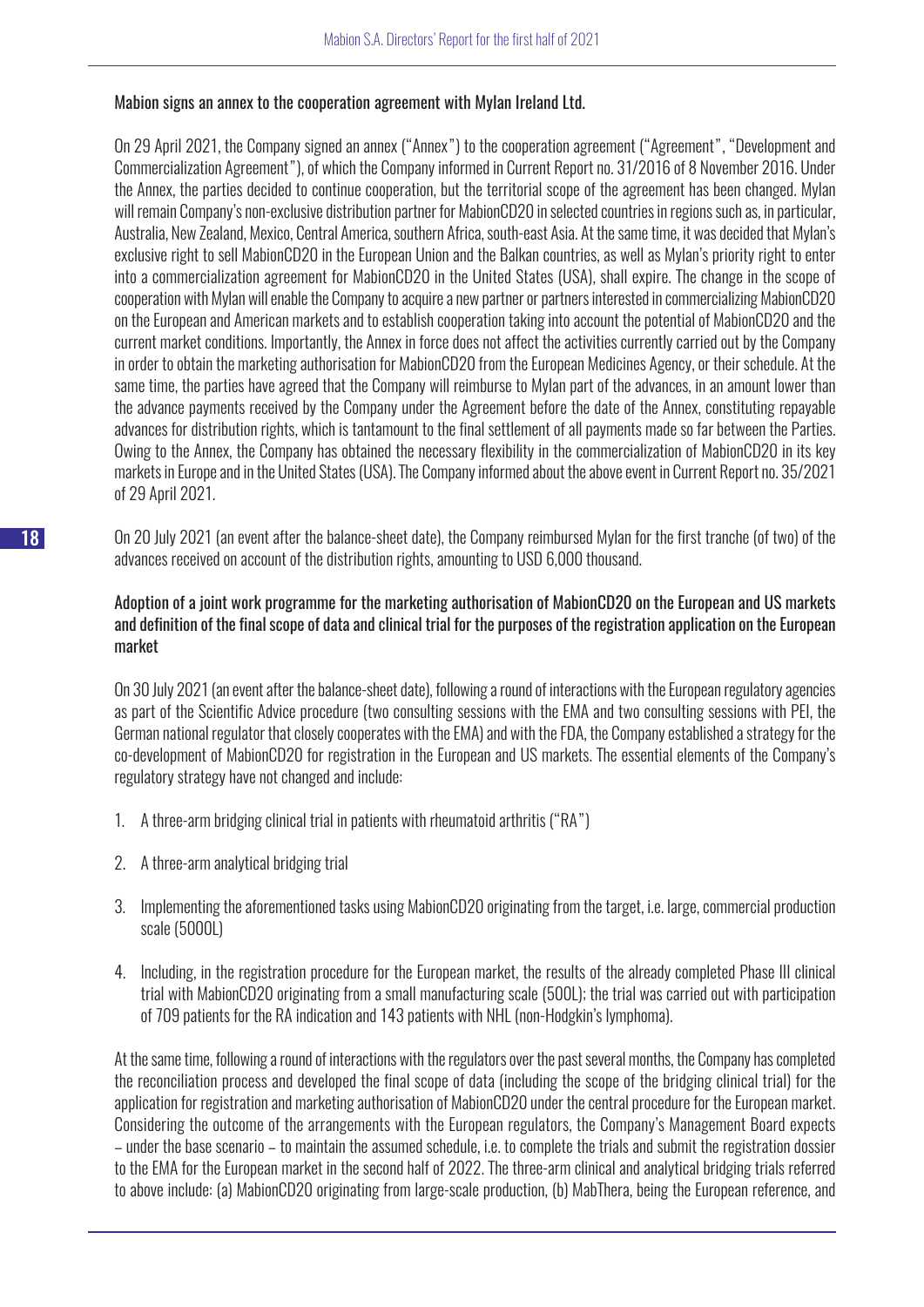(c) Rituxan, being the US reference, which all in all is the basic assumption of the co-development strategy for MabionCD20. At a further stage, the Company will clarify with the FDA the scope of additional trials (which may, as expected by the Company, include a clinical trial in an oncology indication) required for MabionCD20 to be approved for the US market and will report on these arrangements once they have been made. The three-arm bridging clinical trial in patients with RA referred to in item 1 above is expected to include as a target a population of 280 patients, which is in accordance with the Company's assumption that it is not necessary to carry out separate new Phase III clinical trials in order to register MabionCD20 on the European market. The primary endpoint of the trial is to analyse pharmacokinetic parameters for MabionCD20 originating from the target manufacturing scale, and for MabThera and Rituxan. Such patient population will also allow assessment of treatment efficacy, which constitutes the secondary endpoint of the trial. The company reiterates that, to carry out the clinical trial, it has entered into an agreement with Parexel International (CRO), has qualified several dozen clinical sites, and has finalised the documentation necessary to launch the trial. Furthermore, the Company has initiated the process of applying to local bioethics committees for approval of the clinical trial. With respect to item 2, the Company has defined with the EMA and the PEI the target quality profile of MabionCD20 based on data obtained from validation batches of MabionCD20 produced at the target manufacturing scale and has established the scope of analytical trials for MabionCD20 produced on a commercial scale. The analytical trials are aimed at confirming analytical similarity to reference drugs and comparability to MabionCD20 originating from small-scale manufacturing, used in earlier clinical trials. In the Company's opinion, the aforementioned trials and the scope of data (items 1–4) developed as part of the arrangements with the EMA and the PEI are sufficient for the submission of a registration application to the EMA. With the aforementioned arrangements and assumptions in mind, the Company's Management Board estimated the budget for marketing authorisation of MabionCD20 (the target product manufactured on a commercial scale) on the European market, including the costs of the trial arm in the RA indication for the US market and the costs accompanying it and, based on the best estimates, determined the expected net expenditure at PLN 105–115 million over the period assumed (i.e. until the expected registration of the product on the European market). The estimated budget includes the costs already incurred by the Company for the project starting from Q1 2020. The estimates include the expenditures required for the development of the medicine, including the costs of the three-arm bridging clinical trial, the three-arm analytical trial, manufacturing costs, operational maintenance costs, costs of the regulatory procedures (before the EMA and the FDA), and expenditures for quality assurance and control. The aforementioned budget items reflect the estimated full costs to be incurred in connection with authorising MabionCD20 on the European market, while for the US market they reflect the project budget with the exception of the costs of the additional trial in the oncology indication (which, in the Company's opinion, is a necessary element of the registration application in the US market). The estimates outlined above do not take into account the costs of day-to-day operations of the Company and capital expenditure associated with increased production capacity. The above assumptions may be subject to change in the future (due to the fact that they are based on a number of factors that may affect the time-frame, including factors beyond the Company's control such as the speed of clinical trial recruitment). Moreover, the assumptions made and actions performed do not guarantee the registration of the product. In planning the scope and timing of the clinical trial, the foreseeable constraints of the COVID-19 pandemic were taken into account. The activities related to the development of MabionCD20 do not collide with other projects run by the Company, including in particular the cooperation programme with Novavax in the area of production of the active substance for a vaccine against COVID-19.

The Company informed about the above event in Current Report no. 49/2021 of 30 July 2021.

#### 3.3. Transactions with related parties

In H1 2021, the Company did not enter into transactions with related parties on terms other than arm's length.

#### 3.4. Guarantees and sureties granted for a loan or borrowing

In H1 2021, the Company did not provide any loan or borrowing sureties or guarantees in aggregate to any one entity or its subsidiary where the total value of the existing sureties or guarantees would be significant for the Company.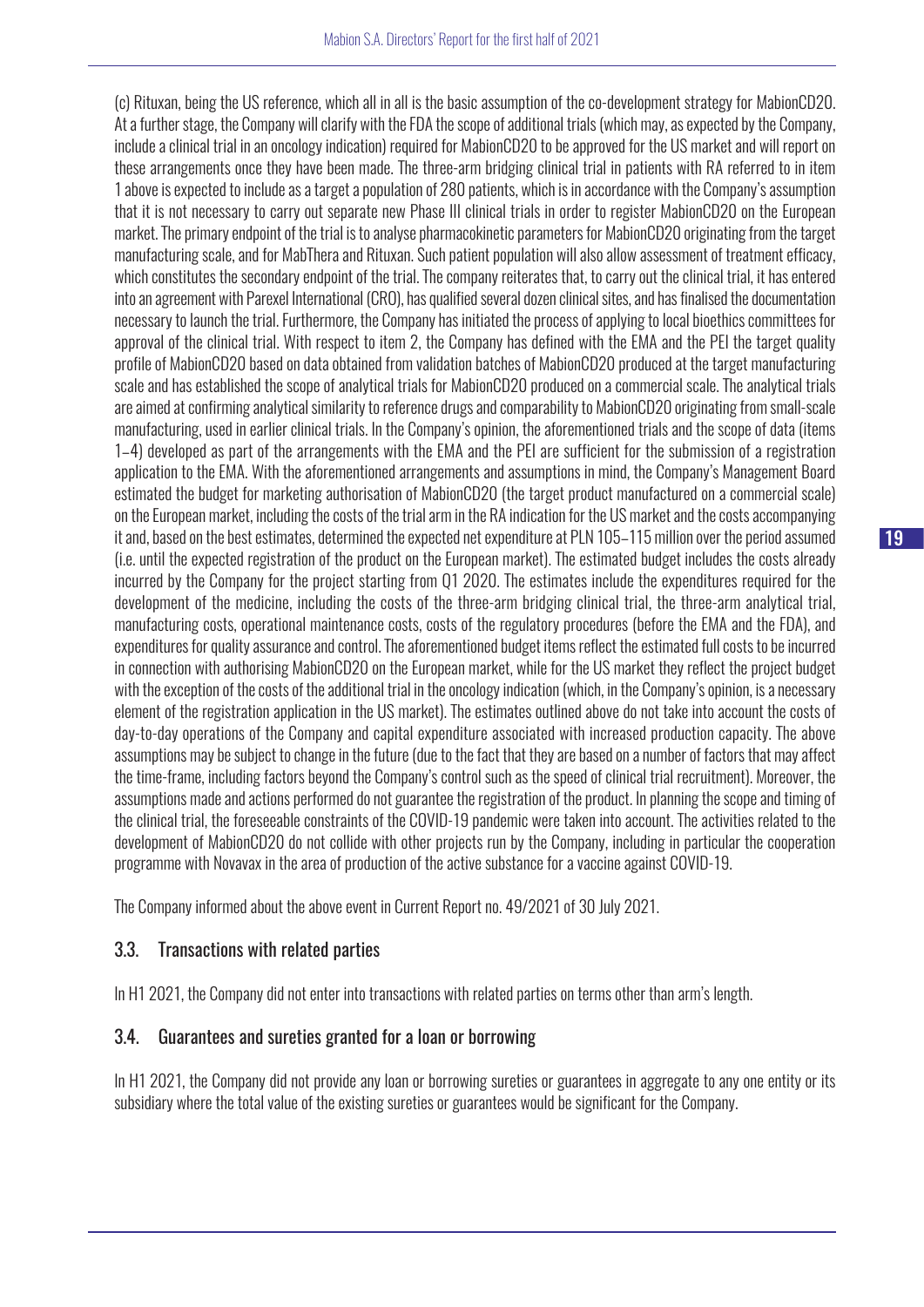## 3.5. Description of the main threats and risks for Mabion S.A.

#### Risk related to the macroeconomic, legal and political situation

Potential unfavourable changes in the macroeconomic, legal or political environment on the markets where the Company is planning to sell its medicines, for example the slowdown in the rate of economic growth or reduced healthcare expenditure, may have a negative impact on the Company's operations and financial results. Significant economic factors that have impact on the results achieved by our Company include the level of GDP, average wages, unemployment level, inflation level, volume of healthcare expenditure.

Domestic and foreign laws and regulations which relate to the Company's operations require the Company to adapt its internal regulations and procedures to the requirements of the legislator. Failure to comply with the applicable regulations may result in the imposition of financial or other penalties on the Company. The Management Board monitors the macroeconomic, legal and political situation on an ongoing basis, trying to adapt the Company's strategy to changes in these areas sufficiently in advance.

#### Risk of force majeure

If unforeseen events occur, such as wars or terrorist attacks or epidemics, adverse changes in economic conditions and the financial market may occur, which may adversely affect the Company's financial condition and/or the schedules of projects carried out by the Company. In addition, such random events as fires, floods and other extraordinary natural disasters may cause failures or destruction of material property belonging to Mabion S.A., as well as disruptions to the Company's operations, which may adversely affect the Company's financial results.

#### Risk related to operations carried out on an international scale

Operations on an international scale involve a number of risks, including:

- » multiple, conflicting and changing laws and regulations, including those relating to privacy, tax, export and import restrictions, labour law, regulatory requirements and other administrative consents, permits and licences;
- » failure to obtain or to keep by co-operating entities the regulatory permits for use of the Company's products in various countries;
- » additional potentially significant patent rights of third parties;
- » complex and difficult aspects of obtaining protection and pursuing intellectual property rights;
- » difficulties in filling positions and management of foreign operations by the Company or by entities cooperating with the Company;
- » complex aspects related to the management of multiple reimbursement systems, public payers or patient payment systems by cooperating entities;
- » limitations of Company's capabilities and the possibilities of cooperating entities in the scope of entering international markets;
- » financial risks such as long payment cycles, debt collection difficulties, the impact of local and regional financial crises on demand and payment for products, as well as exposure to the risk of exchange rate fluctuations;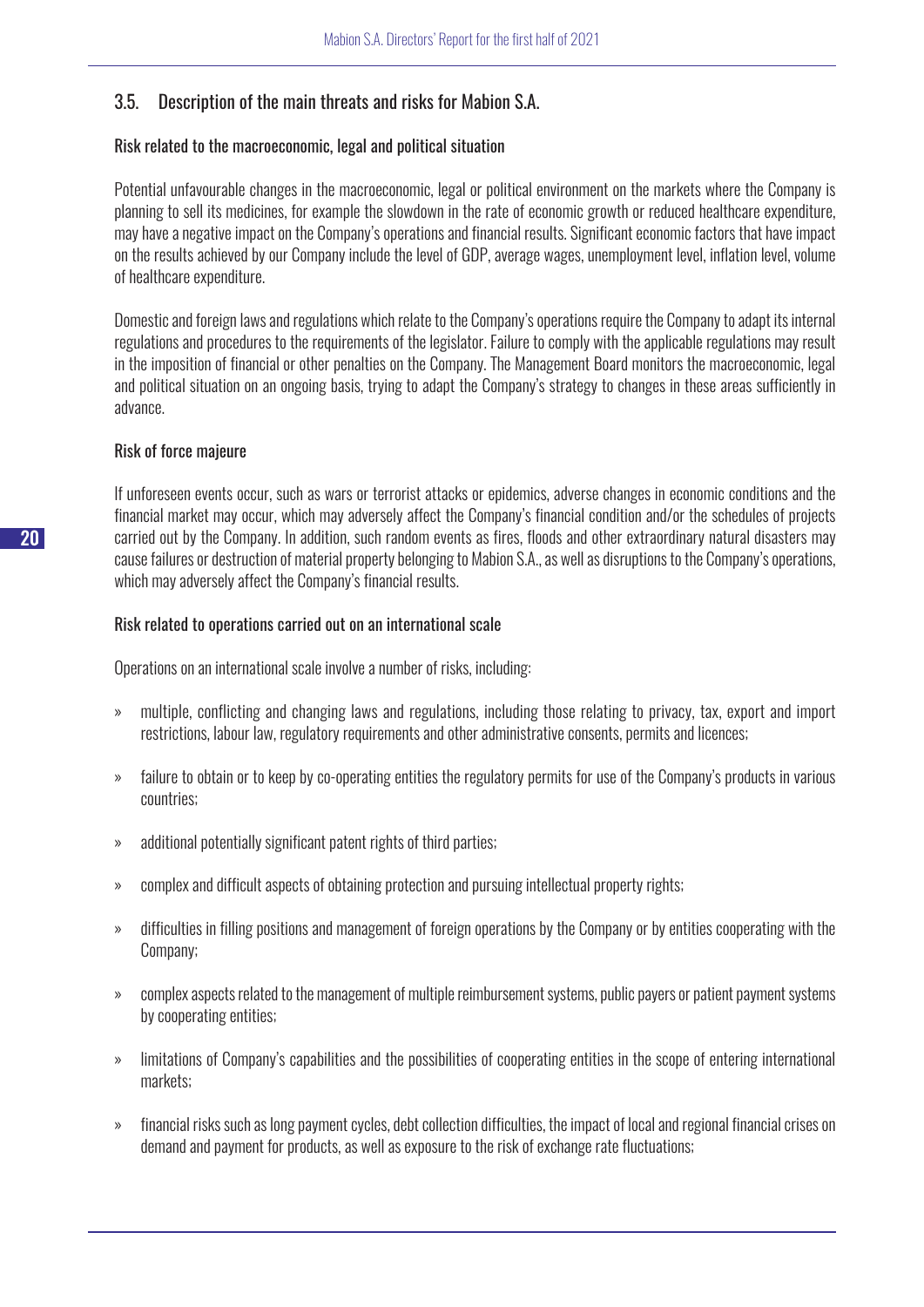- » natural disasters, political and economic instability, including war, terrorism, civil unrest, outbreak of disease, boycotts, restriction of freedom of trade and other business constraints;
- » certain expenses, including travel, translation and insurance expenses;
- » regulatory and compliance risks that relate to reliable information and control over sales and operations.

#### Risk related to the coronavirus (COVID-19) pandemic

As regards the coronavirus (SARS-CoV-2) epidemic threat, which started to increase with the beginning of 2020, there was a risk of delays in the schedule of work or suspension of work for an unspecified period of time due to the possible or actual restrictions indicated below:

- » reduced staff availability (quarantine, childcare in case of school closures, risk of falling ill);
- » limiting the mobility of the Company's employees suspension of the participation of the Company's representatives in meetings and conferences, both foreign and domestic;
- » suspension of meetings with external companies, including consultants;
- » delays in deliveries resulting in the inability to conduct certain processes in the Company;
- » delays in the acceptance and commissioning of the ordered equipment due to limited possibilities for external representatives to calibrate the equipment;
- » problems with securing all the resources required for research as a result of the reduction in production and the depletion of stocks of external companies cooperating with the Company;
- » the possibility of plant closure in order to limit the possibility of virus spread;
- » the possibility of restrictions imposed by national government administrations hindering the launch of a clinical trial or affecting the modalities of its organisation and duration;
- » potential impact on the conduct of the clinical trial, e.g. through prolonged recruitment time of patients with rheumatoid arthritis, potentially greater drop-out of patients from the clinical trial due to contracting COVID-19 or difficulties in contacting clinical sites, possible longer time to obtain clinical trial approvals from the competent authorities, possible logistical problems due to difficult access to specific materials, medicines, limitations in international transport, possible limited access to certain clinical sites and possibilities to organise monitoring visits or site meetings.

All the above mentioned phenomena may have a direct impact on the financial situation of the Company. In order to prevent the aforementioned risk, the Management Board monitors the global situation on an ongoing basis, trying to adapt the Company's strategy to changes in the threats in the areas described above in advance. With regard to the epidemic risk, the Management Board has taken steps to significantly reduce the risk both through the education of employees and the implementation of solutions to protect workers' health (e.g. a resolution was adopted on the introduction of countermeasures, together with later updates, by the Management Board in connection with the entry into force of the Act of 2 March 2020 on special solutions related to the prevention, counteracting and combating of COVID-19, other infectious diseases and crisis situations caused by them. The Management Board is monitoring the situation on an ongoing basis and in the event of significant new circumstances related to SARS-CoV-2 coronavirus pandemic and affecting the Issuer's operations, the Company will introduce appropriate solutions, adapting to administrative decisions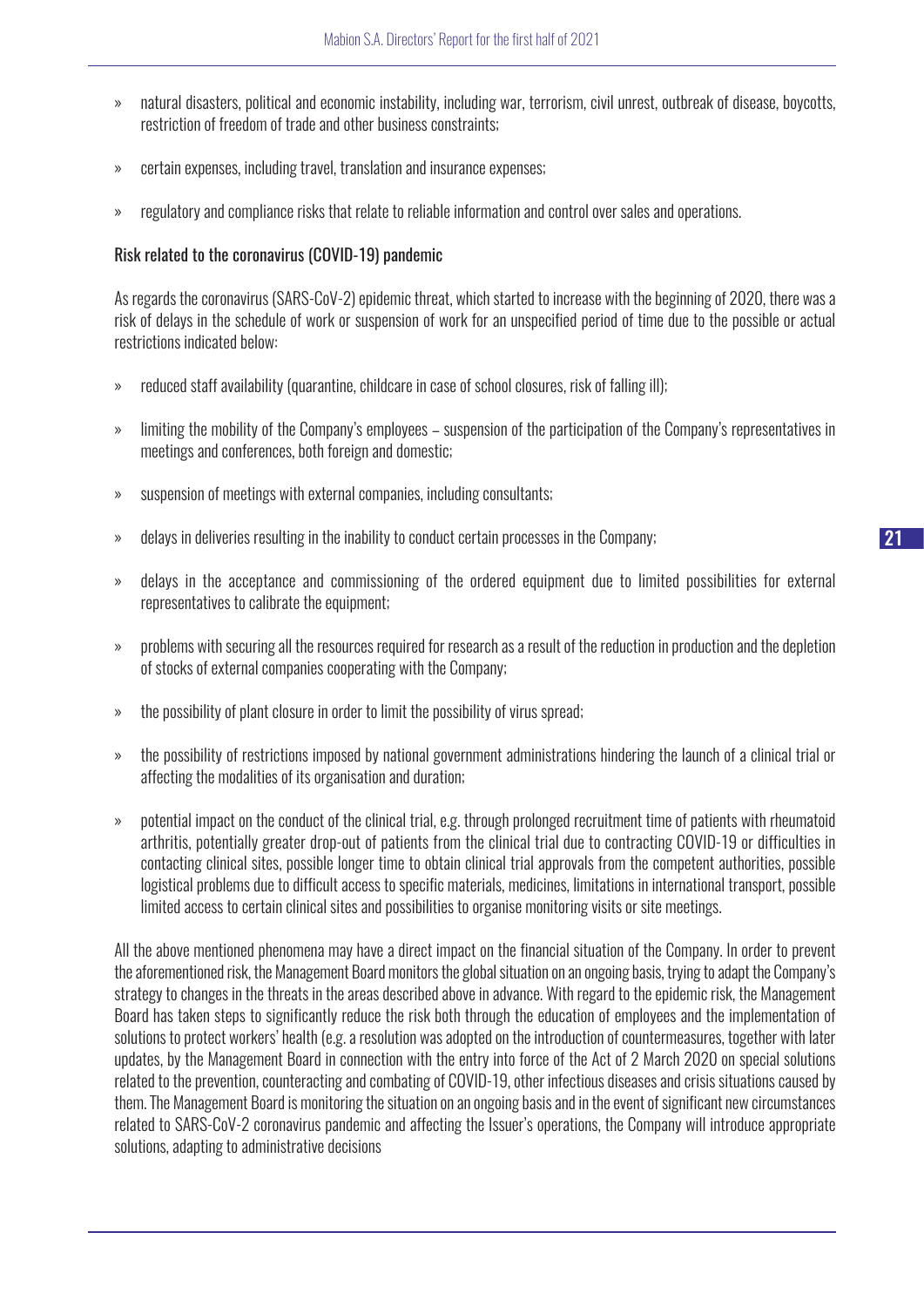#### Risk related to changes in legal regulations and their interpretation

Frequent regulatory changes that are typical of the Polish legal system may expose the Company to a risk that its business forecasts will become obsolete and its financial condition will deteriorate or even totally collapse. Regulatory changes that have the greatest impact on the Company operations are those related to pharmaceutical, tax and intellectual property law. Amendments to the above regulations may significantly reshape the Company's legal environment and thus alter its financial results. Also discrepancies in interpretation of the legal order prevailing in Poland and in the EU constitute a material factor which may have impact on the development prospects, results achieved and the financial position of the Company. Disparity in legal interpretations by national courts and public agencies and Community courts can have both direct and indirect consequences for the Company. The Management Board constantly monitors changes in laws and interpretations that are of key importance for the Company in an effort to proactively adapt the Company strategy to such developments.

#### Risk related to the tax policy

One of the main elements that influence the entrepreneurs' decisions is Polish tax law: frequently changed, imprecise and more often than not suffering from the lack of uniform interpretations. Indeed, practices of fiscal authorities and court decisions on tax issues are all based on vague legal regulations, which translates into an increased business risk in Poland compared to the more stable tax systems in the countries with mature economies. However, tax regulations are gradually harmonised so as to ensure their unequivocal interpretation by enterprises and tax authorities alike.

#### Risk related to administrative decisions

The Company is unable The Company is unable to ensure that it will obtain particular permits, licences and consents required to complete biotechnological or construction projects, or that no current or future permits, licences, or consents will be revoked. A negative development of the state of affairs may either delay the original projects or necessitate their change and so have an adverse impact on the Company business and financial performance.

#### Exchange rate risk

The Company purchases laboratory equipment and reagents for its research work mainly in foreign currencies (predominantly EUR and USD). Unfavourable changes in exchange rates (weakening of PLN in relation to foreign currencies) may adversely affect the Company's investment expenditure and increase its R&D spending, which in turn may result in a poorer financial performance. Due to the fact that Mabion intends to sell its medicines in foreign markets (with sales transactions denominated mainly in EUR and USD), the risk associated with exchange rate fluctuations may be limited in the future.

#### Bio-tech drug market risk

The Company's primary objective is the development, manufacturing and marketing of biosimilars, i.e. biological medicines that are developed to be similar to the original biotech drugs (known as reference medicines). The biotech drug market is very attractive these days, and in the coming years its value should increase even more significantly. However, there is a risk that if reference medicines are withdrawn from the market or replaced with newer generation drugs, the Company's potential revenue on its in-house developed biosimilars will be lower than originally assumed, or that its products will not find buyers at all. The Management Board monitors the reference medicine market on an ongoing basis and is prepared to undertake work on other biosimilars in order to mitigate this risk. In addition, the Company actively develops innovative therapies.

#### Risk of inventing and launching other medicines used in respect of the same indications as Mabion S.A.'s medicines

Oncological diseases on which the ongoing R&D efforts are focused are the most intensively studied group of diseases in biomedical sciences. Clinical development activities for oncological drugs are undertaken by hundreds of companies and the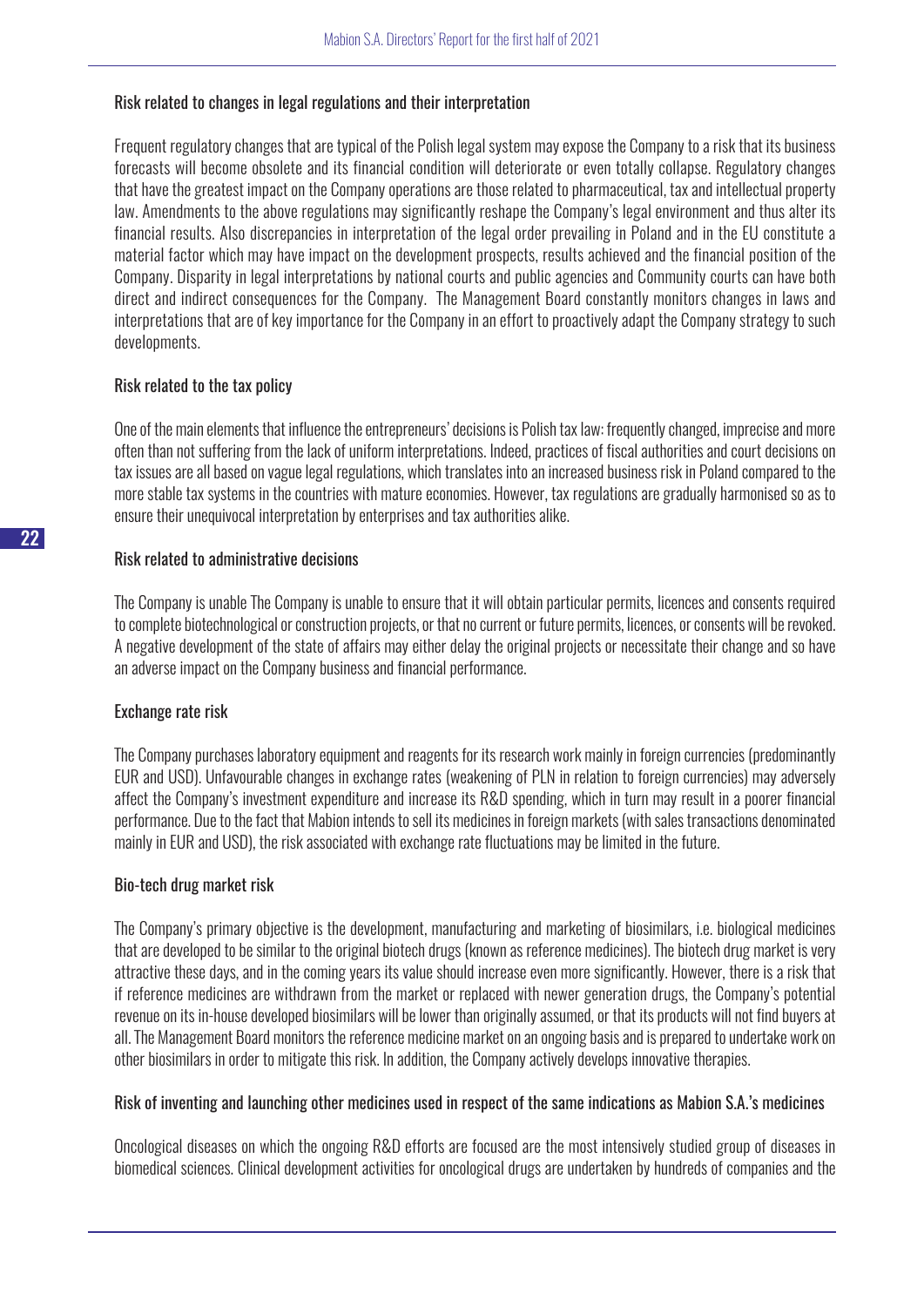estimated expenditure will have a CAGR of 11–14% (until 2023).<sup>1</sup> In addition, there is a rapid development in genetics and molecular biology. Therefore, it is likely that within a few years the market will see some innovative medicines with better efficacy or tolerability parameters compared to drugs that are currently developed by the Company.

In addition, there is a risk that other treatments will be invented, such as vaccines that would be used against the same diseases that are now treated with reference medicines for the Company's future drugs. The emergence of new medicines and therapies could adversely affect the Company future sales revenue and profit. The Management Board constantly monitors the progress of scientific research on new therapies and medicines for the diseases at which the Company drugs are to be targeted. Furthermore, most of the oncological regimens use the sequencing of treatment (in which a new medicine with a different mechanism of action is only introduced when the potential of the first drug is depleted) and polytherapies (a concomitant use of several drugs with different mechanisms of action), which significantly reduces the risk of erosion of the medicines applied in cancer therapies.

#### Risk relating to competition

Medicines that the Company is developing are biosimilars of the original reference medicines that are protected by patents with a commonly known validity periods. From publicly available information it may be easily inferred that at the moment there are many entities that develop biosimilars related to the same original drugs, and works on some of them are already at a very advanced stage. By the date of this report, biosimilars to MabThera/Rituxan have been marketed in the EU by Celltrion, Sandoz, and Pfizer, and in the USA – by Celltrion, Pfizer and Amgen.

The above mentioned activities of competitors do not affect Mabion's schedule. Even if the commercialisation of a biosimilar drug to MabThera/Rituxan is successful for several players, the analyses show that this market has a growth potential. For the sustainable development of the market for biosimilar medicines, it is essential that more manufacturers emerge. Even within the EU, where the market penetration of biosimilar medicines is the highest, some countries still have low access to biosimilar treatments. Currently, demand for medicines for oncology and autoimmune diseases exceeds the production capacity of suppliers and is limited by the financial capacity of national health systems. The market for biosimilar drugs is one with high entry barriers. These include very high requirements for clinical trials, particularly in the US and other developed countries, to prove that a medicine is biosimilar to the original medicine. This is supported by the fact that in November 2018, Sandoz abandoned its attempt to apply for marketing authorisation in the US for its biosimilar drug MabThera/Rituxan, after the regulator requested additional data2 .

#### Partnering risk

In 2016, the Company signed a long-term cooperation agreement with Mylan. The agreement had ensured that Mylan would have had exclusive rights to sell the drug under the working name of MabionCD20 in all EU and Balkan countries. In addition, under the agreement, Mylan provided support to the Company in the process of registration of MabionCD20 by the EMA. In April 2021, the Company signed an annex to the cooperation agreement with Mylan, under which the parties decided that Mylan will remain Company's non-exclusive distribution partner for MabionCD20 in selected countries in regions such as, in particular Australia, New Zealand, Mexico, Central America, South Africa, South East Asia, deciding at the same time that Mylan's exclusive right to sell MabionCD20 in the European Union and the Balkan countries, as well as Mylan's priority right to enter into a commercialization agreement for MabionCD20 in the United States (USA), shall expire.

Owing to the Annex, the Company has obtained the necessary flexibility in the commercialization of MabionCD20 in its key markets in Europe and in the United States (USA). The Company will look for a new distribution partner or partners. There is a risk that this process may fail or its completion may be delayed. This may affect the Company's financial position, related to the need to independently finance the processes related to the registration of the medicine and subsequent work, and the implementation of sales plans. In the process of searching for distribution partners, the Company uses professional entities specialising in such tasks.

<sup>1</sup> Global Oncology Trends 2019, IQVIA Institute

<sup>2</sup> http://www.pharmatimes.com/news/sandoz\_dumps\_us\_filing\_for\_biosimilar\_rituximab\_1258681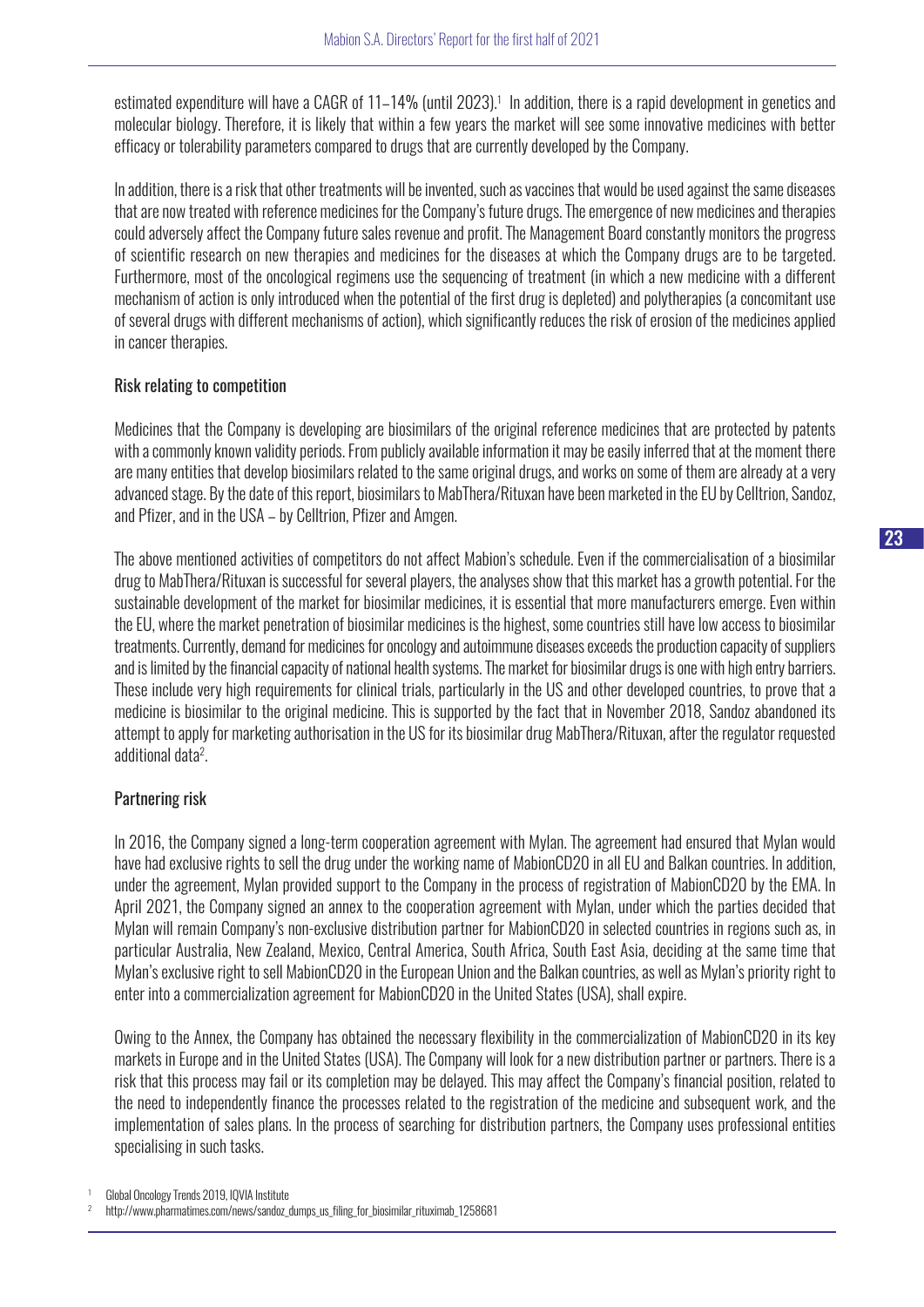#### Risk related to the research and development process

The biotechnology industry, especially the production of modern biosimilars, is characterised by high labour intensity and the need to incur significant expenditure on research and development. Not only the possibility of launching the developed medicines on the market but also the efficiency of production processes and therefore also the manufacturing costs depend on the results of the conducted research and development work. The Company uses most of the funds so far obtained for research and development. There is a risk that some of or all of the Company's research objectives will not be achieved to the full extent planned or within the scheduled time, and so it will be unable to recover some or all of the research outlays. This can have a significant negative impact on the feasibility of the Company's strategic plans and thus its financial performance.

Outcomes of R&D to date confirm that the Company is able to manufacture its own biosimilars and, in the Management Board's opinion, significantly reduce the risk of not achieving ultimate success. In addition, the Management Board constantly monitors the progress of research and development, and implements some operational and procedural solutions to ensure a high efficiency of the process.

#### Risk of underestimating the costs of MabionCD20 manufacture and launch

According to assumptions very generally adopted by the biotechnological industry, the development and production of a single biosimilar which meets global standards lasts about 10 years<sup>3</sup> and costs between USD 100 and 300 million<sup>4</sup>. Guidelines relating to biosimilars are only now being formed and each case is analysed by market regulators individually, therefore, the scope of requirements relating to the technology, documentation, analytics and clinical development is not strictly specified. Therefore, the exact scope of research and development work cannot be determined and the development costs of the medicines cannot be precisely anticipated. It cannot be ruled out that the actual costs of manufacturing and marketing of developed drugs (including MabionCD20) will be significantly higher than currently assumed. A significant increase in the costs of production and introduction of the developed drugs to the market may adversely affect the financial results achieved by the Company.

Industry dynamics, both in respect of the regulations which are being formed and the technologies which arise and are constantly being enhanced, may lead, among other things, to the following direct reasons for underestimating the costs of medicine development and launch, which applies also to MabionCD20:

- » amendments to the regulations concerning the production of medicines and the need to use more expensive technological solutions or creating entirely new ones;
- » increase in the costs of purchase of raw materials and materials used to manufacture medicines, following from the market conditions or new guidelines;
- » amendments to regulations concerning the scope of analyses needed to characterise the product, e.g. the need to perform additional costly analyses or develop new analytical methods or tools;
- » increasing requirements concerning registration documentation, e.g. the need to perform additional trials or studies.

In order to prevent the above risk, the Company implements the policy of developing its own research and development competences, investing in its own production capacities and carrying out ongoing consultations with regulators. In the Company's opinion, this enables a significant reduction in the cost of medicine development in relation to industry assumptions.

#### Risk related to the work schedule – MabionCD20

The achievement of the Company's strategic goal, which is the registration and market launch of biosimilars as soon as possible after the expiry of patent protection of the original medicines, is connected with the need to develop a detailed work schedule

<sup>3</sup> https://gabionline.net/biosimilars/research/Development-of-biosimilars

<sup>4</sup> https://ec.europa.eu/docsroom/documents/38461/attachments/1/translations/en/renditions/native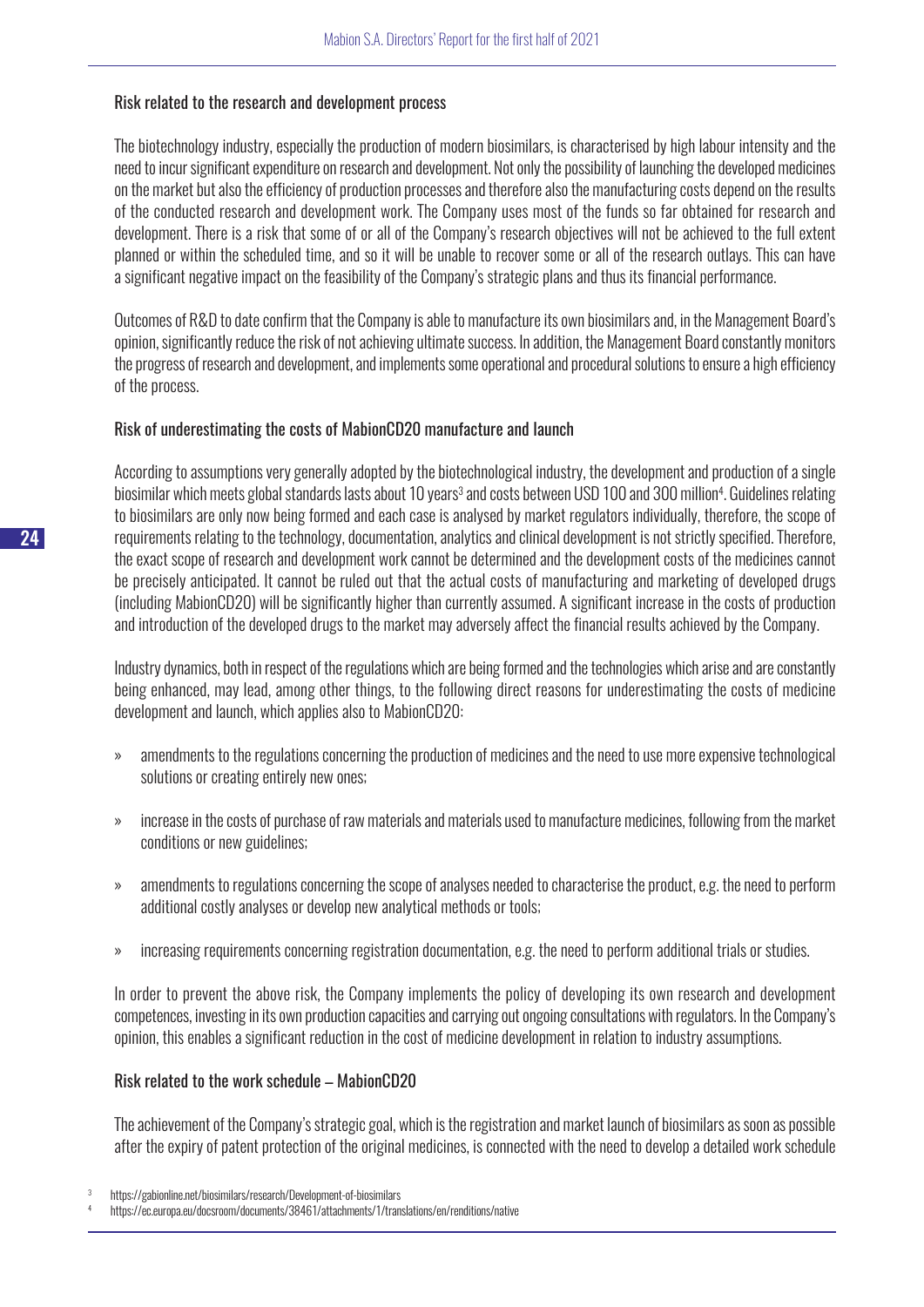for several years. The possibility of pursuing this schedule depends on many various factors, both internal and external. Potential unexpected delays in the adopted time schedule may lead to not achieving the planned sales revenue in the expected period and have a negative impact on the Company's financial results. The Management Board monitors all works related to the development of medicines and if necessary implements the required operating solutions to minimize the impact of unexpected events on adopted time schedules.

In 2017, the company initiated the research and development process for MabionCD20, which is a medicine directly competing with the existing market drug MabThera / Rituxan from Roche. The basic patent protection in Europe for this drug expired in the period: end of 2013 – before the end of 2014, while in the United States of America, it expired in July 2018.5 The Company's goal was to market MabionCD20 as soon as possible after patent expiration, which would allow the Company to achieve a temporarily favourable competitive position. In order to prevent registration risks, the Company, since the start of work on the development of MabionCD20, has cooperated with EMA regarding compliance with guidelines and procedures related to the registration process in the European Union. It has held scientific advice sessions to eliminate doubts and to refine the activities related to the preparation of registration documentation. However, the EMA has a number of tools at its disposal to ensure the regulator's discretion and the possibility of adjusting the solution individually to the needs of a specific registration procedure. The Company has no influence on the EMA's assessment of applications and responses.

There are a number of possible events in the registration process – positive or negative decisions, obtaining a list of additional questions (once or more), filling in a round of oral answers (once or more), withdrawal of the application by the Company and its resubmission after supplementing, or other events not envisaged by the Company. The schedule of work on the part of the Company also depends to a large extent on the recommendations of the regulator, which the Company may receive during the aforementioned Scientific Advice sessions.

For the US market, the Company is actively pursuing a consultative process with the FDA, the purpose of which is to determine and perform activities consistent with the FDA's expectations and necessary for the registration of MabionCD20 in the United States. However, there is a risk that after analysis of data presented by the Company in the consultation process, FDA will indicate the need for additional work to be carried out by the Company, which may affect the schedule of drug registration in the USA.

#### Risk related to the work schedule – NVX-CoV2373

In March 2021, Mabion entered into a framework agreement with Novavax, Inc. based in the United States, pursuant to which the Company, with Novavax's participation, will undertake activities related to the transfer of process technology for the production of a COVID-19 vaccine candidate protein antigen under the working name of NVX-CoV2373 and conduct technical trial runs of the process on a commercial scale at the Company's facility. The parties agreed on the scope and budget of the work contracted to the Company as part of the first order to carry out the technology transfer and a technical run for the NVX-CoV2373 protein antigen. However, the risk that the planned timetable may change due to a number of factors of a technological and logistical nature at the level of supply of materials and substances necessary for the planned work, as well as those related to the currently re-emerging COVID-19 pandemic, cannot be excluded. Due to a number of factors, there is a significant risk of delays in the implementation of the work and the need to postpone the originally adopted work schedule.

Moreover, Novavax is entitled to terminate the framework agreement in whole or in part without stating reasons. Novavax is also entitled to terminate the agreement following a breach of contractual provisions by Mabion, which may involve an obligation on the part of Mabion to indemnify Novavax against any claims made by Novavax, and to refund any overpayment on the part of Novavax if the latter occurs. The Company commenced technology transfer activities immediately after signing the agreement with Novavax. They include, among other things, analysis of the provided documentation as well as ongoing arrangements with the partner, procurement of the necessary consumables, substances, and equipment, as well as adapting laboratory space and planning staff training. It is possible that as a result of the ongoing analysis of the documentation and discussions with the partner, the original assumptions relating to the scale-up process or associated processes will change, which may also affect the work schedule. Due to the COVID-19 pandemic, there is a risk that the supply of goods required to carry out the work may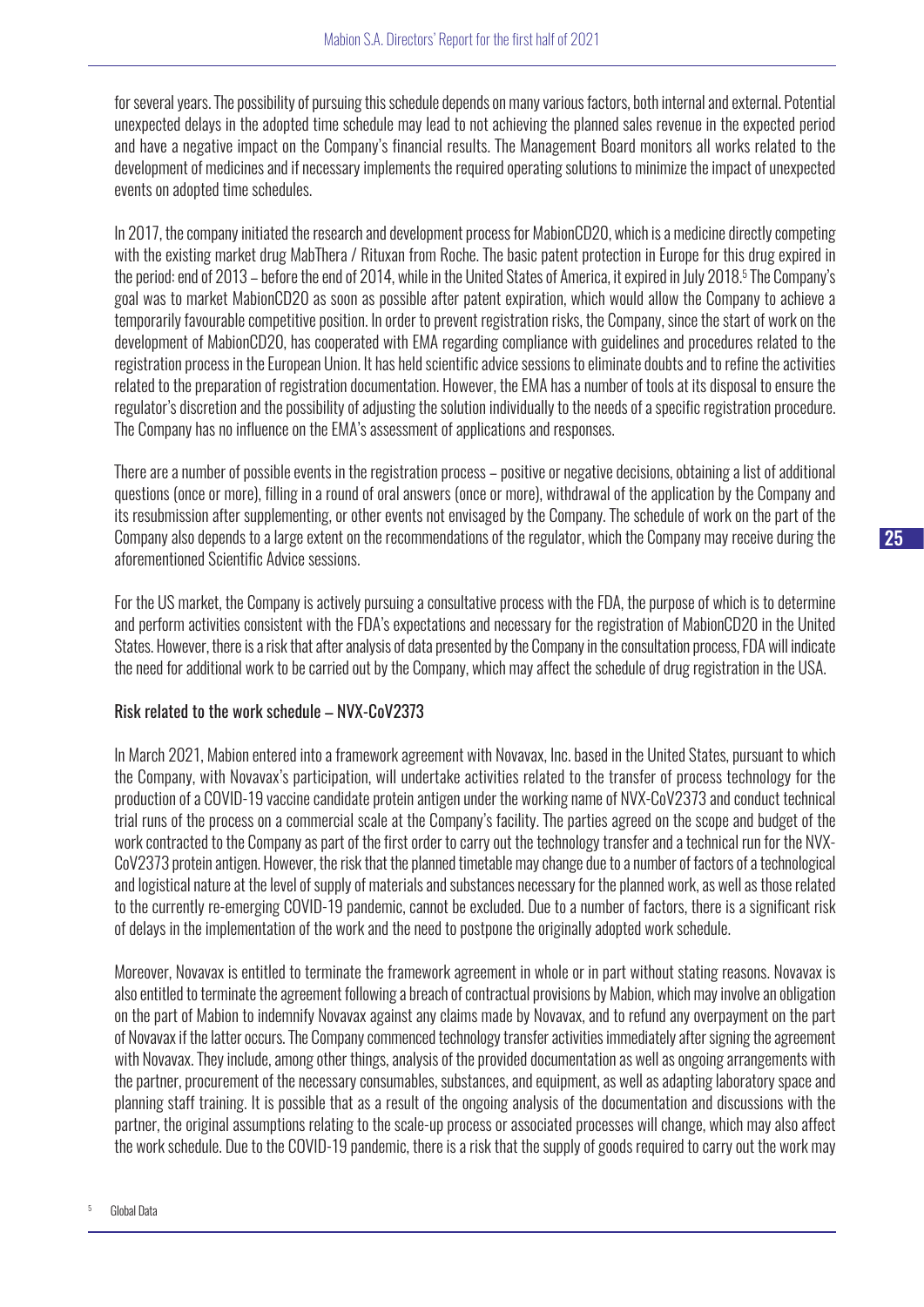be delayed and that the availability of personnel carrying out the work on the Company's side may be reduced. To minimise the above risks, the Company's Management Board carries out ongoing monitoring of project work, participates in daily working group meetings and arrangements with the partner so as to counteract possible delays as far in advance as possible. The Company has specialised teams dedicated to the procurement of materials and equipment required for the project, as well as an extensive network of suppliers. On top of this, the Company has procedures in place to reduce the risk of the potential spread of the SARS-Cov-2 virus. A preliminary analysis of project risks (e.g. at the level of the quality system, technology, regulatory matters, technical installation) was also carried out and actions were proposed to minimise possible risks. The team, dedicated to ongoing monitoring and risk analysis, will provide ongoing active support to minimise possible risks to the project.

Continuation of cooperation regarding the commercial manufacturing of the active substance for Novavax will require additional agreements on technical, financial, quality and timing issues. Should the volume of cooperation surpass the Company's currently available production capacity, it will be necessary to increase the capacity, which is why the Company is still carrying out preparatory work related to the implementation of the production capacity expansion project (Mabion II).

#### Risk related to low quality or loss of biological material

The basic material used in Mabion S.A. products is biological material. It is both manufactured by the Company and delivered by third party suppliers. Selecting optimal cell clones which form the basis for further medicine production on a larger scale is very important for the process of developing and producing biotechnological medicines. The quality of the biological material and its storage in strictly determined conditions is of key importance for the success of the work. There is a risk that the biological material acquired from third party suppliers will be of low quality or that the material produced by the Company will be damaged or destroyed, which would have a negative impact on achieving the Company's assumed revenues and financial results.

Mabion S.A. entered into cooperation with verified suppliers, it controls the quality of the supplies and stores the biological material in dedicated devices, using monitoring and two independent power sources. In addition, the original deposit of the biological material used by the Company for the production of medicines is stored in an independent storing place outside Poland so as to be able to continue its production in any other external facility in case of any unexpected events.

The Company also monitors the workflow of the production process and the quality of the manufactured products, introducing necessary organizational, personnel, and technological changes in the framework of improving the quality management processes.

#### Risks related to the production process and quality control process

One of the key elements in the production of biotechnological medicines is the production process, which must be carried out in compliance with the previously planned parameters. The process of producing such medicines consists of several stages and even the smallest change in any of them may negatively affect the properties of the drug (e.g. in terms of efficacy or safety). An extremely important element of the medicine manufacturing process is the transition from a small laboratory scale to the scale of industrial production (up-scaling). It is very important to ensure continuity, stability and purity of the entire production process. The Company's quality control laboratories are equipped with state-of-the-art equipment that ensures maximum accuracy and repeatability of the obtained results. A panel of validated analytical methods ensures maximum accuracy, precision, specificity and reproducibility of the results. Designed in accordance with the regulator's guidance requirements, it enables reliable product inspection. A key parameter of analytical methods is their variability, which is influenced by a number of factors determined during validation. Continuous control of method variability over time is critical for research where results are collected over years (e.g. product stability, biosimilarity and bioequivalence studies). The absence of a reliable analysis of method trends may adversely affect the final assessment of both production processes and the bioequivalence of tested and reference products. The materials used in the production zone have appropriate certificates for use in the pharmaceutical industry. The installed production line is based on sterile materials. The managing staff of the Company's departments are high-ranking specialists with a major education background, trained and properly prepared to carry out their scope of duties, both by internal and external experts.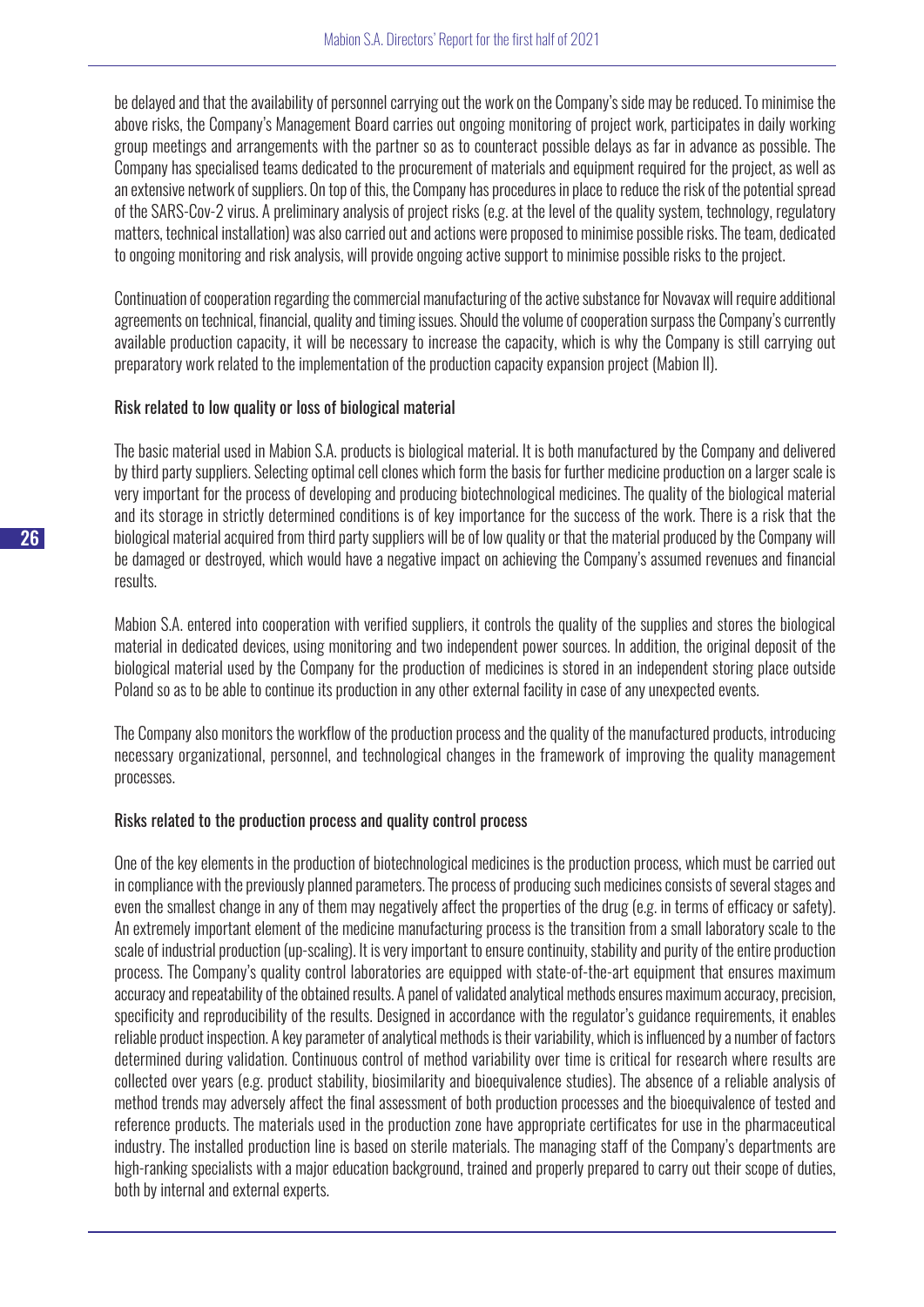The Company's production also depends on key suppliers. In the case of disposable technology, the Company depends on specialist solutions (disposable bags) and this may have an impact on production. In addition, the quality of the bags may vary and in some cases may affect the product, which will make it unsuitable. The Company is also dependent on timely deliveries and the quality of all raw materials essential for the effective production of products. Even if the Company is able to successfully produce commercial quantities at our plant, it cannot guarantee that it will not face challenges in terms of guaranteeing a stable supply to global markets in the future.

Any unfavourable events having a negative impact on the Company's production activities could significantly increase costs and reduce the supply of the Company's products. Even small deviations from the normal production process could lead to reduced productivity, product defects and other supply disruptions. If microbial, viral or other contamination is detected in the Company's products or production plant, the plant may have to be closed for a longer period of time to investigate and handle the contamination. Any adverse event affecting the Company's product manufacturing operations may lead to shipping delays, lack of stock, batch failures, recalls or other interruptions in the supply of products. The Company may also be forced to make inventory write-downs and incur other fees and costs due to products not meeting the specification, costly repair work or looking for more expensive production alternatives.

An extremely important factor in the Company's operations is maintaining appropriate conditions on the premises where the Company's products are being developed. Currently, Mabion holds all required approvals for the equipment and laboratory and manufacturing premises in both plants. The production process is monitored on a continuous basis and verified in accordance with the procedures adopted at the company, owing to which the Company systematically seeks to reduce the level of risk in this area. The company meets the requirements of Good Manufacturing Practice (GMP), holds the necessary approvals and permits (including a GMP Certificate for the Complex in Konstantynów Łódzki, issued by the Main Pharmaceutical Inspector).

#### Risk related to a possible failure in reaching capacity/demand balance

Currently, it is difficult to estimate the precise demand for Mabion CD20, but the plans to sell the medicine on the US market and other markets are connected with the need to increase production capacity above the level possible at the present plant in Konstantynów Łódzki. The company is aware of these needs and it took care of the possibility of erecting another building in the same location, on the same plot. This building can be used to a greater extent for the production process (the current building also has an office part). The final date and scope of such an investment will depend on arrangements with distribution partners regarding the planned delivery of MabionCD2.

The company will implement the investment based on its own experience arising during the construction and operation of the plant in Konstantynów Łódzki, as well as cooperating with outstanding external experts. In order to eliminate the risk related to possible delays in the construction schedule, and to ensure its compliance with expectations and needs, the Company has an Investment and Qualifications Department, composed of experienced specialists in this field.

#### Risk related to clinical trials

One important preparation stage related to the registration and marketing of medicines are clinical trials. Conducting clinical trials involves risks that can be grouped as follows:

- » risks associated with inadequate design of the trial protocol, leading to inability to obtain sufficient data required by regulatory agencies, of defined statistical significance;
- » the risk of insufficient efficacy or safety of the investigational medicinal product;
- » risks associated with conducting the entire clinical trial in a manner inconsistent with GCP requirements;
- » risks related to the adverse impact of a pandemic, e.g. coronavirus, on a clinical trial.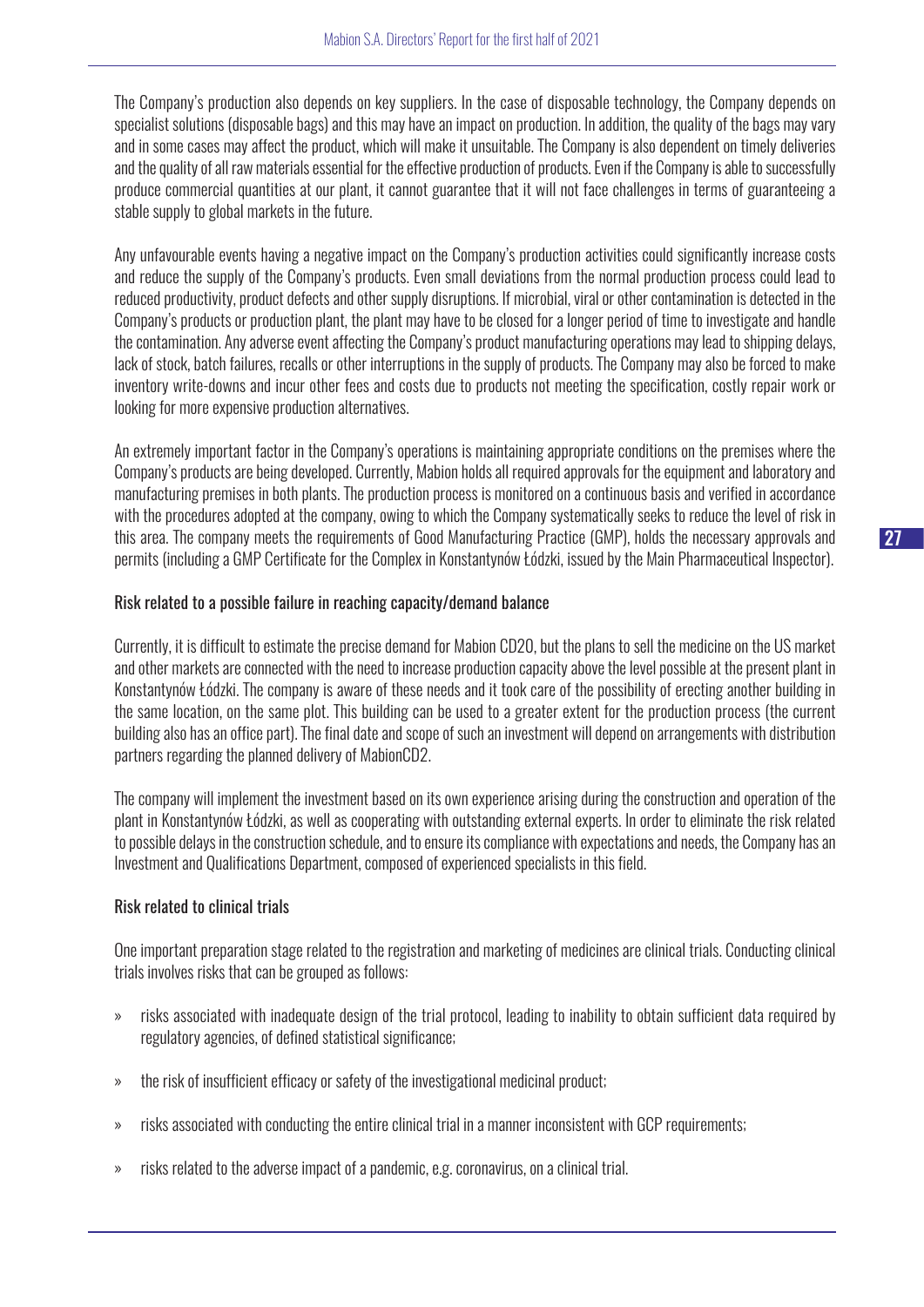The risks mentioned above apply to all studies to be conducted by the Company.

Being aware of the possible risk, the Company undertakes a number of activities leading to its minimisation. As part of these activities, all clinical trials planned by the Company, once an internal strategy has been established, are consulted with experienced, external, independent specialists and regulatory agencies in order to obtain a validated trial protocol designed to ensure the desired results with adequate statistical power. In addition, the product is evaluated with a broad panel of biological and physicochemical analyses before it is used in a clinical trial. These analyses are a more sensitive model for the characterisation of a medicinal product than a biological model in the form of a patient, and therefore the studies significantly reduce the risk of inadequate efficacy or safety of a Company's product used in a clinical trial.

In order to ensure that the clinical trial complies with the requirements of regulatory agencies, including GCP requirements, the Company has aligned its internal quality system with relevant guidelines. These procedures define both how to proceed in preparing for a trial and how to conduct a clinical trial. They also specify the requirements to be met by the CRO carrying out the trial and how the work will be verified.

When planning a clinical trial, the Company also takes into account the increased probability of events that may occur as a result of situations that are difficult to foresee, including the coronavirus pandemic, such as, for example, a decrease in the recruitment of patients for the clinical trial, a reduction in the availability of the reference drug and other resources necessary to implement the project, prolongation of the administrative processes necessary to carry out the trial, the potential closure of the borders of certain countries and, consequently, hindered transport of clinical samples. The Company's quality system entails a thorough risk analysis prior to the commencement of a clinical trial, defining the impact, ways to reduce the probability of occurrence and ways to mitigate the effects of adverse events. Based on the information about potential risks such as those mentioned above, the Company develops additional procedures and actions to ensure seamless execution of the project, e.g. selects appropriate countries and sites to guarantee the desired level of recruitment, qualifies a wider range of suppliers of a drug and other resources for the clinical trial, verifies the current administrative and legal status in the countries intended as a place of the trial, or cooperates only with experienced partners guaranteeing the highest quality of work.

The risk analysis performed by the Company prior to the commencement of the project and the implementation of appropriate measures to minimise the probability of risk materialisation significantly increase the chance of successful completion of the clinical trial.

#### Risk related to drug registration

The primary objective of the Company is the introduction of the developed biosimilars to global markets, primarily the EU and US markets, which involves the obligation to register such drugs with the EMA and Food and the FDA, respectively.

The Company has identified a number of risks that may affect the registration process and, consequently, the timing of MabionCD20's marketing in Europe. Such factors include regulatory issues (e.g. misinterpretation of guidelines), organisational issues (e.g. inability to respond to the regulator within a specific timeframe, lack of specific data and analytical or manufacturing results, etc.) or quality issues (failure to achieve specific quality parameters for the drug). The ongoing monitoring and preventive actions undertaken by the Company were aimed at minimising the risk factors. Ongoing monitoring and preventive actions undertaken by the Company are aimed at minimising the risk factors indicated.

The scope and format of the MabionCD20 registration application concerning the large, target scale of production is being consulted with the representatives of the EMA and national agencies (e.g. German Paul Ehrlich Institut) under the Scientific Advice procedures to align it with the Agency's expectations, which the Company believes should streamline the registration process.

In July 2020, the Company received a written response from the EMA as part of the Scientific Advice procedure to the Company's specific assumptions regarding the new product registration process for MabionCD20, in particular to the scope of data to be included in the registration application, as well as the actions proposed to generate such data. With the help of external regulatory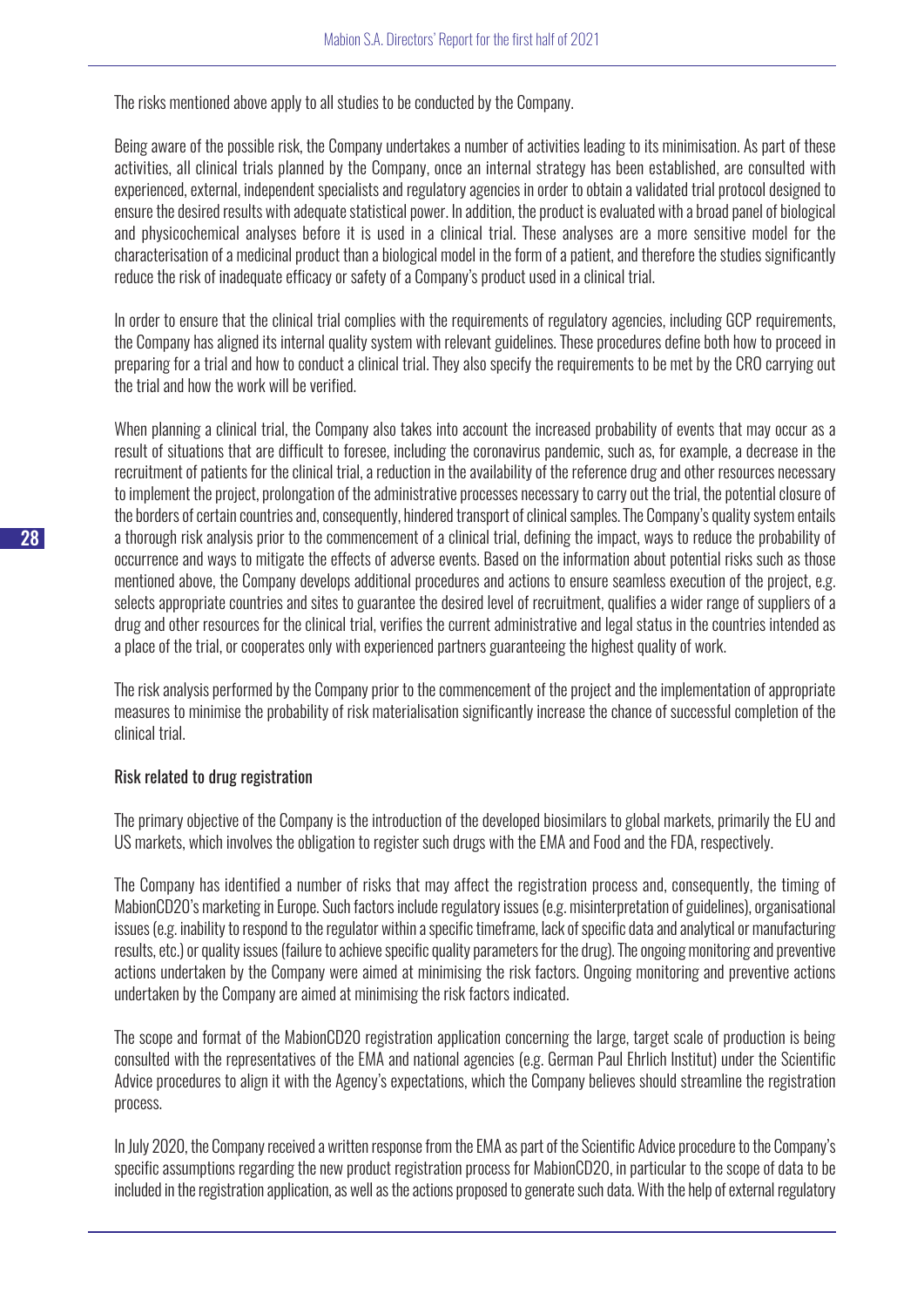experts, the Company analysed the documents received and adopted a preliminary framework for the scope and schedule of work required to submit a new marketing authorization application (MAA) for the product. However, due to the specific responsibilities of the regulatory authorities, the content of the document is subject to interpretation, which poses some risk of discrepancies in interpretation.

In September 2020, the Company held consultations (under the national Scientific Advice procedure) with the German Paul Ehrlich Institut (PEI) to clarify the details of the study for the registration of the 5000L-scale produced MabionCD20 with the EMA; Following these arrangements, it was decided, inter alia, to change the assumptions of one of the analytical methods. The Company has also confirmed with the European regulators the target quality profile based on data obtained from validation batches produced at the target manufacturing scale and has established the scope of analytical trials for MabionCD20 produced on a commercial scale.

The Company has also requested another analytical Scientific Advice procedure from the EMA to further clarify the details of the assumptions for the analytical methods employed in the biosimilarity and bioequivalence trials.

As part of the discussions on the RA clinical trial design, the Company continued to consult with the FDA and the EMA. Following an additional consultation with the German Paul Ehrlich Institut, a programme was devised to minimise regulatory risks on the premise of providing an additional clinical data package in the form of a treatment effectiveness evaluation (on a population of 280 patients).

Nevertheless, although the registration process takes place in accordance with the adopted regulations and according to specific guidelines, the regulators (both the EMA and the FDA) have a number of tools at their disposal which provide them with considerable decision-making freedom and the possibility of individual adaptation of solutions to the needs that occur, in the regulator's assessment, in a given registration procedure. The process of registration and authorisation of a medicine is multistage, which the final position of the regulator being developed throughout the whole process. Even if the regulator provides guidance and guidelines on the shape and scope of the data currently required, it cannot be ruled out that additional requirements for product approval may arise in the future as part of the registration procedure for MabionCD20 manufactured on 5000L scale or independently of that procedure.

#### Risk related to launching and maintaining medicines on the market

After registering the medicines, the Company is planning to launch them on the market as quickly as possible, which requires their preparation to the market product status (production, marketing, distribution and sales) and involves some substantial outlays and organizational preparedness. As the product is unique and the target markets of Mabion are diverse, the Management Board plans to implement a multi-faceted strategy for the promotion and distribution of its medicines.

There is a risk that launching Company's medicines on particular global markets will not be compliant with the current assumptions or that as a result of negligence or error in sales, logistics or distribution the medicines will prove to be unsellable on a given market which could have a negative impact on the sales revenue earned by the Company and on its financial results.

Upon signing an Annex with Mylan in April 2021, under which it was decided to terminate Mylan's exclusive right to sell MabionCD20 in the EU and the Balkan countries, the Company will start seeking a strategic partner through Rothschild & Co. and Plexus Ventures LLC. The process is complex and multi-stage and the Company will inform the market of its progress on an ongoing basis.

Members of the Management Board and the current shareholders with a significant stake in the Company and those who actively support it have significant legal and technical insight in organizing hospital sales and wide experience in launching and maintaining pharmaceuticals on the market.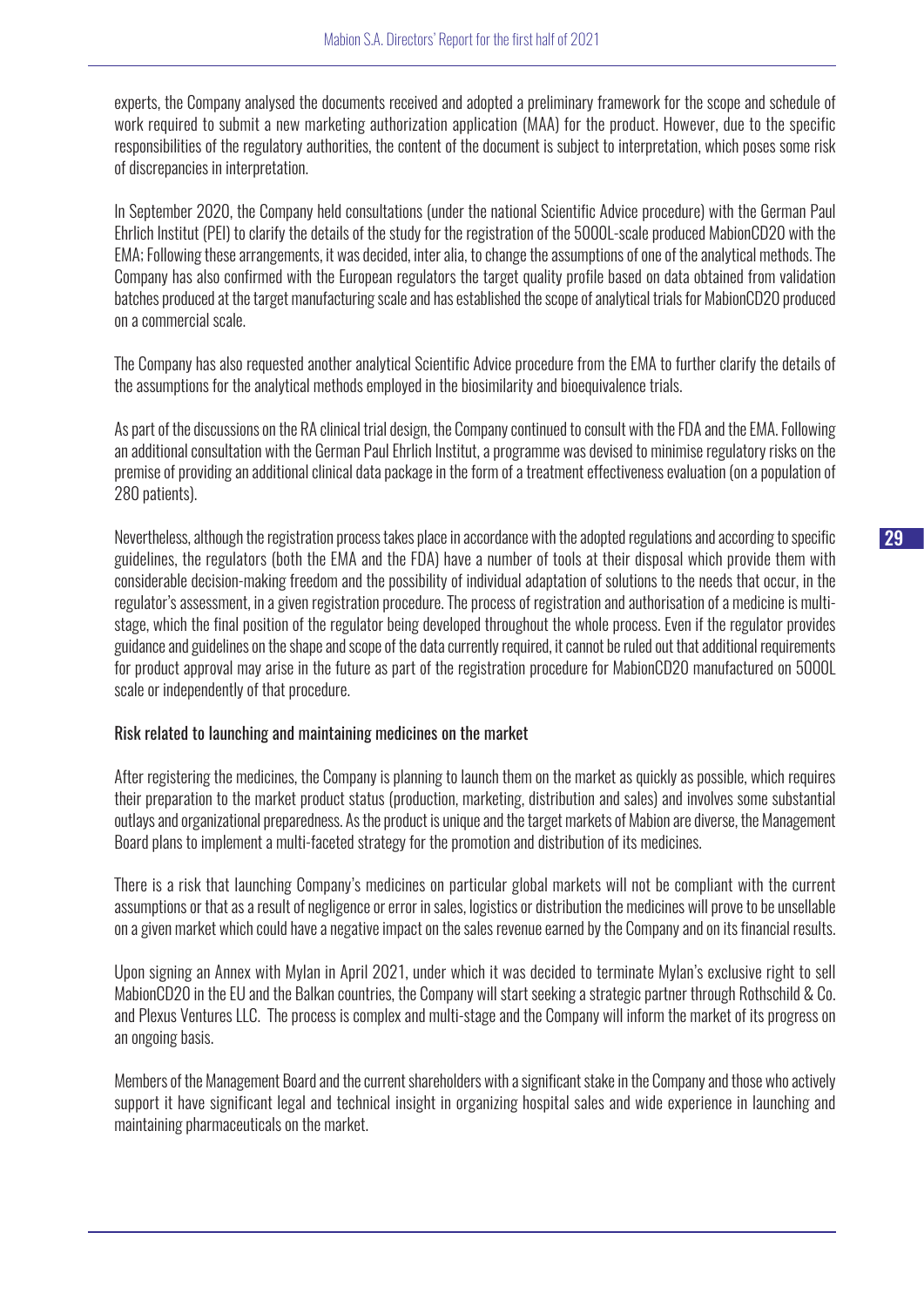#### Risk of losing key Mabion's employees

Mabion's business is based on the knowledge and experience of its highly skilled managers and scientific and research personnel. However, there is a risk that key employees may leave the Company in the future, which could adversely affect the quality of its products. The Company may also be unable to attract or retain qualified personnel due to strong competition for such personnel among biotechnology, pharmaceutical and other companies. If the Company is unable to attract, retain and motivate the necessary staff to achieve its business objectives, it may face constraints that will make it significantly more difficult to achieve its growth objectives, as well as limit its ability to raise capital and pursue the Company's business strategy. The Company's future performance will also depend, in part, on its ability to successfully integrate newly hired executive officers into its management team and the Company's ability to develop

an effective working relationships among senior management. If it is not possible to integrate these people and establish good employee relations between them and other members of management, this may have a negative impact on the Company's performance.

In order to counteract the above risk, the Company's Management Board pursues an active HR policy aimed at retaining the most valuable specialists in the company and supporting their development. The success of the Company depends, among other things, on the continuous ability to attract, maintain and motivate highly qualified management and scientific staff. The Company implements activities aimed at supporting the professional development of its employees, e.g. through their participation in internal and external training, support in undertaking doctoral studies, as well as including in the promotion procedure. The rules governing these benefits are formalised, open and objective (e.g. promotion procedures, implementation of bonus programmes for employees with a certain seniority – "Mabion's Ambassador"). In addition, in 2018 the Company adopted the Incentive Scheme for persons of key importance to the Company, implemented over a period of up to 4 financial years, i.e. for the financial years 2018–2021. The aim of the Scheme is to ensure optimal conditions for the growth of the Company's financial results and long-term growth of the Company's value, by means of a permanent relationship between the persons participating in the Incentive Scheme and the Company and its objectives.

#### Risk related to disclosure of trade secrets

The actual implementation of the Company's plans may depend on the confidentiality of the Company's confidential information, in particular on research and technological processes. It cannot be ruled out that such information will be disclosed and used by Company business partners or, in particular, its employees, and so it will become available to and used by competitors. If this is the case, the remedies, defences and claims of the Company may prove to be inadequate to protect it against negative consequences of the disclosure. The Company has taken a number of legal steps to eliminate this risk.

#### Risks related to patent protection

The company is aware that it is entering to a very competitive pharmaceutical market. Successful competitors on the pharmaceutical market have demonstrated the ability to successfully discover, patent, develop, test and obtain approvals of regulators for products, and to effectively commercialise, market and promote the approved products. Numerous companies, universities and research institutions are involved in the development, patenting, manufacturing and marketing of products that may compete with the Company's products. The Company's objective is to effectively secure its intellectual and industrial property by providing the widest possible patent protection for the inventions made in the Company.

However, it cannot be ruled out that there is a risk that patent offices will undermine the legitimacy of patent protection in applied for by the Company, and the arguments presented by the Company will be insufficient to grant this protection. In order to prevent this and other risks associated with the granting of patent protection, the Company's Management Board cooperates with professional advisers and experts in the field in question.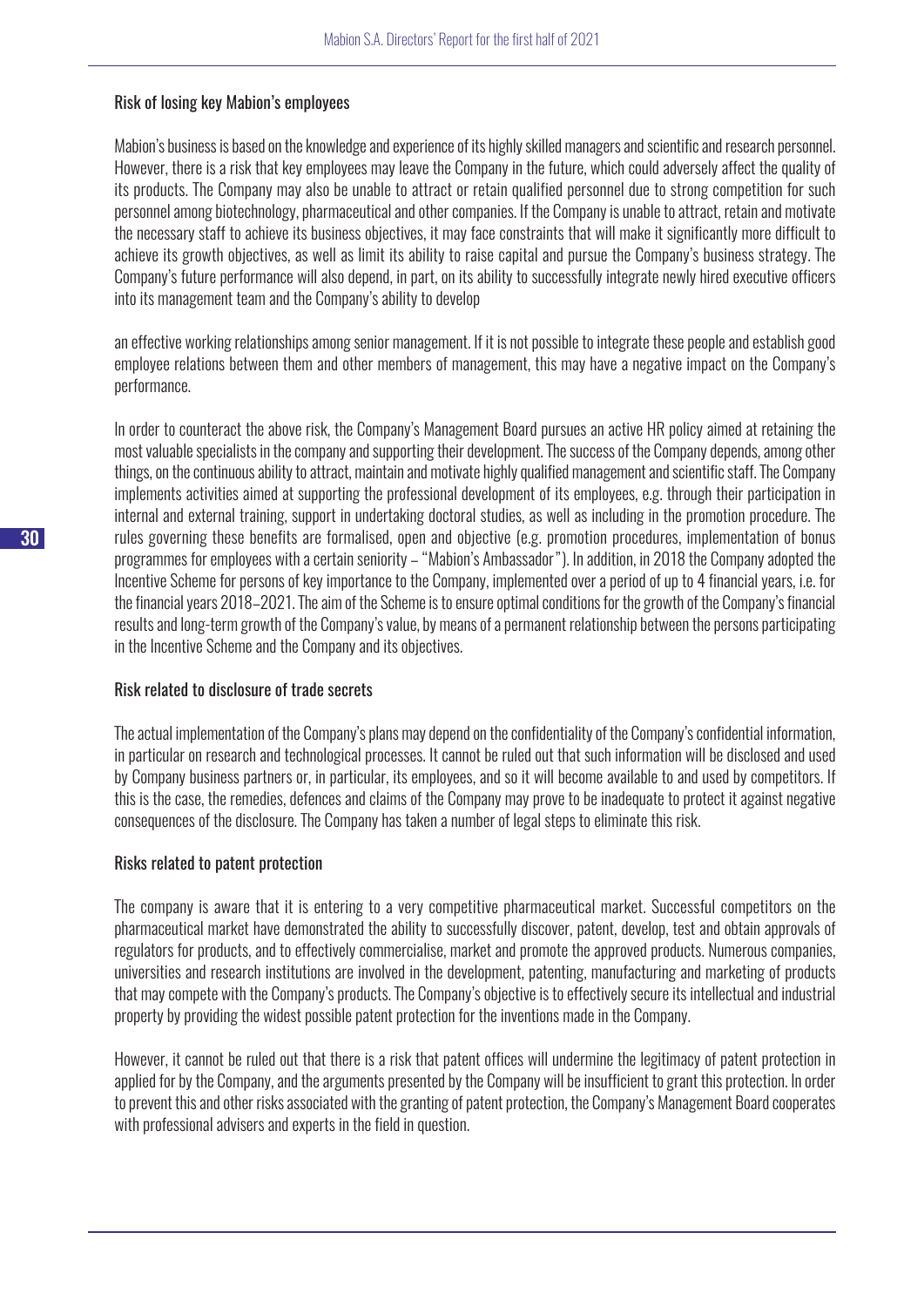#### Risk related to industrial and intellectual property disputes

The Company operates in the area where industrial and intellectual property rights and their protection are issues of key importance. There are no pending proceedings regarding infringement of intellectual and industrial property. Also, the Company intends to operate in such a way so as to avoid any infringements of such third party rights. However, it cannot be ruled out that third party claims for infringement of the industrial and intellectual property rights are brought against the Company, especially at the research stage and when the Company is trying to obtain marketing authorisations for its medicinal products. Such claims, even if they prove unfounded, may adversely affect the time required to obtain the said authorisation, and the defence against such claims may require considerable spending, which in turn could negatively affect the Company's financial performance.

#### Risk related to the funding obtained

In the reporting period, Mabion was a party to the following funding agreements in connection with its R&D and implementation projects:

- » *"Development and scaling of the innovative process for manufacturing the therapeutic recombined monoclonal antibody to enable the industrial implementation of the first Polish biotechnological medicine for oncological and autoimmune therapies"*
	- Value of the project: PLN 54,188 thousand
	- Value of co-financing (contribution from the EU Funds): PLN 27,094 thousand
	- Project implementation period: 01.11.2016 29.12.2020.

The initial deadline for the project was set for 31 December 2019. In December 2019, the NCBR, at the Company's request, agreed to extend the project time-frame until 30 September 2020. In view of the SARS-CoV-2 pandemic, in accordance with the Act of 3 April 2020 on special arrangements to support the implementation of operational programmes in connection with the COVID-19 outbreak in 2020, the deadlines for the completion of projects under the Operational Programme Smart Development were extended by 90 days, and as a consequence the deadline for the Company's project has been extended to 29 December 2020. In September 2020, the implementation of the first stage of the project was completed, and was positively evaluated by NCBR. In accordance with the assumed deadline (December 2020), the Company has completed all the tasks provided for in the aforementioned project and has submitted the relevant documentation to the NCBR. On 3 August 2021, the Company signed an annex to the co-financing agreement with the NCBR, providing for final settlement of both the project value (PLN 53,896 thousand) as well as the value of obtained co-financing (PLN 26,948 thousand). At present, the Company is anticipating the formal closure of the project, which includes the acceptance of the Final Report and the final payment request.

- » *"Development of a biotechnological medicine through the development of an innovative monoclonal IgG1 subclass antibody with reduced content of unfavourable glycoforms compared with the reference medicine – targeted against EGFR"*
	- Value of the project: PLN 39,965 thousand
	- Value of co-financing (contribution from the EU Funds): PLN 28,354 thousand
	- Project implementation period: 01.08.2017 30.07.2022.

As at the date of publication of this report, the project is being implemented according to the schedule agreed with the NCBR. The Company has completed Phase I of the project and has received NCBR's approval for the 2019 and 2020 project report.

- » *"The clinical development and registration of a humanised monoclonal antibody that binds to HER2 receptor, used in breast cancer treatment"* 
	- Value of the project: PLN 23,949 thousand
	- Value of co-financing (contribution from the EU Funds): PLN 10,000 thousand
	- Project implementation period: 01.06.2014 31.05.2019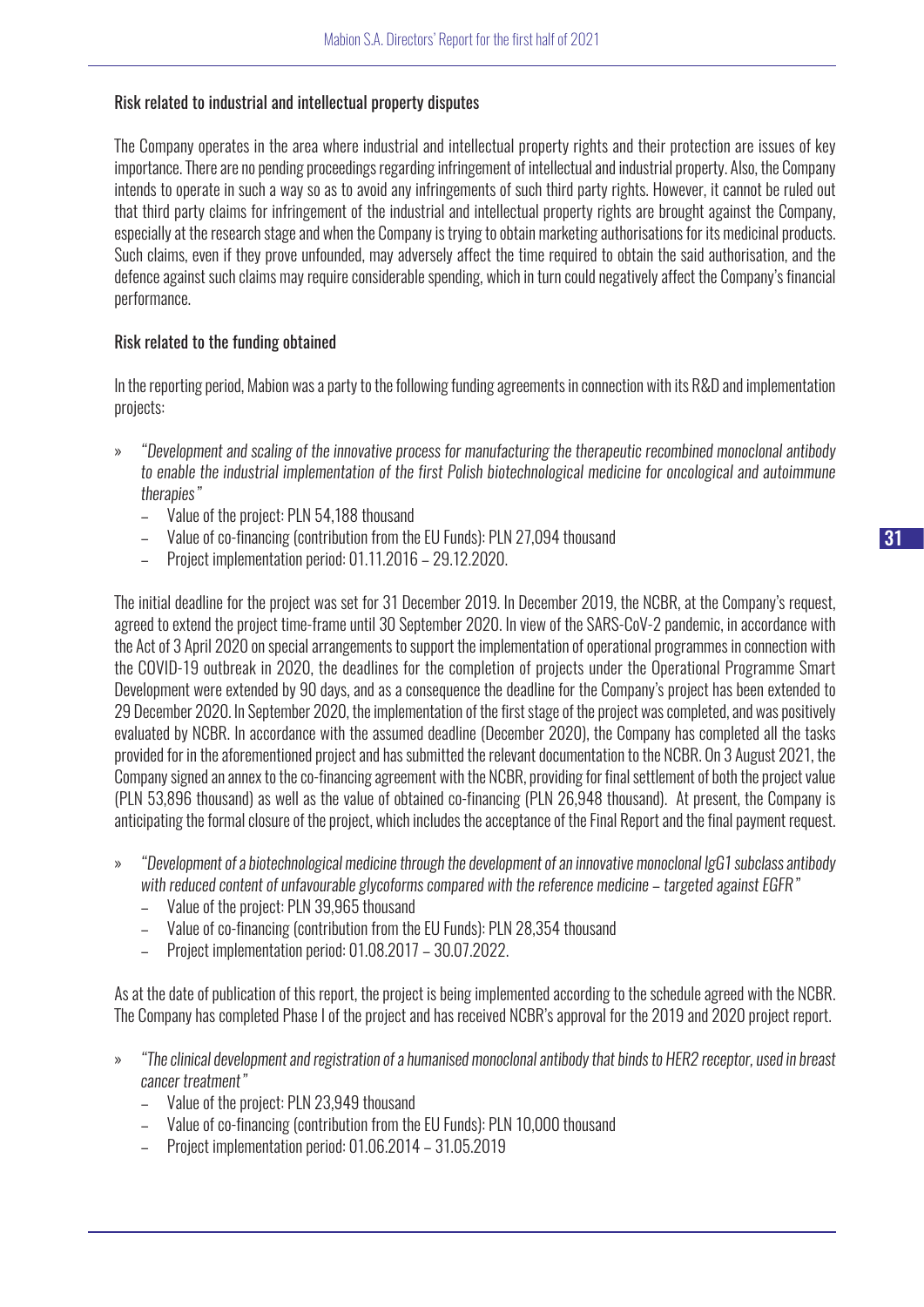In 2017, the Company decided to end the above mentioned project at its current stage of implementation due to the high scientific risk related to the implementation of research and the analysis of the competitive environment. From the received funding, the Company used funds in the amount of PLN 177 thousand. In 2019, the Company received information from the NCBR on the obligation to repay the amount of PLN 149 thousand together with interest, as reimbursement of funding under the INNOMED project, following which it paid the above liabilities in full. In 2020 March 2020, the Company received a letter from the NCBR informing that after the verification of the cash flows under the subsidy agreement, the amount of liability under the adjustment amounting to PLN 24 thousand and interest remained to be repaid. The Company has paid the amount and has no liabilities arising from the project in question. On 24 February 2021, the Company received a letter from the NCBR confirming that the final report on the project was assessed negatively and that the project was deemed in its entirety not to have been completed.

- » *"Expansion of the Research and Development Centre of Mabion S.A. research on the new generation of medicines"*
	- Value of the project: PLN 172,876 thousand
	- Value of European Regional Development Fund co-financing: PLN 63,247 thousand
	- Project implementation period: 20.01.2018 31.12.2021

The objective of the Project is to develop the Company's research and development facilities by preparing the necessary infrastructure: the building of the Research and Development Centre, and the purchase of research equipment to conduct research on innovative medicines. Currently, the Company is in the process of implementing the project in question, however, due to issues related to the financing of its own contribution, the project work is delayed with respect to the originally assumed schedule. The implementation of the project in its full, originally assumed scope will require extending its implementation period, for which the Company will probably apply. At present, the Company is in ongoing contact with the Ministry of Funds and Regional Policy.

All the above indicated co-financing agreements stipulate in detail the dates and scope of tasks which may be subsidized. There is a risk that if the Company fails to complete the planned work within the deadlines set by the intermediary body, uses all or part of the subsidy contrary to its intended purpose or without complying with the applicable procedures, collects all or part of the subsidy in an undue or excessive manner, it will be obliged to reimburse part or the full amount of the subsidy plus interest. There is also a risk that the Intermediate Body does not grant consent in the event of further problems related to substantive or financial progress, which may be related to the termination of co-financing agreement(s) and the necessity to return the funds collected together with interest.

As a result, if the conditions giving rise to the liability are met, the Company's financial position may deteriorate significantly, which in the long run may jeopardise the achievement of the Company's strategic objectives. In order to counteract the above risk, the Company has put in place internal procedures for the ongoing monitoring of project expenditures – the spending methods used and the schedule of spending implementation, as well as closely cooperates with intermediary institutions, informing on the ongoing basis on any possible risks.

#### Liquidity risk

In the first half of this year, the Company has generated revenue from the sales of market products, but its operations are also financed by funds raised from share issues, shareholder borrowings, available credit facilities, public funding and proceeds from distribution partners.

In January 2021, Mabion adopted a new long-term strategy for financing its operations. The strategy includes the overall capital needs of the Company that should be satisfied to carry out all activities necessary to complete the registration of MabionCD20 with the EMA and to commence sales of MabionCD20, which will allow the Company to generate operating cash flows. The adopted financial strategy consists of parallel processes: commencement of activities aimed at acquiring a strategic investor and two issues of the Company's shares. At the same time, as a result of the successful completion of the first issue (U shares) and the conclusion of the framework agreement with Novavax, Inc. for the COVID-19 vaccine programme in March 2021, the Company cancelled the Extraordinary General Meeting which was to pass a resolution on the second of the above-mentioned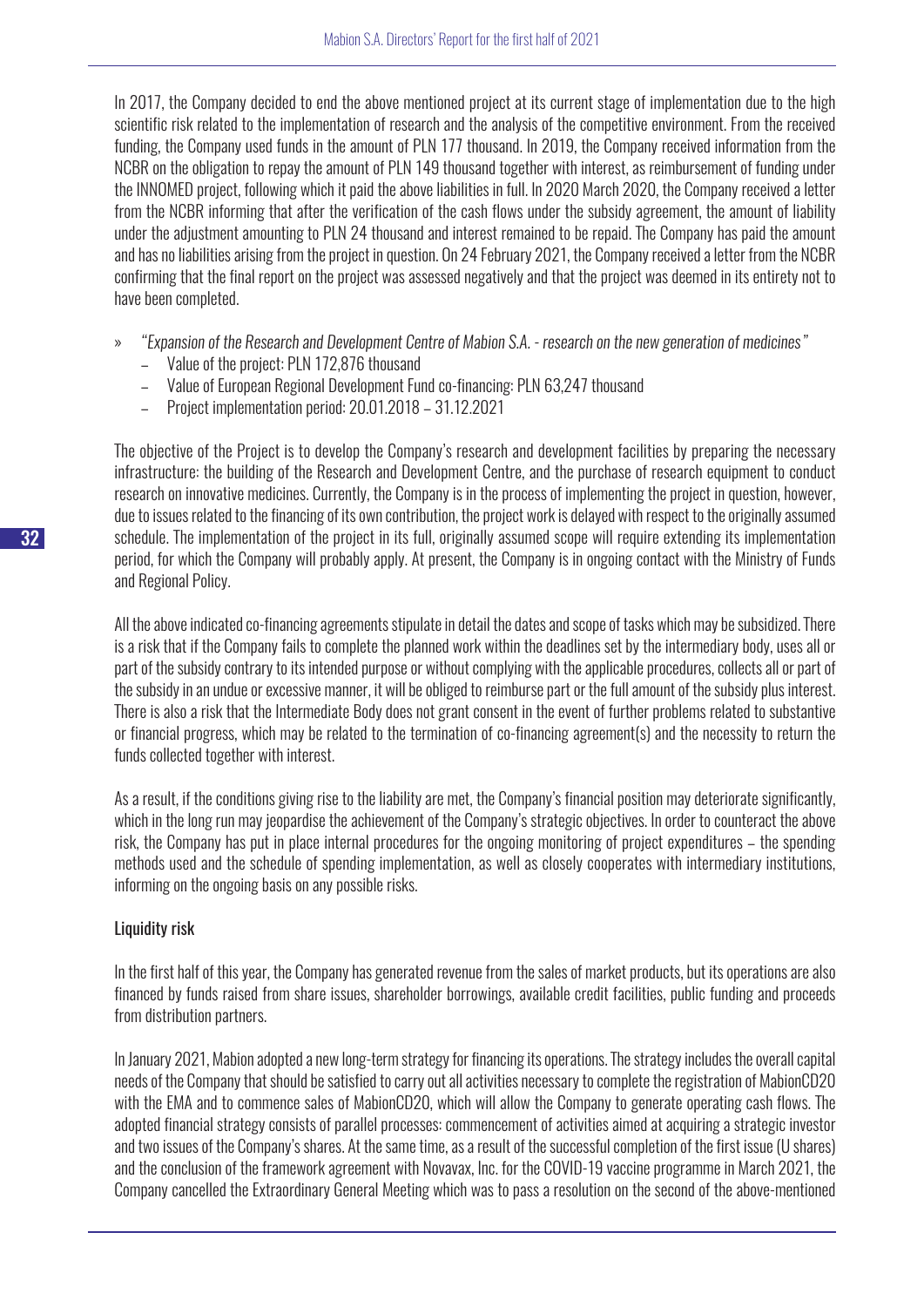issues of the Company's shares. The decisions to update the Company's financial strategy, including whether or not to carry out a further share issue, will be taken after detailed analyses.

The Company's management monitors current forecasts for the Company's liquid assets and liabilities based on projected cash flows. The risk related to limited access to funding due to the global liquidity situation or the Company's financial position and the assessment of the potential for registration of the key drug MabionCD20 cannot be excluded. One should indicate here the risk related to the impossibility of changing the terms of the existing financing agreements, In particular, the current situation resulting from the pandemic and its impact on capital markets should be borne in mind, as this may cause significant restrictions on sources of funding, including equity funding from share issues.

#### Risk related to operations in the Łódź Special Economic Zone

Mabion S.A. conducts research and development, and production operations, and has built a fully-equipped Scientific-Industrial Complex in the Łódź Special Economic Zone (LSEZ). In accordance with the Act on Special Economic Zones, the income earned on business activities in a special economic zone, under the permit received, is exempt from Corporate Income Tax. Mabion S.A. is exempt from the tax until 31 December 2026. There is a risk of changes in law provisions concerning the operation of special economic zones or in tax advantages applicable in those zones. There is also a risk that the Company will cease meeting the conditions specified in the permit which entitles it to avail itself of these advantages. Upon the expiry of the permit or if the Company loses the permit before its expiry Mabion's further operations in the LSEZ may become unfavourable and increase tax burden.

## 4. Analysis of the financial condition and assets of Mabion S.A.

## 4.1. Principles for drawing up the semi-annual condensed financial statements

The condensed semi-annual financial statements of the Company for the period from 1 January 2021 to 30 June 2021 have been drawn up in conformity with the International Financial Reporting Standards (IFRS) as approved by the European Union at the reporting date. The financial statements cover a comparative period from 1 January to 30 June 2020, and comparative data as at 31 December 2020. The financial statements have been drawn up on the historical cost basis except for derivative financial instruments, available-for-sale financial assets which have been measured at fair value. The condensed semi-annual financial statements, with the exception of the cash flow statement, have been prepared on an accruals basis.

The accounting policies applied to draw up the condensed semi-annual financial statements are the same as those applied to draw up the 2020 annual financial statements. The condensed semi-annual financial statements do not include all the information required in the full financial statements compliant with IFRS as adopted for application in the European Union ("IFRS") and should be read in conjunction with the audited financial statements of the Company for the financial year ended 31 December 2020, published on 30 April 2021.

There were no changes in the rules for measuring assets and liabilities and financial result in H1 2021.

The condensed semi-annual financial statements have been drawn up in accordance with the going concern principle, which provides that the Company will continue to operate in the foreseeable future.

As at 31 December 2020, the Company generated a cumulative loss which resulted in negative equity. On 23 February 2021, the Extraordinary General Meeting of the Company adopted Resolution No. 3/II/2019 concerning confirmation of further existence of the Company in connection with the occurrence of the circumstances provided for in Article 397 of the Code of Commercial Companies.

After the issue of U series shares in March this year, the Company's equity as at 30 June 2021 totalled PLN 31.8 million.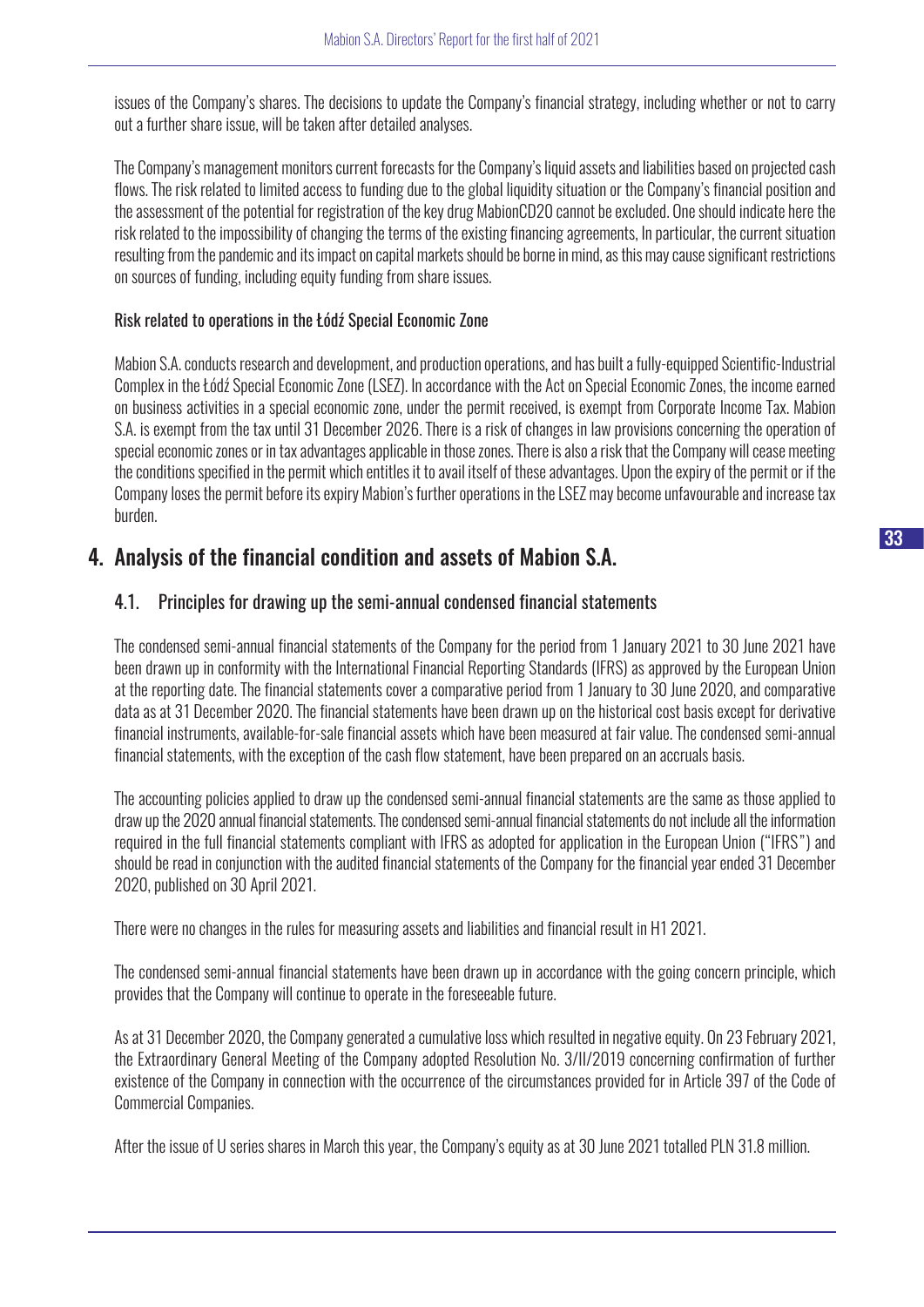The condensed semi-annual financial statements of the Company for the period from 1 January 2021 to 30 June 2021 have not been audited. However, they have been reviewed by the audit firm PricewaterhouseCoopers Polska spółka z ograniczoną odpowiedzialnością Audyt sp.k.

#### 4.2. Financial condition of Mabion S.A. after the first half of 2021.

#### Sales, costs, and financial result

The table below presents an analysis of the results generated by the Company in H1 2021 (in PLN thousand):

|                                                    | 01.01-30.06.2021 | 01.01-30.06.2020 | <b>Change</b><br>(9/0) |
|----------------------------------------------------|------------------|------------------|------------------------|
| Net income from sales and equivalent income        | 1,590            | 0                | not applicable         |
| Costs of sold products, commodities, and materials | 0                | 0                | not applicable         |
| Gross profit (loss) on sales                       | 1,590            | 0                | not applicable         |
| <b>General administration costs</b>                | $-9,568$         | $-9,882$         | $-3%$                  |
| Costs of research and development work             | $-10,788$        | $-20,050$        | $-46%$                 |
| Other operating income and costs, net              | 256              | 901              | $-72%$                 |
| Operating profit (loss)                            | $-18,510$        | $-29,031$        | $-36%$                 |
| Gross profit (loss)                                | $-19,572$        | $-30,829$        | $-37%$                 |
| Income tax                                         | 0                | 0                | not applicable         |
| Net profit (loss)                                  | $-19,572$        | $-30,829$        | $-37%$                 |

In H1 2021, the Company generated revenues from the provision of services (development of the antibody production technology) for Celon Pharma S.A. in the amount of PLN 1,590 thousand. In the period of 6 months ended 30 June 2021, the Company incurred a tax loss of PLN 6,150 thousand. The Company has not recognised a deferred tax asset on this loss due to the conditions of IAS 12 not being met as to the probability of taxable income allowing the loss to be utilised before the expiry of the period for its utilisation. The amount of tax losses carried forward is presented in the financial statements for the financial year ended 31 December 2020.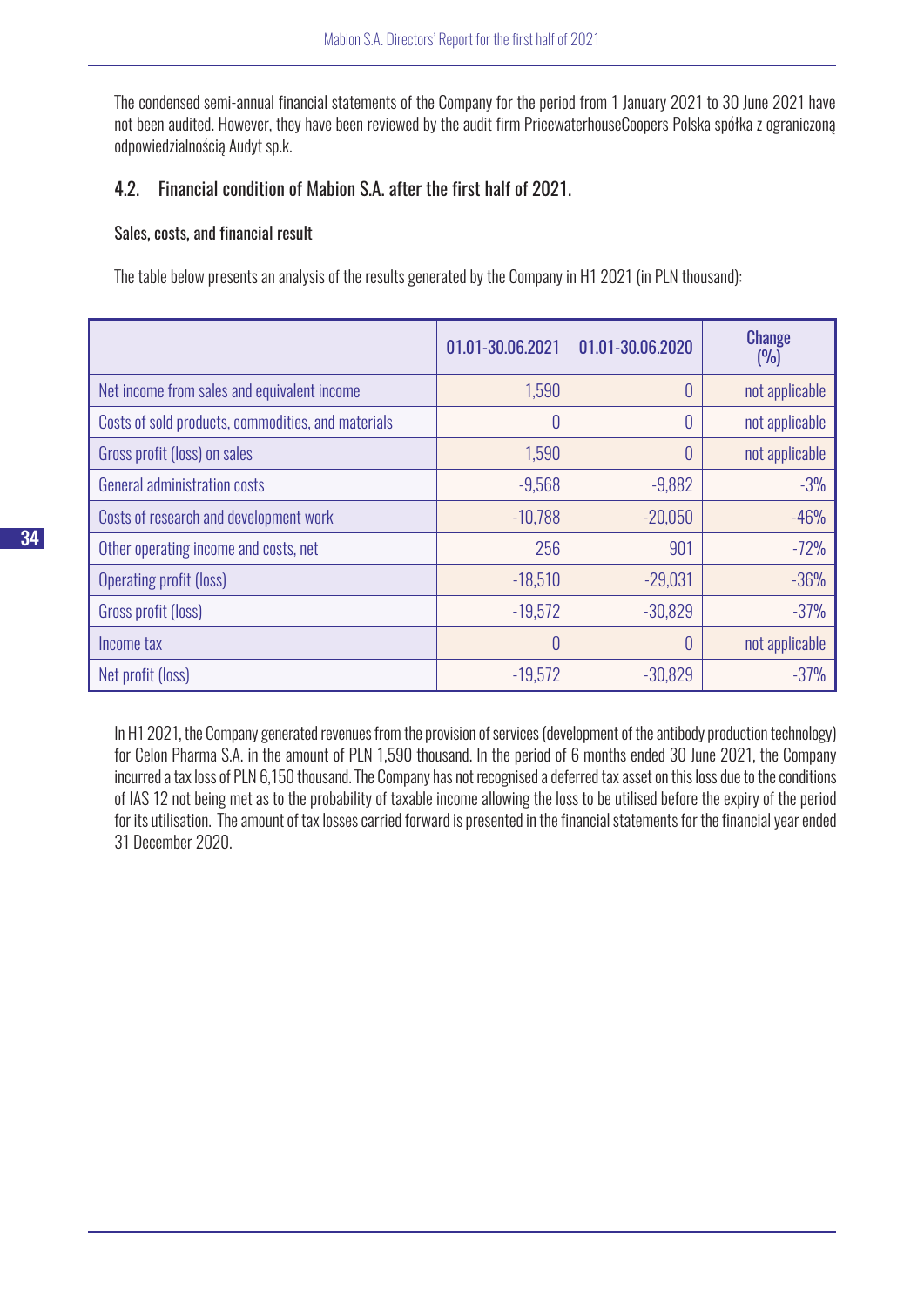Company's assets and related funding

|                                    | 30.06.2021                     |                  | 31.12.2020                     |                  |                      |
|------------------------------------|--------------------------------|------------------|--------------------------------|------------------|----------------------|
| <b>Assets</b>                      | <b>Value</b><br>(PLN thousand) | <b>Structure</b> | <b>Value</b><br>(PLN thousand) | <b>Structure</b> | <b>Change</b><br>(9) |
| <b>Fixed assets</b>                | 71,142                         | 31%              | 66,546                         | 85%              | 7%                   |
| Intangible assets                  | 930                            | $0\%$            | 1,071                          | $1\%$            | $-13%$               |
| Property, plant and equipment      | 70,006                         | 31%              | 65,280                         | 84%              | 7%                   |
| Long-term receivables              | 206                            | $0\%$            | 195                            | $0\%$            | 6%                   |
| Long-term investments              | $\theta$                       | 0%               | $\theta$                       | $0\%$            | not<br>applicable    |
| Long-term prepayments and accruals | $\theta$                       | 0%               | 0                              | $0\%$            | not<br>applicable    |
| <b>Current assets</b>              | 156,276                        | 69%              | 11,775                         | 15%              | 1,227%               |
| Inventories                        | 11,913                         | 6%               | 5,976                          | 8%               | 99%                  |
| <b>Trade and other receivables</b> | 66,633                         | 29%              | 2,641                          | 3%               | 2,423%               |
| Prepayments and accrued income     | 429                            | 0%               | 763                            | $1\%$            | $-44%$               |
| Cash and cash equivalents          | 77,301                         | 34%              | 2,395                          | 3%               | 3,128%               |
| <b>Total assets</b>                | 227,418                        | <b>100%</b>      | 78,321                         | <b>100%</b>      | <b>190%</b>          |

The value of Mabion S.A.'s assets as at 30 June 2021 totals PLN 227,418 thousand, which represents 190% of the assets' value as at 31 December 2020.

|                                            | 30.06.2021                     |                  | 31.12.2020                     |                  |                      |
|--------------------------------------------|--------------------------------|------------------|--------------------------------|------------------|----------------------|
| <b>Liabilities and equity</b>              | <b>Value</b><br>(PLN thousand) | <b>Structure</b> | <b>Value</b><br>(PLN thousand) | <b>Structure</b> | <b>Change</b><br>(9) |
| <b>Equity</b>                              | 31,827                         | 14%              | $-77,388$                      | $-99%$           | $-141%$              |
| Liabilities and provisions for liabilities | 195,591                        | 86%              | 155,709                        | 199%             | 26%                  |
| <b>Bank loans</b>                          | 15,593                         | 7%               | 31,380                         | 40%              | $-50%$               |
| Long-term liabilities                      | 57,376                         | 25%              | 51,138                         | 65%              | 12%                  |
| Short-term liabilities                     | 138,215                        | 61%              | 104,571                        | 134%             | 32%                  |
| Prepayments and accruals                   | 57,815                         | 25%              | 50,856                         | 65%              | 14%                  |
| <b>Total liabilities and equity</b>        | 227,418                        | <b>100%</b>      | 78,321                         | <b>100%</b>      | <b>190%</b>          |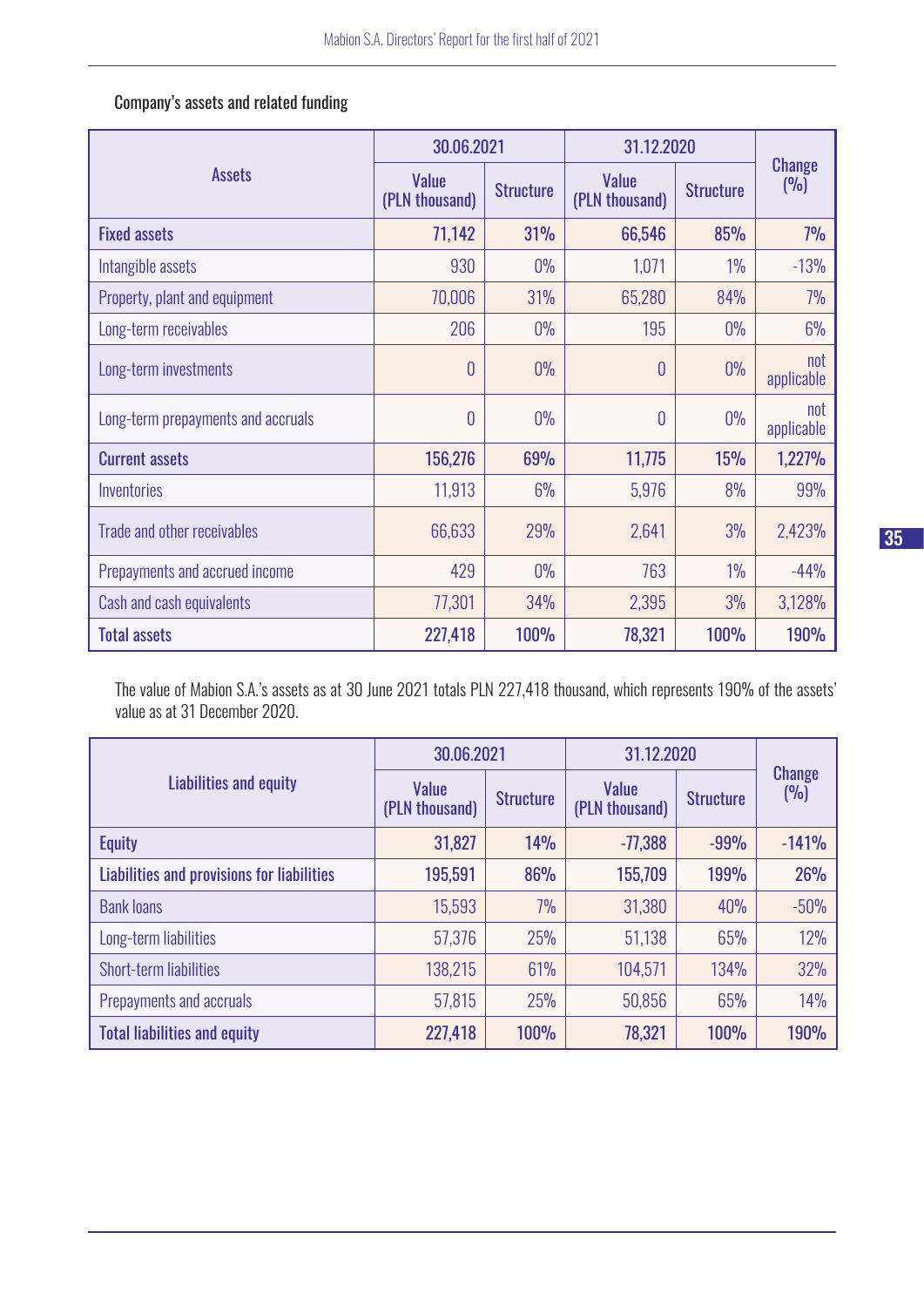### Cash flow statement

The table below presents a summary of the Company's cash flows (in PLN thousand):

|                                          | 01.01.2021<br>$-30.06.2021$ | 01.01.2020<br>$-30.06.2020$ | <b>Change</b><br>(9/0) |
|------------------------------------------|-----------------------------|-----------------------------|------------------------|
| Net cash flows from operating activities | $-29,397$                   | $-15,613$                   | 88%                    |
| Net cash flows from investing activities | $-7.977$                    | $-2,667$                    | 199%                   |
| Net cash flows from financing activities | 112,280                     | $-1,516$                    | $-7,506%$              |
| <b>Total net cash flows</b>              | 74,906                      | $-19,796$                   | $-478%$                |

In H1 2021, the Company generated a negative cash flow balance from operating activities. The most significant factor affecting the value of generated cash flows from operating activities were research and development costs incurred by the Company.

#### Selected indicators of the Company's financial condition

In 2020, the Company did not make any sales of products or services as part of its core business, while in 2021, it sold services (development of the antibody production technology) to Celon Pharma S.A. in the amount of PLN 1,590 thousand. At the same time, the Company incurred operating expenses in connection with the costs of conducted development work, investments in machines and equipment used for conducting development work and for the production of medicines in the future, as well as general administration costs related to, among others, obtaining funds for current operations.

Therefore, both in 2020 and 2021, the Company recognised a loss on operating activities and a net loss, and therefore it is not possible to determine financial ratios for the Company related to profitability.

## 4.3. Description of factors and events of a significant impact on the condensed financial statements

In H1 2021, there were no factors or events, including those of an unusual nature, other than those indicated in the other sections of the report, which would have a significant impact on the Company's condensed financial statements.

## 4.4. Factors to affect the results to be achieved within at least the next quarter

The main factors to affect the Company's performance in the coming quarters are:

- » the scope and timing of the work required to conduct the bridging clinical trial and submit a new marketing authorisation application (MAA) for MabionCD20 on the basis of the Scientific Advice procedure with the EMA;
- » implementation of the work related to product stability tests and similarity and comparability tests for the product originating from the large-scale validation batches and achievement of the expected results;
- » costs of ongoing research and development for MabionCD20 and other medicines in the Company's pipeline;
- » results of work related to the transfer of manufacturing process technology for the COVID-19 vaccine candidate antigen under the working name of NVX-CoV2373 and the possibility of commercial manufacturing for Novavax at the Company's facility;
- » the implementation of the Company's financing strategy adopted on 27 January 2021, including the possibility of acquiring a strategic investor and/or conducting a prospectus issue;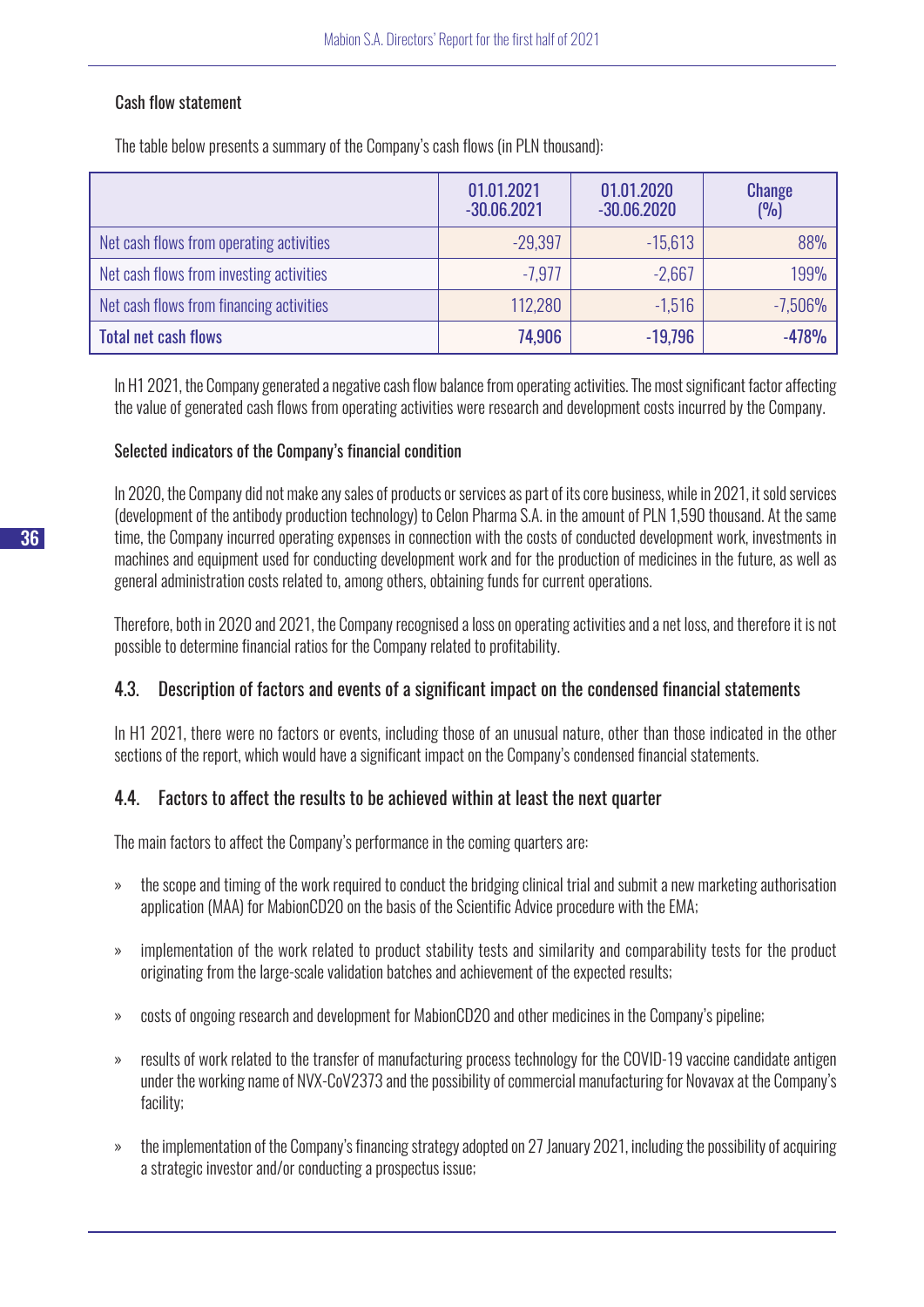- » possibility of establishing cooperation with new partners for the development of the Company's current or future therapeutic projects;
- » possibility of acquiring a distribution partner or partners for the EU and US markets for MabionCD20;
- » proceeds from the assistance granted from European funds and the possibility of obtaining additional funds from the EU;
- » timely disbursement of funds by state institutions dealing with the distribution of means under projects co-financed from EU funds;
- » staff costs and general administration costs of the Company;
- » completion of research and development work on and registration of MabionCD20 on key markets: European and American;
- » funding the planned increase in production capacity, taking into account the intensification of activities related to the new production plant construction project;
- » exchange differences resulting from changes in foreign currency exchange rates;
- » renegotiating the change in the conditions for disbursement of loan tranches by the European Investment Bank.

Receipts/refunds of costs incurred may be affected by possible delays in ongoing discussions or unforeseen departures from the schedules of agreements already signed.

As the global epidemiological emergency related to coronavirus (SARS-CoV-2) continues, additional risks and factors have been identified, of which the financial risks have been identified concerning the liquidity disruption in the markets resulting from the spread of the virus and the consequent possible restriction of the Company's access to funding may prove to be particularly important. The risk of delays in the schedule of work or suspension of work for an unspecified period of time due to the possible or actual restrictions, as indicated below, remains valid, as further elaborated in sections 3.5. and 6.2. of this report.

All the above mentioned phenomena may have a direct impact on the financial situation of the Company.

## 4.5. Position of the Management Board on the feasibility of previously published forecasts for the year

The Company has not published financial result forecasts for 2021.

## 5. Shares and shareholders

#### 5.1. Share capital structure

As at 30 June 2021 and as of the date of this report, the Company's share capital amounts to PLN 1,616,132.60 and is divided into 16,161,326 shares with a nominal value of PLN 0.10 each, including:

- » 450,000 A series registered preference shares,
- » 450,000 B series registered preference shares,
- » 450,000 C series registered preference shares,
- » 450,000 D series ordinary preference shares,
- » 100,000 E series registered preference shares,
- » 100,000 F series registered preference shares,
- » 20,000 G series registered preference shares,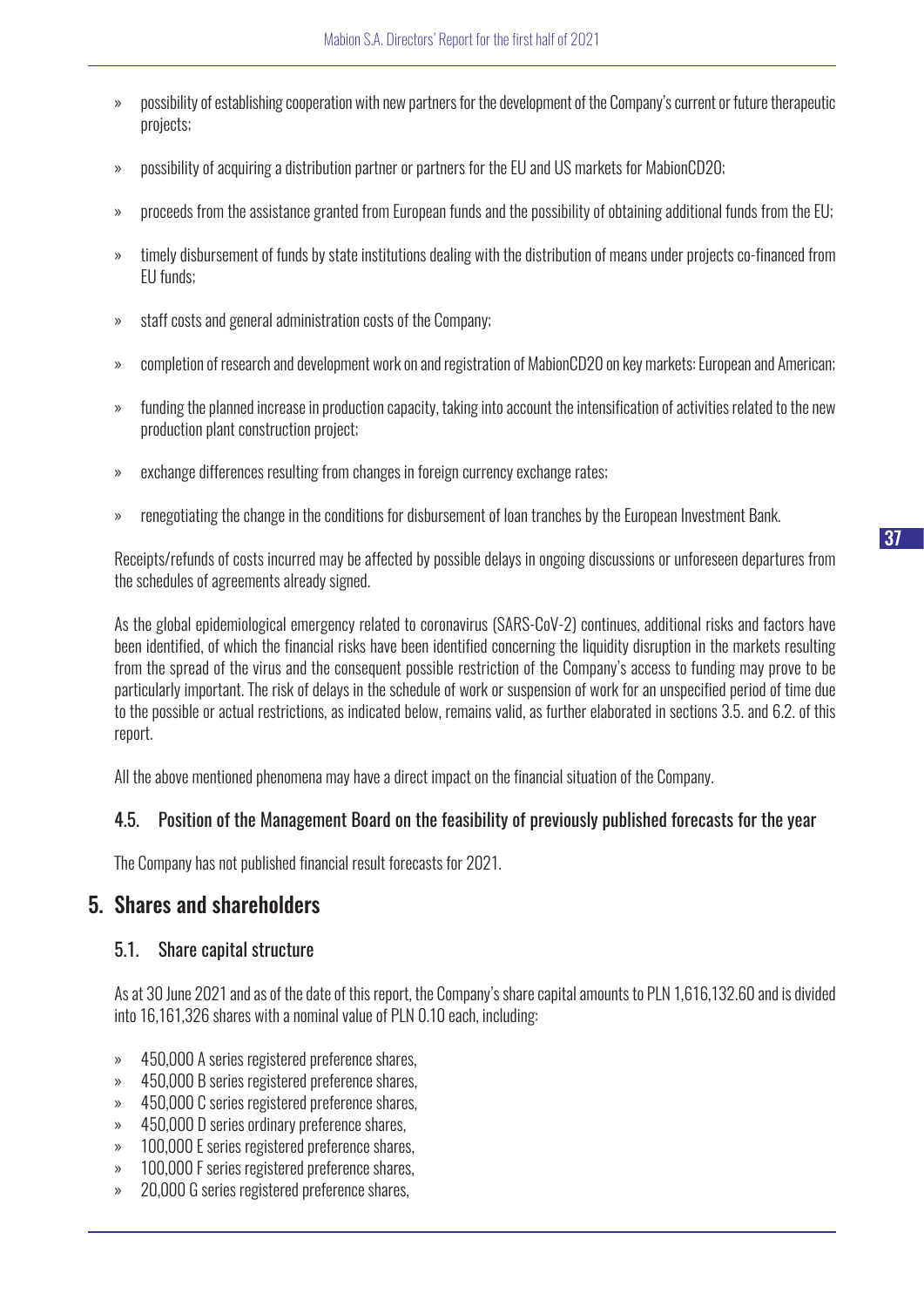- » 2,980,000 H series ordinary preference shares,
- » 1,900,000 I series ordinary preference shares,
- » 2,600,000 J series ordinary preference shares,
- » 790,000 K series ordinary preference shares,
- » 510,000 L series ordinary preference shares,
- » 360,000 M series ordinary preference shares,
- » 340,000 N series ordinary preference shares,
- » 300,000 O series ordinary preference shares,
- » 1,920,772 P series ordinary bearer shares,
- » 10,000 S series ordinary bearer shares.
- » 2,430,554 U series ordinary bearer shares,

Registered shares of A, B, C, E, F and G series are privileged in such a way that each of them entitles to two votes at the General Meeting. The total number of votes resulting from all issued shares of the Company is 17,731,326 votes.

#### Release of 500 S series ordinary bearer shares

On 18 February 2021, 500 S series ordinary bearer shares with a nominal value of PLN 0.10 each issued by the Company on 23 June 2020 were released (recorded in the securities accounts) in connection with the exercise by the eligible persons of their rights under the B series subscription warrants granted to those persons as part of the Incentive Scheme for 2019. Accordingly, the Company's share capital was increased to PLN 1,373,077.20. The shares were taken up for cash contributions made in full before the shares were released. The Company informed about the event in Current Report no. 10/2021 of 18 February 2021.

#### Issue and introduction to trading of 500 S series ordinary bearer shares

On 16 February 2021, the Board of Giełda Papierów Wartościowych w Warszawie S.A. (Warsaw Stock Exchange S.A., "WSE") adopted a resolution on the admission and introduction to exchange trading on the WSE Main Market of S series ordinary bearer shares of the Company, in which the WSE's Board stated that 500 S series ordinary bearer shares of the Company, of a nominal value of PLN 0.10 each, are admitted to trading on the main market. At the same time, the WSE's Board decided to introduce, as of 18 February 2021, the above mentioned Company's shares to trading on the primary market, provided that Krajowy Depozyt Papierów Wartościowych S.A. ("KDPW") has registered these shares on 18 April 2021 and assigned it with code PLMBION00016. On 16 February 2021, the KDPW published an announcement on the registration of the above shares under code "PLMBION00016" in the securities depository as of 18 February 2021. Thus, the aforementioned condition was fulfilled and the shares were introduced to trading on 18 February 2020. The Company informed about the above events in Current Reports no. 8/2021 of 16 February 2020, no. 8/2021 and no. 9/2021 of 17 February 2021.

#### Issue and admission to trading of 2,430,554 U series ordinary bearer shares

On 23 February 2021, the Extraordinary General Meeting of the Company adopted resolution on increasing the Company's share capital by not less than PLN 0.10 and not more than PLN 243,055.40 up to not less than PLN 1,373,077.30 and not more than PLN 1,616,132.60 through the issue of not less than 1 but not more than 2,430,554 ordinary bearer shares with a par value of PLN 0.10 each. Then, as a result of the accelerated book-building process carried out as part of the offering of new issue shares by way of private subscription within the meaning of Article 431 § 2.1 of the Commercial Companies Code, on 15 March 2021 agreements were concluded for the taking up of all 2,430,554 U series ordinary bearer shares of the Company at the issue price of PLN 55 per share.

The share capital increase through the issue of U series was been registered with the National Court Register on 2 April 2021. Following the registration, the share capital of the Company amounts to PLN 1,616,132.60 and will be divided into 16,161,326 shares with a nominal value of PLN 0.10 each, and the total number of votes resulting from all issued shares of the Company amounts to 17,731,326 votes.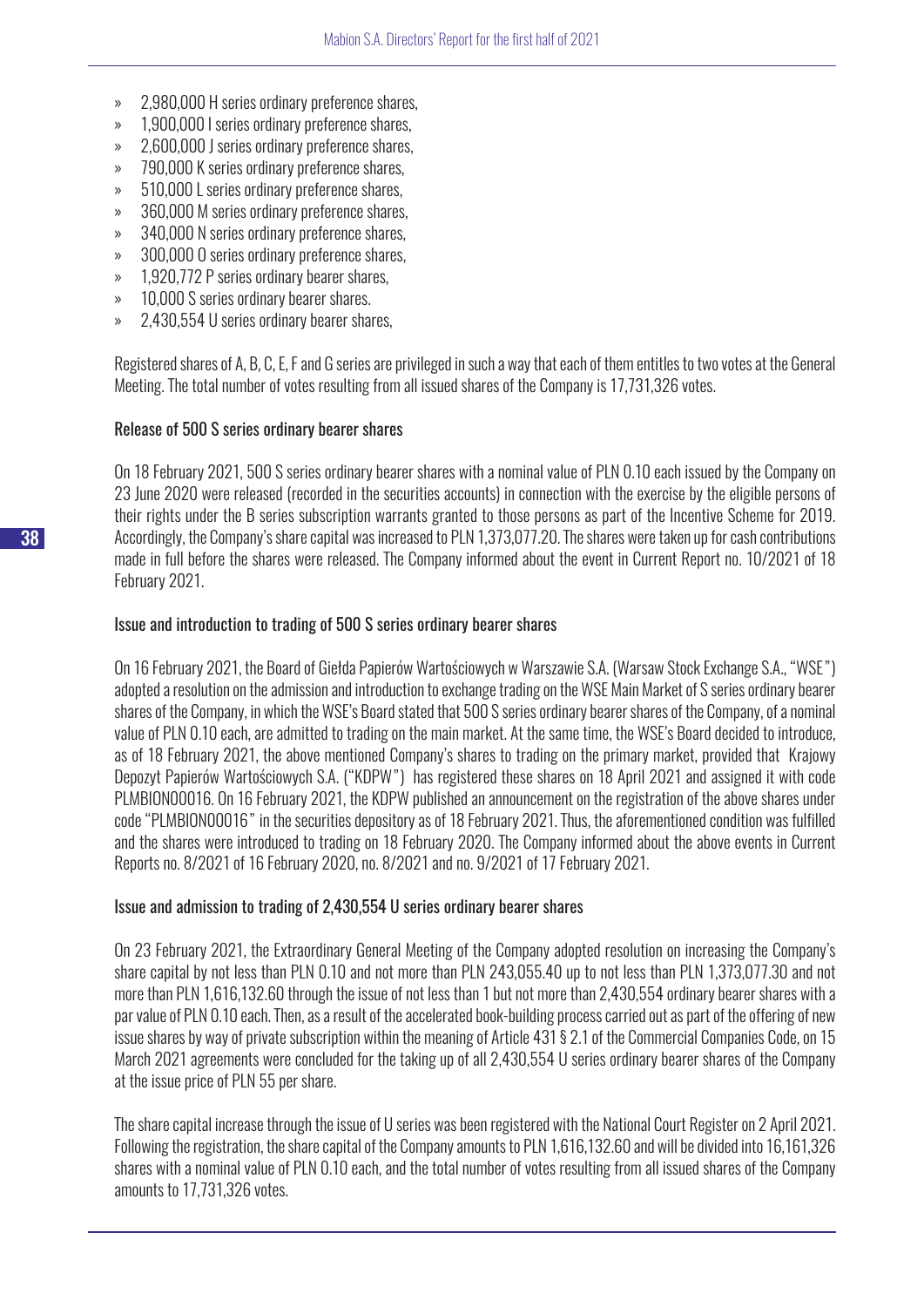On 14 April 2021, the WSE's Board adopted a resolution on the admission and introduction to trading on the WSE Main Market of the U series shares of the Company, pursuant to which it stated that 2,430,554 U series ordinary bearer shares of the Company are admitted to trading on the main market, and decided to introduce as of 19 April 2021 to trading on the main market the aforementioned shares of the Company, provided that the KDPW, on 19 April 2021, has registered these shares and designated them with the code PLMBION00016. On 15 April 2021, the KDPW published a notice on the registration, as of 19 April 2021, in the depository of securities under ISIN PLMBION00016 code, of 2,430,554 U series ordinary bearer shares of the Company, and therefore the condition for the listing of the shares on the WSE main market on 19 April 2021 has been met. For further information on the issue of U shares, please refer to section 3.2 of this report.

## 5.1. Shareholders with at least 5% of the total number of votes

To the best knowledge of the Management Board, as at the date of the report for H1 2021 (16 September 2021), the following shareholders held at least 5% of votes in the total number of votes at the General Meeting of the Company.

| No. | <b>Shareholder</b>                    | <b>Number of</b><br>shares | <b>Number of</b><br>votes | <b>Participation</b><br>in the share<br>capital | Share in the<br>total number<br>of votes |
|-----|---------------------------------------|----------------------------|---------------------------|-------------------------------------------------|------------------------------------------|
| т.  | <b>Twiti Investments Limited</b>      | 2,674,617                  | 3,268,917                 | 16.55%                                          | 18.44%                                   |
| 2.  | Maciej Wieczorek through*:            | 1,717,485                  | 2,210,335                 | 10.63%                                          | 12.47%                                   |
|     | Glatton Sp. z o.o.                    | 1,097,135                  | 1,097,135                 | 6.79%                                           | 6.19%                                    |
|     | Celon Pharma S.A.                     | 620,350                    | 1,113,200                 | 3.84%                                           | 6.28%                                    |
| 3   | Polfarmex S.A.                        | 1,474,346                  | 1,957,196                 | 9.12%                                           | 11.04%                                   |
| 4.  | Funds managed by Investors TFI S.A.** | 1,502,649                  | 1502,649                  | 9.30%                                           | 8.47%                                    |
| 5.  | <b>Other</b>                          | 8,792,229                  | 8,792,229                 | 54.40%                                          | 49.59%                                   |
|     | <b>Total</b>                          | 16,161,326                 | 17,731,326                | <b>100%</b>                                     | <b>100%</b>                              |

*\* Mr Maciej Wieczorek holds 100% of the share capital of Glatton Sp. z o.o. and indirectly, through Glatton Sp. z o.o., 66.67% of the share capital of Celon Pharma S.A. and 75.01% of the total number of votes in Celon Pharma S.A.*

*\*\* Based on the list of shareholders present at the Ordinary General Meeting of Mabion S.A. on 15 June 2020 and agreements on taking up the U shares of the Company concluded on 15 March 2021.*

To the best knowledge of the Management Board, as at the date of the previous interim report, i.e. report for Q1 2021 published on 20 May 2021, the following shareholders held at least 5% of votes in the total number of votes at the General Meeting of the Company: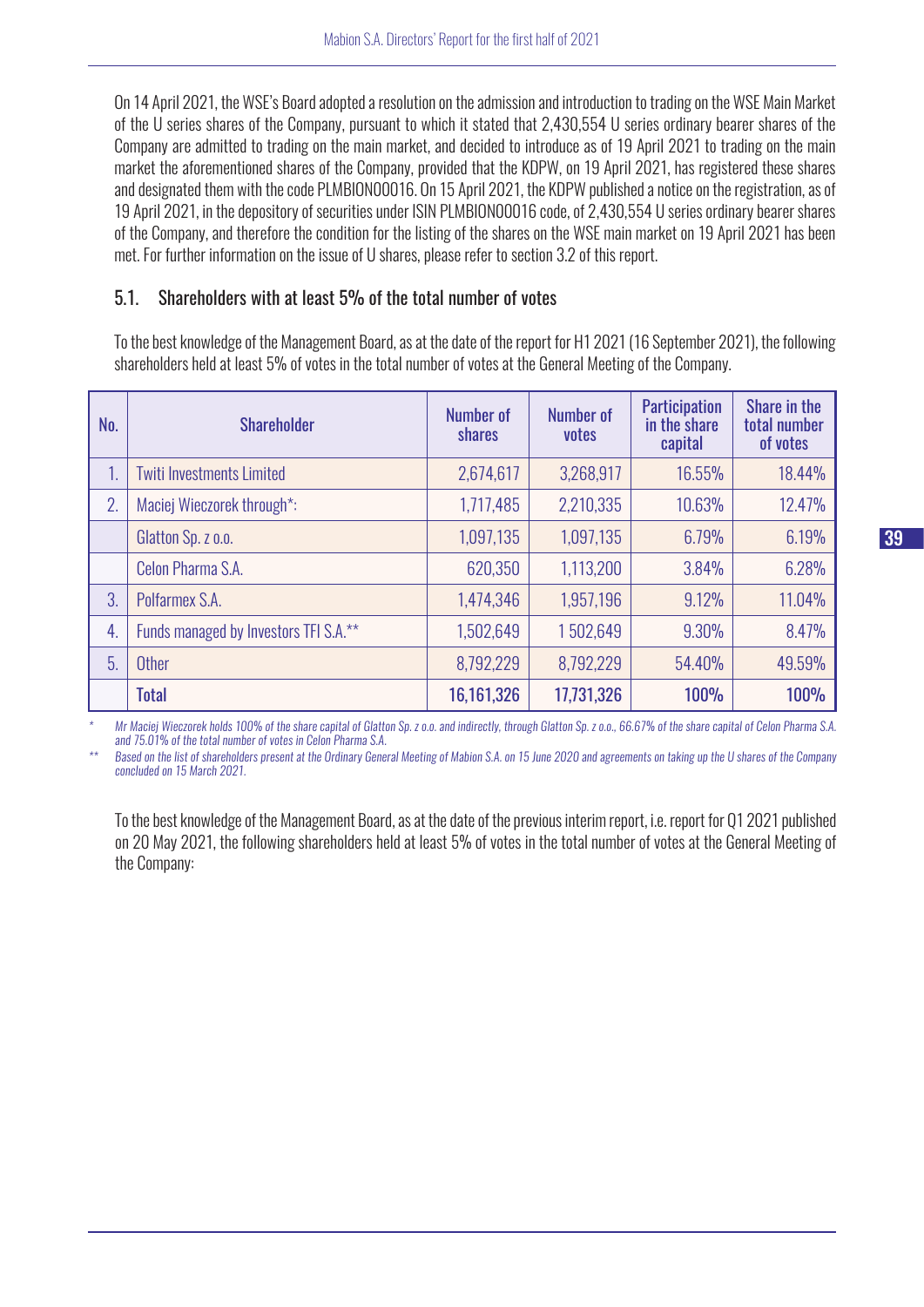| No. | <b>Shareholder</b>                                            | Number of<br>shares | Number of<br>votes | <b>Participation</b><br>in the share<br>capital | Share in the<br>total number<br>of votes |
|-----|---------------------------------------------------------------|---------------------|--------------------|-------------------------------------------------|------------------------------------------|
| 1.  | <b>Twiti Investments Limited</b>                              | 2,674,617           | 3,268,917          | 16.55%                                          | 18.44%                                   |
| 2.  | Maciej Wieczorek through*:                                    | 1,717,485           | 2,210,335          | 10.63%                                          | 12.47%                                   |
|     | Glatton Sp. z o.o.                                            | 1,097,135           | 1,097,135          | 6.79%                                           | 6.19%                                    |
|     | Celon Pharma S.A.                                             | 620,350             | 1,113,200          | 3.84%                                           | 6.28%                                    |
| 3.  | Polfarmex S.A.                                                | 1,474,346           | 1,957,196          | 9.12%                                           | 11.04%                                   |
| 4.  | <b>Generali Otwarty Fundusz Emerytalny</b>                    | 1,714,263           | 1,714,263          | 10.61%                                          | 9.67%                                    |
| 5.  | <b>Funds managed by Nationale-Nederlanden PTE</b><br>$S.A.**$ | 1,467,649           | 1,467,649          | 9.08%                                           | 8.28%                                    |
| 6.  | Funds managed by Investors TFI S.A.***                        | 1,502,649           | 1502,649           | 9.30%                                           | 8.47%                                    |
| 7.  | <b>Other</b>                                                  | 5,610,317           | 5,610,317          | 34.71%                                          | 31.64%                                   |
|     | <b>Total</b>                                                  | 16,161,326          | 17,731,326         | <b>100%</b>                                     | <b>100%</b>                              |

*\* Mr Maciej Wieczorek holds 100% of the share capital of Glatton Sp. z o.o. and indirectly, through Glatton Sp. z o.o., 66.67% of the share capital of Celon Pharma S.A. and 75.01% of the total number of votes in Celon Pharma S.A.*

*\*\* Based on the list of shareholders present at the Ordinary General Meeting of Mabion S.A. on 18 June 2019 and agreements on taking up the U shares of the Company concluded on 15 March 2021.*

*\*\*\* Based on the list of shareholders present at the Ordinary General Meeting of Mabion S.A. on 15 June 2020 and agreements on taking up the U shares of the Company concluded on 15 March 2021.*

# 5.1. Number of shares held by managing and supervising persons

|                              | Number of shares held by managing<br>and supervising persons as at the date<br>of submitting the report for H1 2021<br>(i.e. as at 16 September 2021)                 | Number of shares held by managing<br>and supervising persons as at the date<br>of submitting the report for H1 2021<br>(i.e. as at 20 May 2021)                       |
|------------------------------|-----------------------------------------------------------------------------------------------------------------------------------------------------------------------|-----------------------------------------------------------------------------------------------------------------------------------------------------------------------|
| <b>Management Board</b>      |                                                                                                                                                                       |                                                                                                                                                                       |
| <b>Krzysztof Kaczmarczyk</b> | holds directly 2,998 shares of the Company,<br>constituting 0.02% of the Company's share<br>capital and entitling to 0.02% of votes at the<br><b>General Meeting.</b> | holds directly 1,500 shares of the Company,<br>constituting 0.01% of the Company's share<br>capital and entitling to 0.01% of votes at the<br><b>General Meeting.</b> |
| <b>Sławomir Jaros</b>        | holds directly 4,043 shares of the Company,<br>constituting 0.03% of the Company's share<br>capital and entitling to 0.02% of votes at the<br><b>General Meeting.</b> | holds directly 4,043 shares of the Company,<br>constituting 0.03% of the Company's share<br>capital and entitling to 0.02% of votes at the<br><b>General Meeting.</b> |
| Adam Pietruszkiewicz         | holds directly 4,600 shares of the Company,<br>constituting 0.03% of the Company's share<br>capital and entitling to 0.03% of votes at the<br><b>General Meeting.</b> | holds directly 3,200 shares of the Company,<br>constituting 0.02% of the Company's share<br>capital and entitling to 0.02% of votes at the<br><b>General Meeting.</b> |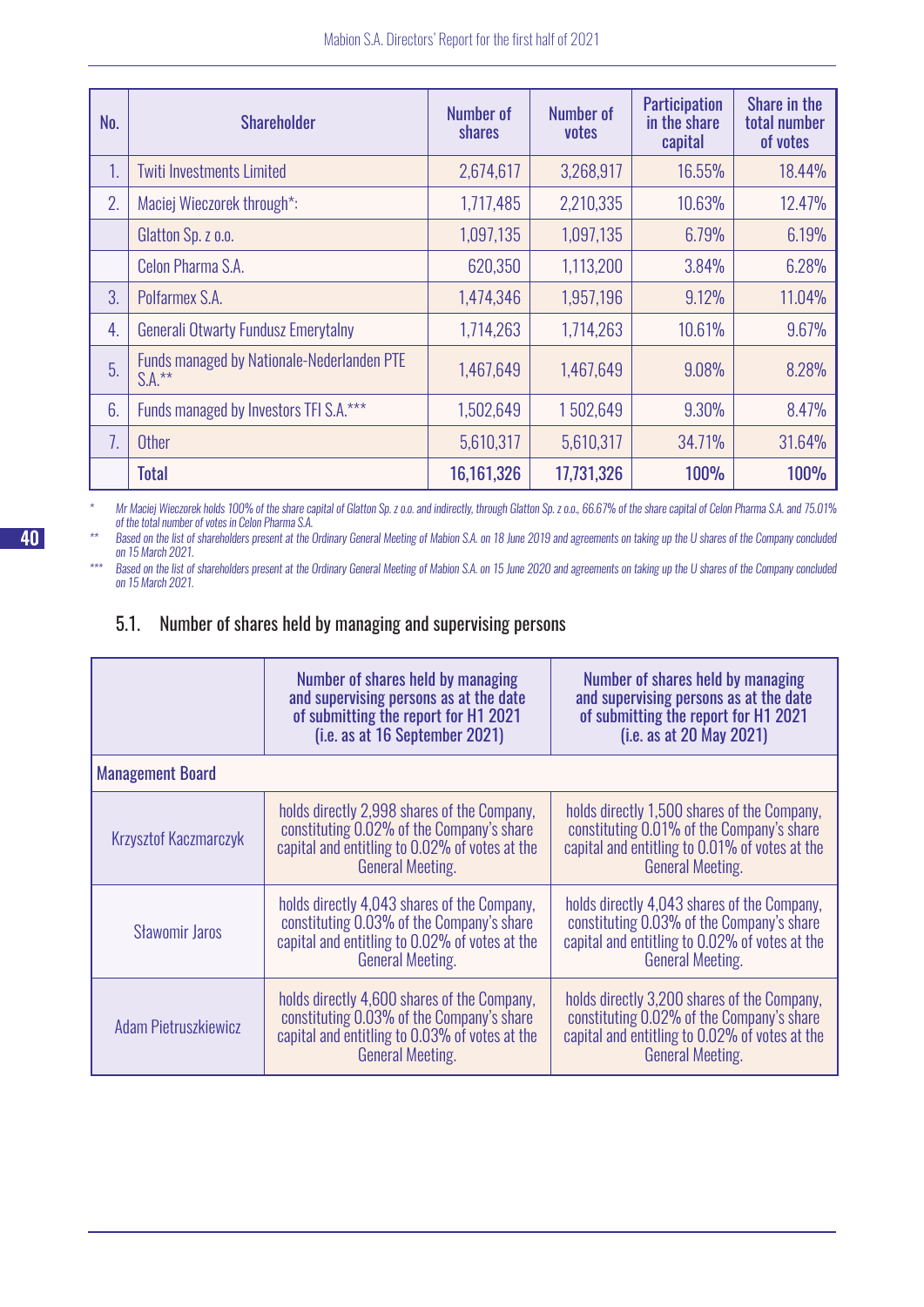|                          | Number of shares held by managing<br>and supervising persons as at the date<br>of submitting the report for H1 2021<br>(i.e. as at 16 September 2021)                                                                                                                                                                                                                                                 | Number of shares held by managing<br>and supervising persons as at the date<br>of submitting the report for H1 2021<br>(i.e. as at 20 May 2021)                                                                                                                                                                                                                                                              |
|--------------------------|-------------------------------------------------------------------------------------------------------------------------------------------------------------------------------------------------------------------------------------------------------------------------------------------------------------------------------------------------------------------------------------------------------|--------------------------------------------------------------------------------------------------------------------------------------------------------------------------------------------------------------------------------------------------------------------------------------------------------------------------------------------------------------------------------------------------------------|
| <b>Supervisory Board</b> |                                                                                                                                                                                                                                                                                                                                                                                                       |                                                                                                                                                                                                                                                                                                                                                                                                              |
| Maciej Wieczorek         | indirectly, through Glatton Sp. z o.o.<br>(in which he holds 100% of the share capital)<br>and Celon Pharma S.A. (in which he holds<br>indirectly, through Glatton Sp. z o.o.,<br>a 66.67% participation in the share capital)<br>$-$ a total of 1,717,485 shares in the Company<br>constituting 10.63% of the Company's share<br>capital and entitling to 12.47% of votes<br>at the General Meeting. | indirectly, through Glatton Sp. z o.o.<br>(in which he holds 100% of the share capital)<br>and Celon Pharma S.A. (in which he holds<br>indirectly, through Glatton Sp. z o.o.,<br>a 66.67% participation in the share capital) $-$<br>a total of 1,717,485 shares in the Company<br>constituting 10.63% of the Company's share<br>capital and entitling to 12.47% of votes at the<br><b>General Meeting.</b> |

In the period from the date of the previous interim report to the date of this report, the other managing and supervising persons did not hold any shares in the Company. Members of the Management Board and Supervisory Board of Mabion S.A. do not hold any title to the Company's shares other than indicated below.

In 2018, an Incentive Scheme for the period 2018-2021 was adopted. As part of the Incentive Scheme, the persons participating in it - the eligible persons, i.e. the key persons in the Company – may obtain the right to take up A and B series subscription warrants. The subscription warrants are issued free of charge. Each A and B series subscription warrant entitles to subscribe, respectively, for 1 R and 1 S series share. The issue price of shares for holders of A series subscription warrants is PLN 91 per each R series share, and for holders of B series warrants, it is PLN 0.10 per each S series share. The rights attached to the subscription warrants may be exercised until 31 July 2022. The Incentive Scheme allows for settlement in the form of an offer, extended by the Company to persons who have taken up the warrants, to purchase them against payment for the purpose of redemption. The decision on the form of exercising the rights is taken by the Supervisory Board of the Company after verification of the fulfilment of the criteria specified in the Incentive Scheme and on the basis of the recommendation of the Management Board.

In accordance with existing resolutions of the Company's (of February 2019 and 2020, and of January 2021) Supervisory Board of February 2019, February 2020, and January 2021, the persons entitled to take up subscription warrants for different years in the period 2018–2020 include, as at the date of this report, persons sitting on the Management Board of the Company:

- » Mr. Sławomir Jaros (Member of the Management Board) for 2018: granted the right to take up a maximum of 5,644 A series warrants; for 2019: granted the right to take up a maximum of 3,960 A series warrants; for 2020: granted 213 B series warrants and the right to take up a maximum of 6,099 A series warrants;
- » Mr. Grzegorz Grabowicz (Member of the Management Board) for 2019: the right to take up a maximum of 3,300 A series warrants; for 2020: the right to take up a maximum of 5,101 A series warrants.

A series subscription warrants for 2018 and 2019 were not granted due to failure to meet the market target in these periods. However, in accordance with the Rules and Regulations of the Incentive Scheme, these warrants may be granted to eligible persons during the period of the Incentive Scheme together with A series warrants for the year in which the market target is met.

As regards the implementation of the Incentive Scheme for 2020, in February 2021 the Supervisory Board stated that in 2020, with respect to A series subscription warrants, the market objective constituting one of the two conditions for the right to take up and exercise the rights attached to A series warrants to become applicable was not met, while with respect to B series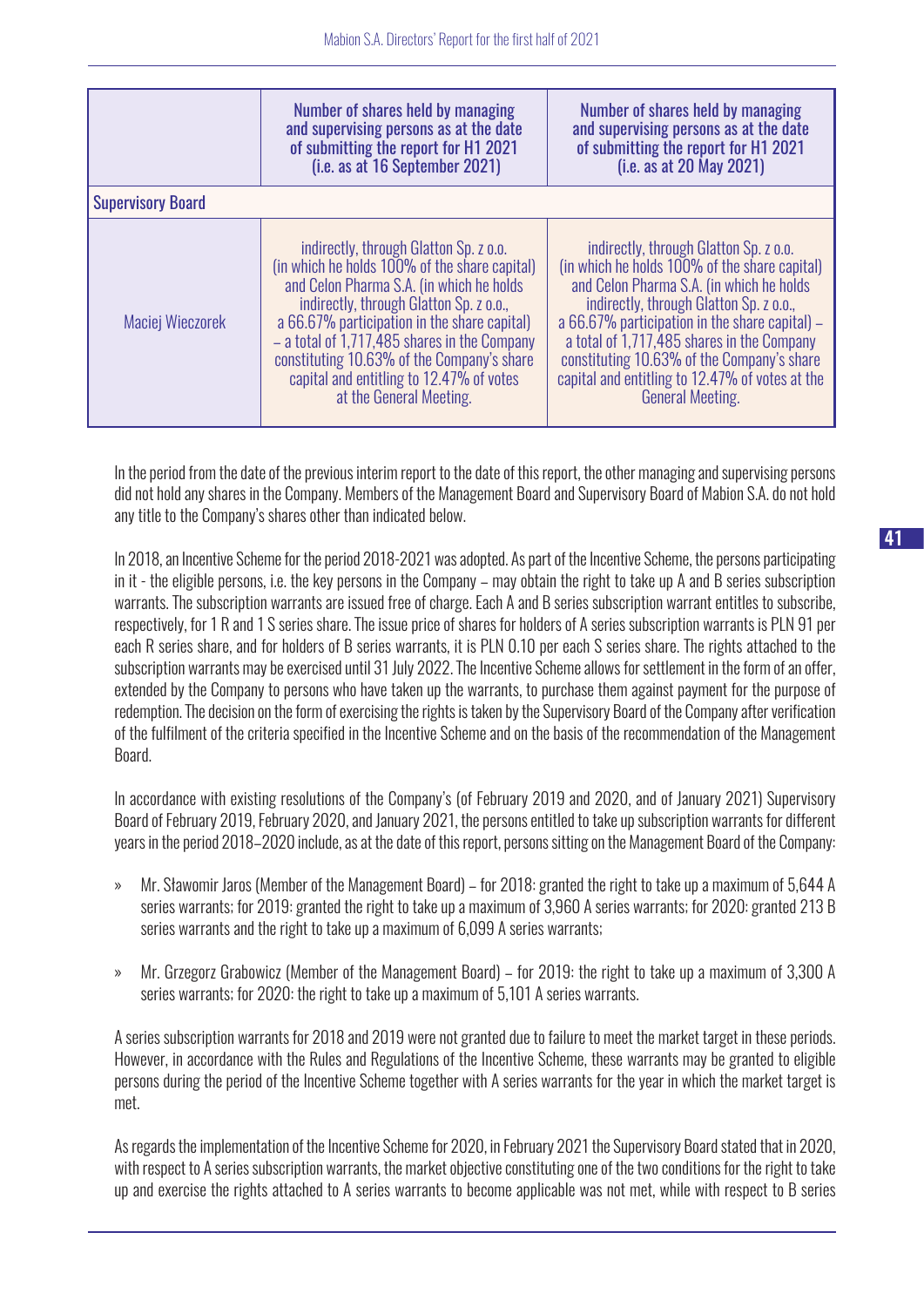subscription warrants, the condition for the right to take up and exercise the rights attached to B series subscription warrants was met. Therefore the Supervisory Board vested, all in eligible persons, the right to subscribe for a total of up to 500 B series subscription warrants for 2020. On 10 August 2021, the B series subscription warrants vested under the Incentive Scheme for 2020 have been credited to the investment accounts of the eligible persons.

#### 5.2. Share quotations on the Warsaw Stock Exchange

For the first half of 2021:

| <b>Reference price:</b>          | PLN 20.75 (30.12.2020)      |
|----------------------------------|-----------------------------|
| <b>Start date:</b>               | 2021-01-04                  |
| End date:                        | 2021-06-30                  |
| <b>Change:</b>                   | 236.39%                     |
| <b>Change:</b>                   | PLN +49.05                  |
| Minimum:                         | PLN 19.90 (2021-01-28)      |
| Maximum:                         | PLN 126.20 (2021-03-15)     |
| Average:                         | <b>PLN 55.44</b>            |
| <b>Total trading volume:</b>     | 34,883,040 pcs.             |
| Average daily trading volume:    | 283,602 pcs.                |
| <b>Total turnover:</b>           | <b>PLN 2490.162 million</b> |
| Average daily trading turn-over: | PLN 20.245 million          |



*Source: www.gpw.pl* 

## 6. Other material information and events

#### 6.1. Proceedings pending before a court, an authority competent to conduct arbitration proceedings, or a public administration body

In H1 2021 as well as at the date of this report, no material proceedings concerning the Company's liabilities or receivables were pending before any court, arbitration authority, or public administration authority.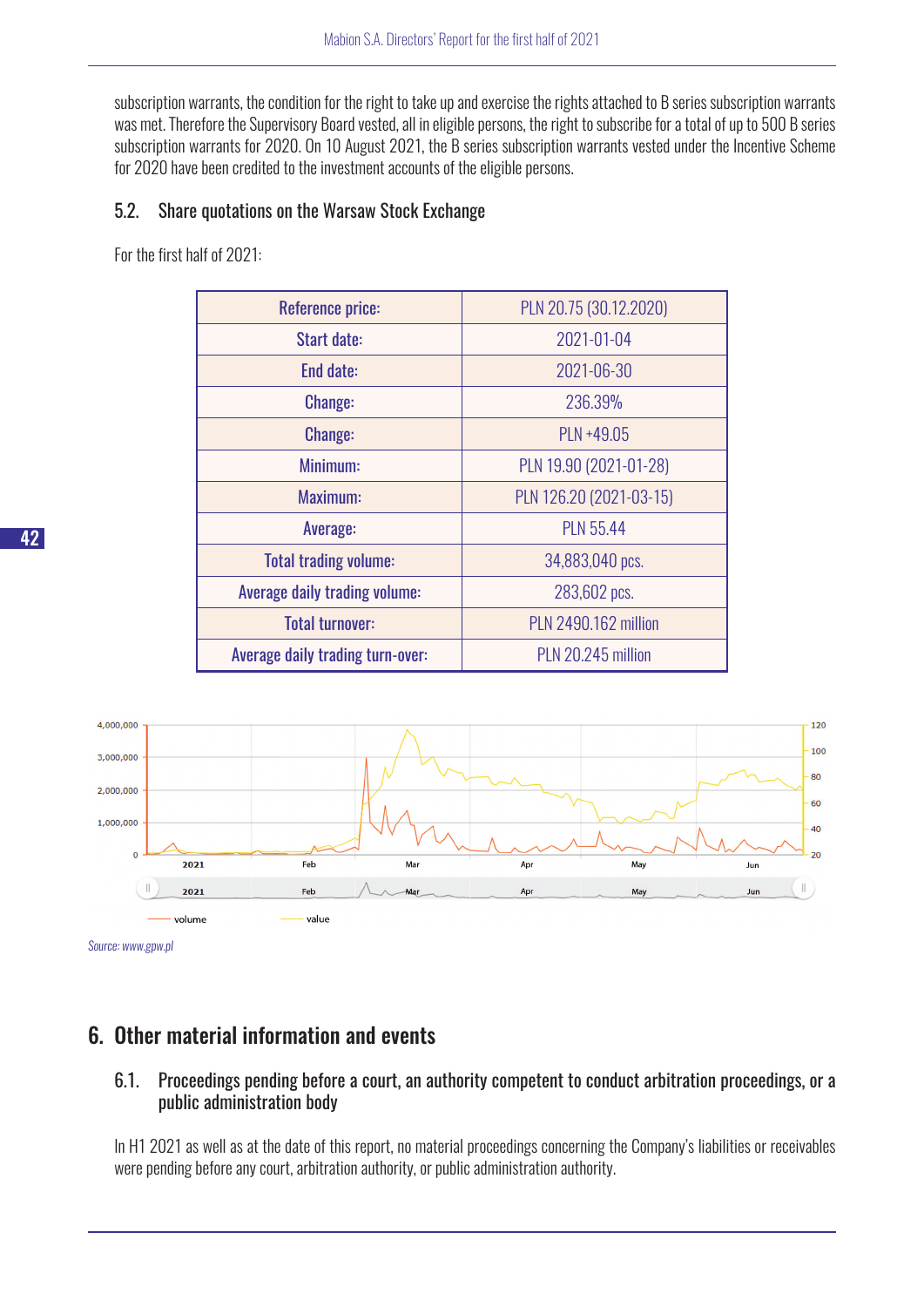#### 6.2. Other information trelevant for the assessment of the staff, property, financial condition, financial result and changes thereof, as well as information that is relevant for the assessment of the possibility of Mabion S.A. fulfilling its obligations.

The Company's future success depends, in particular, on securing the funds necessary to finance its operations and its ability to register and commercialise medicines, as well as winning orders for contract manufacturing and development of pharmaceutical products.

As at 31 December 2020 and in the preceding periods, the Company's equity showed a loss exceeding the sum of its supplementary capitals and reserves and one third of the share capital. The negative equity is due to the nature of the Company's business and is typical of research and development companies. The Company's biotechnology business is marked by consistently high research costs with no sales revenue until the project is commercialised, and, as a result, the Company incurs losses from operations and generates negative cash flows from operations. It is expected that such a situation may reoccur in the foreseeable future. On 23 February 2021, the Extraordinary General Meeting of the Company adopted Resolution No. 3/II/2019 concerning further existence of the Company under Article 397 of the Code of Commercial Companies.

As at 31 March 2021, the equity as shown in the Company's balance sheet was positive. The share capital increase through the issue of U series was been registered with the National Court Register after the balance-sheet date, i.e. on 2 April 2021.

Following the analyses, as at the date of this report, no uncertainties as to the going concern were identified. The Company actively monitors its environment as part of the prospects for obtaining new financing opportunities to cover expenses related to its basic R&D and investment activities.

The funds raised in March 2021 from the issue of U series shares and the fact of concluding an agreement with Novavax Inc. enabled the Company to potentially access additional, not yet fully available sources of financing, including potential debt financing from Polski Fundusz Rozwoju S.A. (PLN 30,000 thousand), a granted and unused subsidy from the European Regional Development Fund (approximately PLN 63,000 thousand). The Company is also holding talks with the European Investment Bank to amend the terms and conditions of the agreement and on the possibility of releasing funds as part of individual tranches up to a total of EUR 30,000 thousand, i.e. approximately PLN 137,000 thousand. The collaboration with Novavax, Inc., under a certain scenario (including the initial stage currently being implemented, i.e., inter alia: effective technology transfer, completion of one technical run and one confirmatory run, followed by another stage of continued collaboration on a commercial basis), may bring additional operating flows to the Company, while the Company's current financial condition is not based on and does not depend on the success of this project.

In September 2021, the Company's Management Board received from Polfarmex S.A., Glatton Sp. z o.o., and Twiti Investments Ltd. – the major (founding) shareholders ("Shareholders") of the Company – support documents pursuant to which the Shareholders declared their financial support for the Company for a period of at least 13 months from the date of the support document. In the Company's opinion, the declaration of the major Shareholders regarding the recapitalisation confirms and provides important support in terms of the possibility to implement the adopted registration strategy for the key project.

At the same time, in accordance with the long-term financing strategy for the Company's activities as adopted in January 2021, the Company is taking steps to attract a strategic investor and also does not exclude conducting a prospectus-based share offering within the meaning of the relevant legislation. The Company's Management Board assumes that these actions, depending on their success, will provide the Company with the financing necessary to complete the registration process and commercialisation of MabionCD20.

In addition, the necessary funds can be also ensured through the change in the terms of the currently binding debt financing agreements and further leveraging of financing available on the market, including financing available from EU projects and projects supporting research and development, and exclusive agreements with future distribution partners or support from shareholders (both strategic and stock market participants).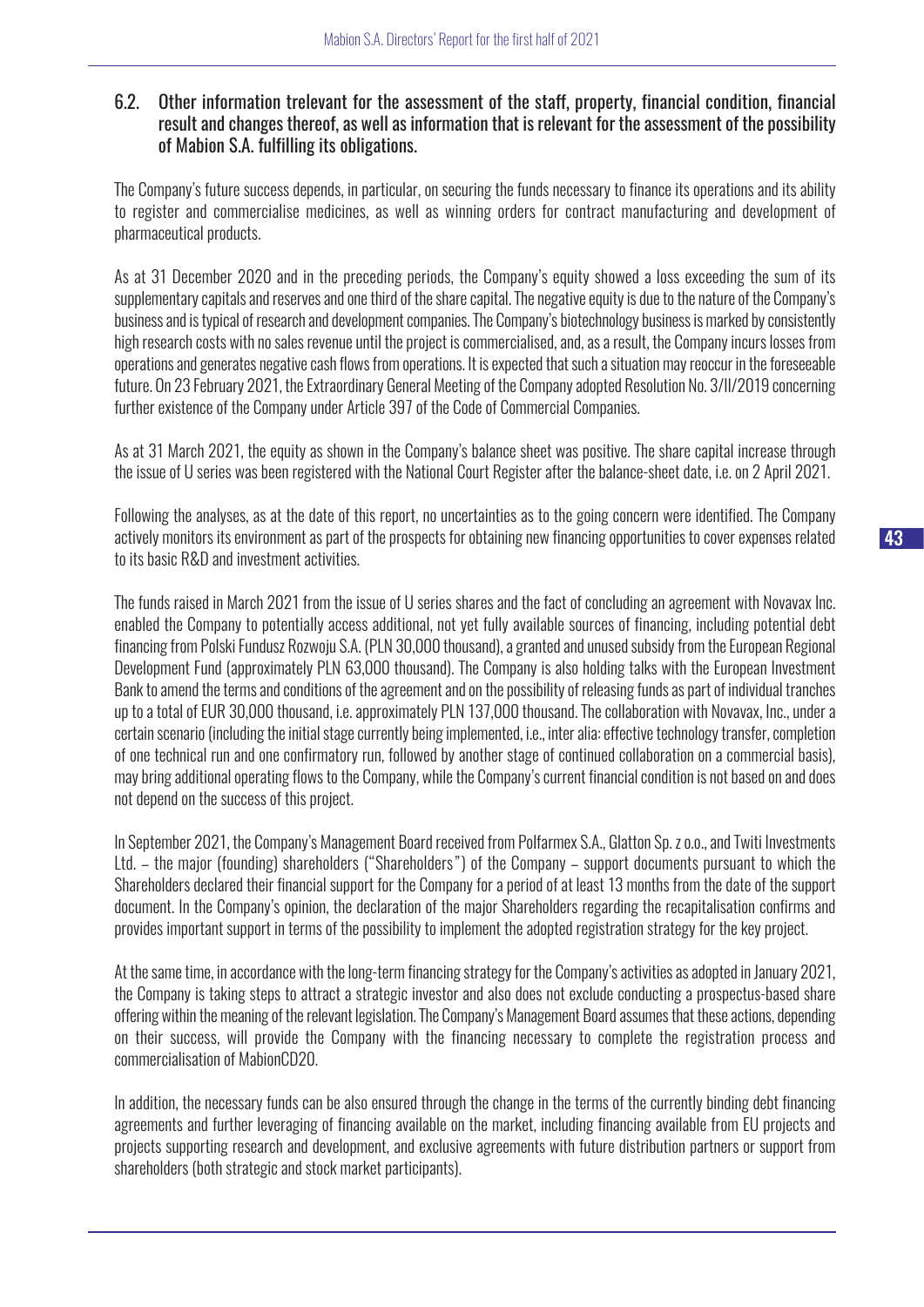In connection with the WHO (World Health Organization) announcement of the COVID-19 coronavirus pandemic worldwide, additional financial risks have been identified in relation to the liquidity disruption in the markets resulting from the spread of the COVID-19 virus and the consequent possible restriction of the Company's access to funding. Potential shifts in administrative processes also cannot be ruled out, including both in the area of decisions of the authorities regulating the authorisation of medicinal products and in the area of decisions of public authorities awarding and accounting for grants and subsidies or VAT refunds. At the time of submission of the report, no information on the redeployment of ongoing processes was received from these authorities. The persisting state of pandemic, including, among other things, passenger traffic limitations, may also contribute to the temporary need to reduce the Company's marketing activity in business development area, as well as the suspension of key business decisions as part of the conducted talks.

The above-mentioned risks in individual areas remain particularly relevant in view of the third wave of the epidemic. To prevent or minimise the above-mentioned risks, the Company's Management Board has continuously monitored and continues to monitor both the global situation and the course of cooperation with counterparties as well as the Company's internal situation, trying to adapt the Company's plans and strategy to the epidemic situation and the risks and their evolution occurring in the areas described above. In the event of significant new circumstances related to SARS-CoV-2 coronavirus pandemic and affecting the operations, the Company will introduce appropriate solutions, also complying with all applicable administrative decisions.

Other events that occurred in H1 2021 include:

- » Termination of the collaboration with Vaxine Pty Ltd. under a Memorandum of Understanding ("MoU") entered into in September 2020 to work out arrangements in relation to the process development, manufacturing and commercialisation of Covax-19™, a potential vaccine for COVID-19 disease. During the period of validity of the MoU, the parties worked on agreeing the terms of the possible agreements, as a result of which in January 2021 the Company prepared and sent to the partner a cooperation offer fulfilling the provisions of the memorandum. Despite the expiry of the offer, Vaxine Pty Ltd. has not taken any further steps in relation to the above offer. Therefore, having regard to the purpose of the MoU as set out above, the Company assumed that the other party to the MoU did not consider it appropriate to enter into agreements relating to the Covax-19™ with Mabion, which was permissible under the MoU.
- » Receiving, on 31 March 2021, the statement of claim filed by Altiora d. o.o., based in Zagreb ("Altiora"). As set out in the statement of claim, Altiora seeks an award against the Company of the amount of EUR 359 thousand in respect of the remuneration charged by Altiora in connection with one of the agreements between the parties concerning the performance of clinical trials ("Master Service Agreement" of July 2013) which, according to the statement of claim and the opinion of Altiora, is still in force. In the opinion of the Company, the disputed value is not significant and, moreover the agreement is not strategically important to the Company as there are other CRO companies that can provide such services. Possible litigation costs, as per estimates carried out to the best knowledge, have been appropriately recognised in the financial statements of the Company drawn up as at 30 June 2021, therefore the litigation is not expected to have a negative financial impact on the Company. The Company contests the claim both in principle and in amount. The Company is of the opinion that the action filed against it is groundless and the claims submitted therein have no legal or factual basis. The Company filed a response to the lawsuit, in which it presented claims and evidence together with allegations proving that the lawsuit is groundless. The Company also intends to take its own claims held against Altiora for compensation for damages caused by the improper performance of the Agreement to court. On 8 June 2021, the Regional Court in Łódź issued a decision to refer the case to mediation and to appoint a mediator, and set the duration of the mediation for 4 months.
- » The scheduled GMP inspection conducted in January 2021 at the Company's premises by the Chief Pharmaceutical Inspectorate to verify the compliance of the manufacturing conditions of the medicinal products under the trials and to assess the Company's activities with respect to the extended scope of the Authorisation to Manufacture and Import Tested Medicinal Products. The inspection concluded with a positive recommendation for certification of the Company in both areas. On 13 April 2021, the Company received a GMP certificate covering the manufacture and import of studied medicinal products.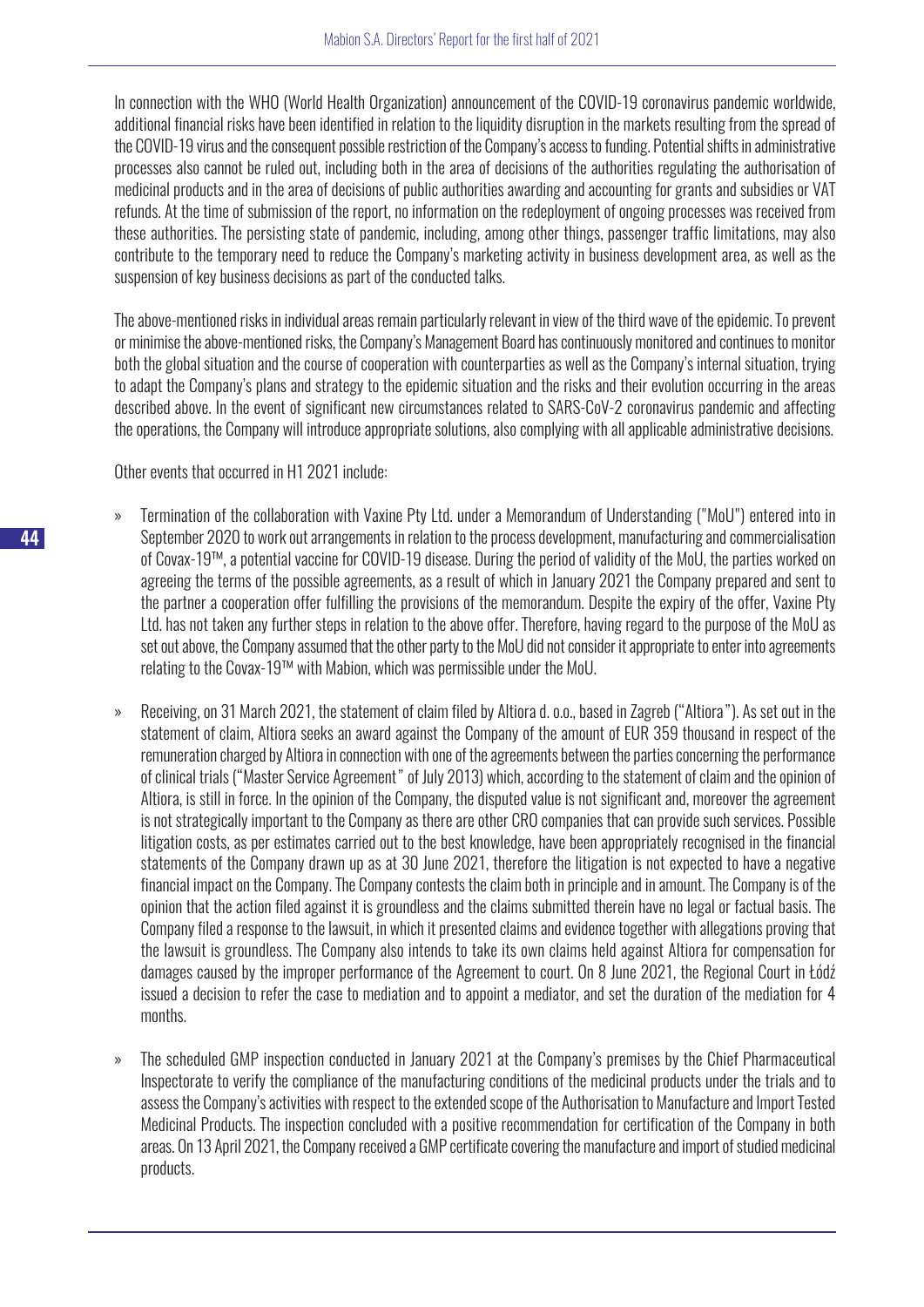As of the date of this report, there is no other information that is relevant for the assessment of the staff, property, financial condition, financial result and changes thereof, as well as information that is relevant for the assessment of the possibility of Mabion S.A. fulfilling its obligations.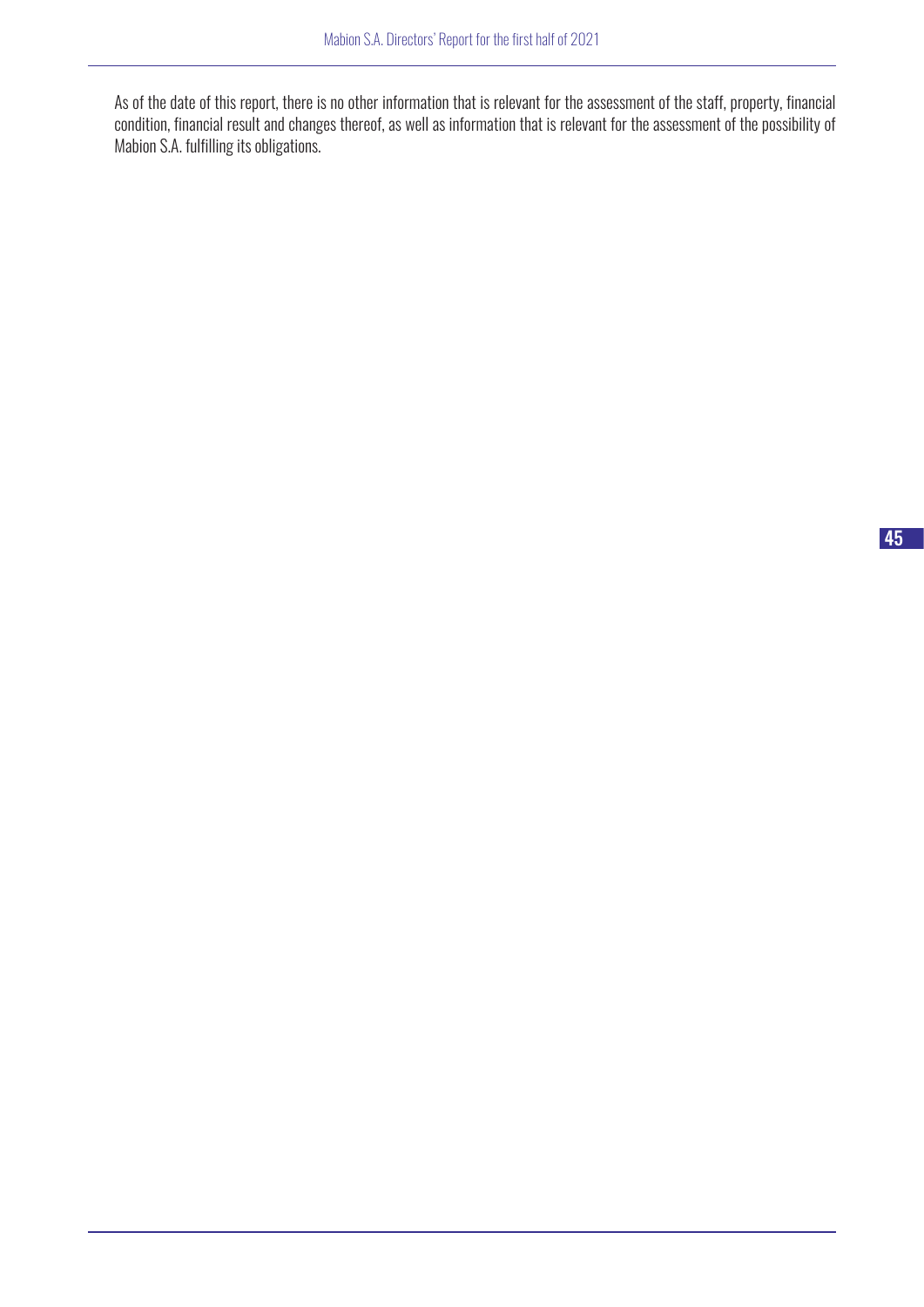## Management Board of the Company

Krzysztof Kaczmarczyk President of the Management Board

Member of the Management Board Member of the Management Board Member of the Management Board

Sławomir Jaros **Grzegorz Grabowicz Grammatical Adam Pietruszkiewicz** 

Konstantynów Łódzki, 16 September 2021